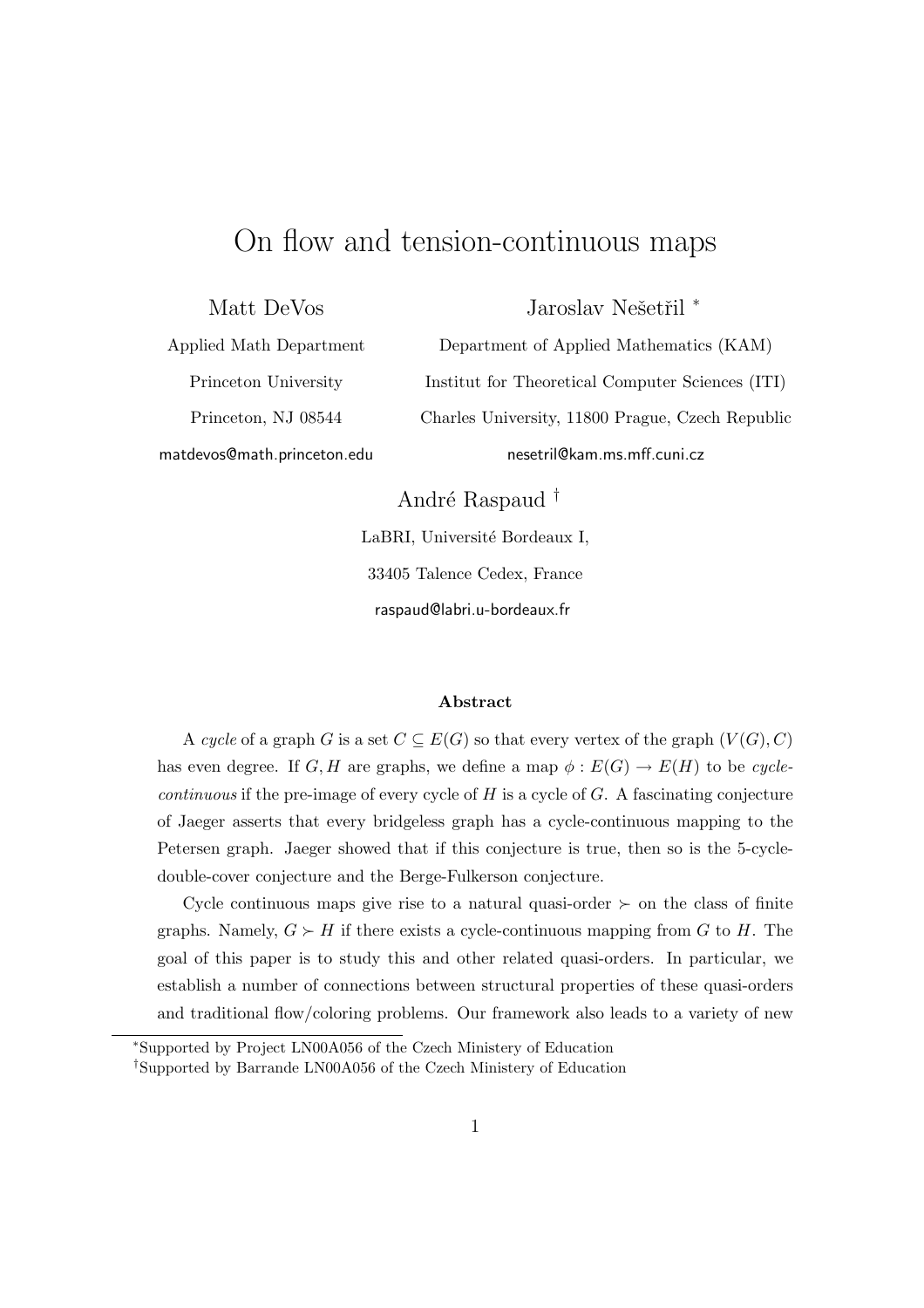questions. For instance, the following problem concerns a basic property of  $\succ$  which we have been unable to resolve. Is there an infinite set of incomparable graphs under the order  $\succ$ ?

## 1 Introduction

Some of the most striking conjectures in structural graph theory have an algebraic flavour. These include Tutte's conjectures on flows, a variety of polynomials associated with combinatorial phaenomena, the Hedetniemi product conjecture, and Ulam's reconstruction conjecture. In all these cases not only one can formulate these problems involving some familiar algebraic notions and constructions but in all of these cases some of the (currently) best results were obtained after the proper algebraic context was realized, see e.g. [2, 15, 16, 17, 18, ?, 7, 9]. It is perhaps not surprising that many of these problems can be expressed as statements about partially ordered (or quasi-ordered) sets and classes. In some of the situation such a formulation is straightforward as the problem deals directly with the category of graphs and standart maps, such as homomorphisms. This is the case e.g. for the product conjecture, see e.g. [15, 10]. However in the other situations a different algebraic and order-theoretic formulation is far from obvious and the right definitions were sought for a long time. Sometimes strangely looking definitions are far from arbitrary as thy reflect the experience gained with dealing with concrete problems (such as 4CC) and other algebraic concepts such as matroids, flows and tensions. The later notions are the subject of this paper.

The immediate motivation for this paper was provided by efforts to understand a paper of Francois Jaeger [3] in its relationship to Petersen flows and various maps between cycle spaces and to the later development. It appeared us soon that the fine distinctions in possible interpretations of Jaeger's insightfull approach leads to a variety of orders with interesting interplay and results.

We define nine orders for graphs (and only some of them for spaces). Although many of these orders look similar a small change in the definition has sometimes (well, in most cases) profound influence on the behaviour and problems related to the particular order. It is the essence of this approach that seemingly simple looking questions yield difficult problems.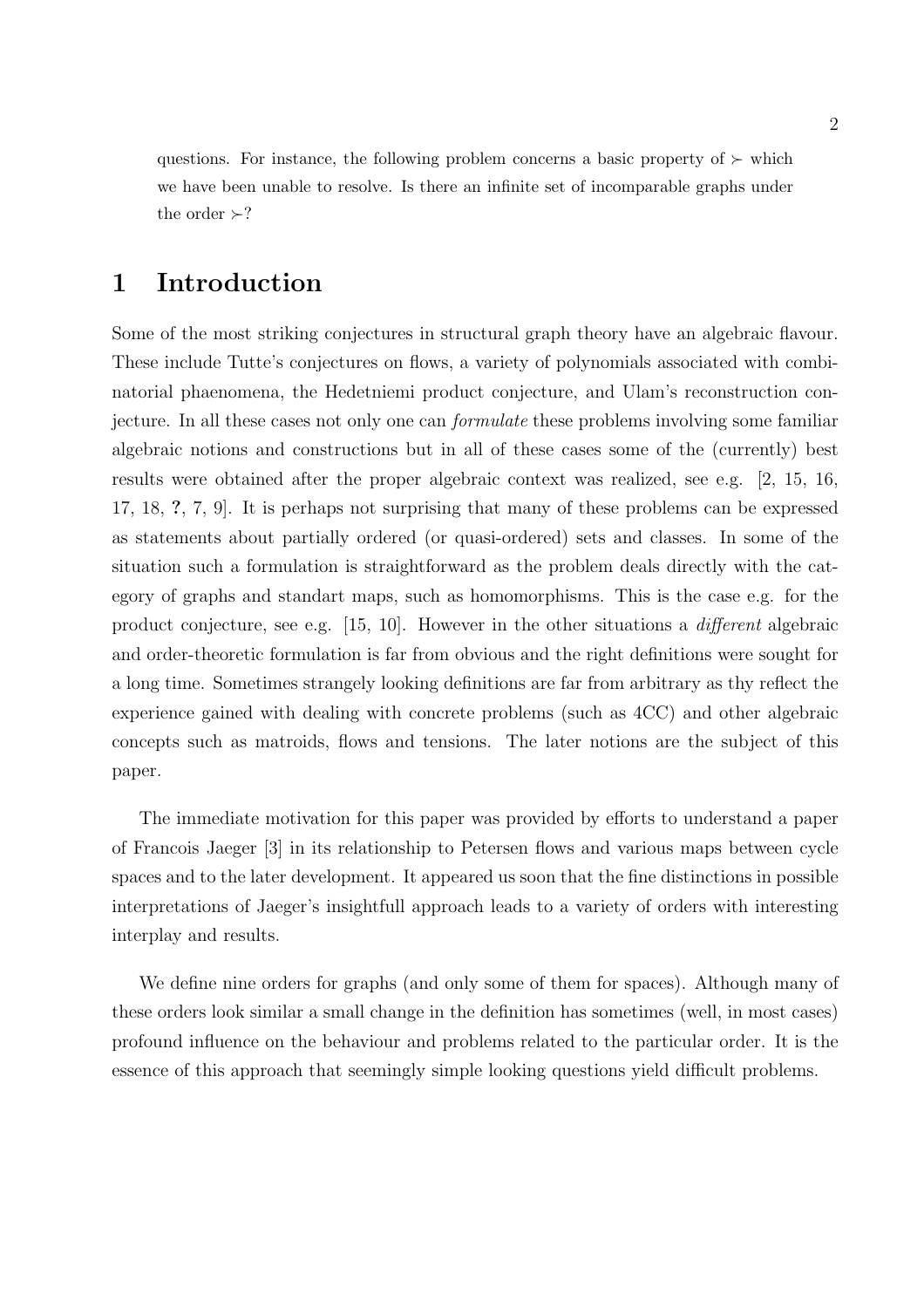We try to establish some of the basic properties of the orders we establish. For each order we try to determine the maximal/minimal elements, scales, etc. In many cases, we have been unable to resolve some very basic properties about our orders. These open problems may be nice.

We do not aim for generalities for their own sake. Instead we want to put on solid ground conjectures (both small and grand) and all the observations and experience which was assembled and which in many instances is truly folkloristic. Perhaps surprisingly this relates many different areas by new links. Particularly, it displays prominently the role of the critical problem [14] (in many of its forms) as one of the only monotonne invariant which is at our displosal.

Our approach has some similarities to [6] where the authors are also interested in various maps between graphs (and mostly between edges). However despite of some formal similarities our approach is very different (although it is manifested in some subtle differencies): our mappings are defined by "continuous"-type condition (for example: by requiering that preimage of every cycle is a cycle), whereas mappings in [6] are mostly "open" (for example cycle preserving). Motivation of [6] is matroid theory (and strong maps are one of the classes considered). Our motivation is flow and coloring problems (following the original Tutte's approach). For these type of questions our "continuous" approach seems to be more suited. This is also indicated by the pleasing fact which we are going to prove in Section 4 Theorem 4.7 that homomorphisms (i.e. mapings of vertices which are edge preserving) are just "cut-tension continuous maps". (Homomorphisms, called color maps in [6]) do not fit the matroidal scheme of [6].)

The structural richness of our approach is also indicate in the last two sections where we study "positive flows and tensions" and related this to digraph duality theorem.

## 2 Basic Definitions

All graphs considered in this paper are assumed to be finite unless it is explicitly stated otherwise. Graphs may have both loops and multiple edges. Frequently, we will have need to refer to both an oriented graph and the underlying undirected graph. If  $G$  is an undirected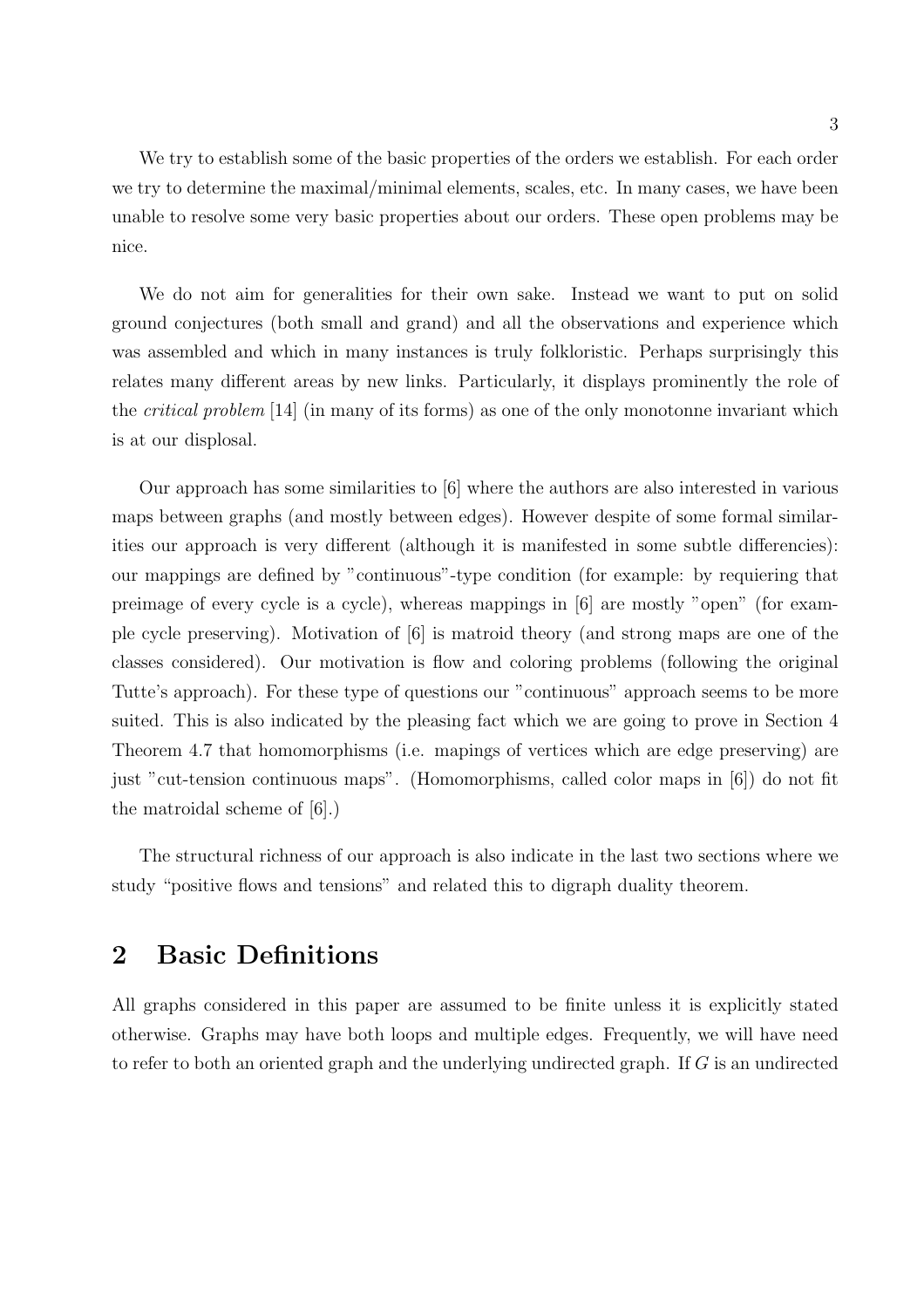graph, then we may use  $\vec{G}$  or  $\check{G}$  to denote an orientation of G. If  $\vec{G}$  or  $\check{G}$  is defined to be an oriented graph, then it is understood that  $G$  is the underlying undirected graph.

Let G be a graph and let  $C \subseteq E(G)$ . We say that C is a cycle if every vertex of the graph  $(V(G), C)$  has even degree. A *circuit* is a non-empty cycle which is minimal with respect to inclusion. We define  $\gamma^{o}(G)$  to be the size of the smallest circuit of G of odd cardinality (or  $\infty$  if none exists). If  $X \subseteq V(G)$ , then we will let  $\Delta(X)$  denote the set of edges with one end in X and one end in  $V(G) \setminus X$ . For a vertex  $v \in V(G)$ , we use  $\Delta(v)$  to denote  $\Delta({v})$ . Any set of edges of the form  $\Delta(X)$  for some  $X \subseteq V(G)$  is defined to be an *edge-cut.* A bond is a non-empty edge-cut which is minimal with respect to inclusion. We define  $\lambda^o(G)$  to be the size of the smallest bond of G of odd cardinality (or  $\infty$  if none exists). A single edge  $e \in E(G)$  is a *cut-edge* if  $\{e\}$  is an edge-cut.

If  $\vec{G}$  is an oriented graph and  $X \subseteq V(\vec{G})$ , then we let  $\Delta^{+}(X)$  denote the set of edges with tail in X and head in  $V(\vec{G}) \setminus X$ . We define  $\Delta^{-}(X)$  to be  $\Delta^{+}(V(\vec{G}) \setminus X)$  and as before, for a vertex  $v \in V(\vec{G})$ , we let  $\Delta^+(v) = \Delta^+(\{v\})$  and  $\Delta^-(v) = \Delta^-(\{v\})$ . If  $C \subseteq G$  is a circuit and  $e, f \in E(\vec{G})$ , then e and f are either given the same orientation relative to C or the opposite orientation relative to C. A direction of C is a pair  $(X, Y)$  of disjoint subsets of  $E(C)$  with union  $E(C)$  so that every  $e \in X$  and  $f \in Y$  have opposite orientation with respect to C. We call the edges in X forward edges and the edges in Y backward edges. We say that an edge  $e \in E(\vec{G})$  is a cut-edge if the corresponding edge is a cut-edge of the underlying undirected graph G.

Let M be an abelian group, let  $\vec{G}$  be an oriented graph, and let  $\phi : E(\vec{G}) \to M$  be a map. We say that  $\phi$  is a flow or an M-flow if

$$
\sum_{e \in \Delta^+(v)} \phi(e) = \sum_{e \in \Delta^-(v)} \phi(e)
$$

holds for every vertex  $v \in V(\vec{G})$ . We say that  $\phi$  is a tension or an M-tension if

$$
\sum_{e \in A} \phi(e) = \sum_{e \in B} \phi(e)
$$

holds for every circuit  $C \subseteq G$  and every direction  $(A, B)$  of C.

We now follow the framework of Jaeger in [4] by defining a restricted class of flows and tensions. Let  $B \subseteq M$  and assume that  $-B = B$ . If  $\phi : E(\vec{G}) \to M$  is a flow (tension) and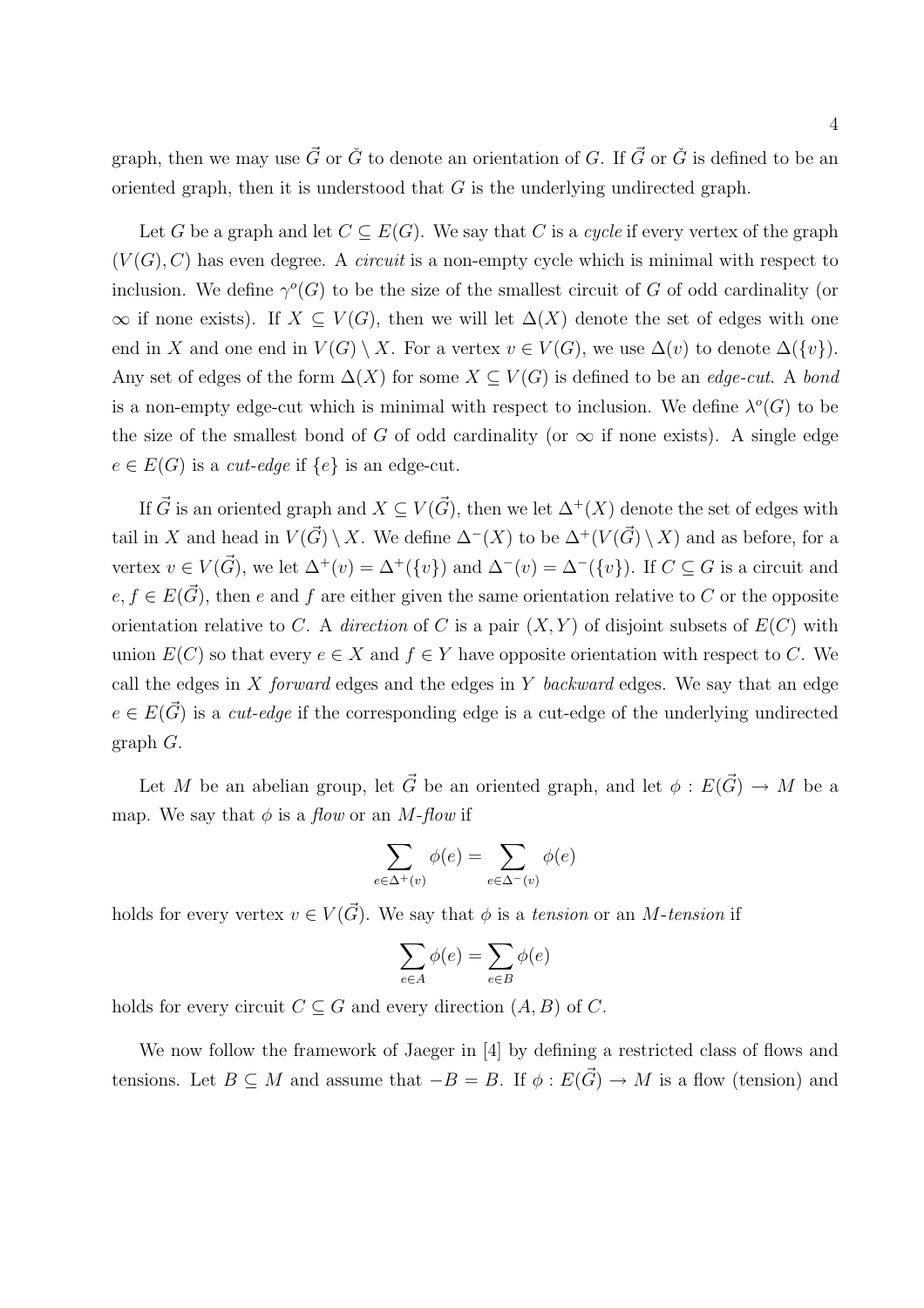$\phi(E(\vec{G})) \subseteq B$ , then we say that  $\phi$  is a B-flow (B-tension). We say that a flow (tension) φ is nowhere-zero if it is a  $(M \setminus \{0\})$ -flow (tension). We say that  $\phi : E(G) \to \mathbb{Z}$  is a k*flow (k-tension)* for a positive integer k if  $\phi$  is a B-flow (B-tension) where  $B = \{-(k -$ 1), ...,  $-1, 0, 1, \ldots, k-1$ . If  $\phi$  is a B-flow (B-tension) of  $\vec{G}$  and we reverse the orientation of some edge  $e \in E(\vec{G})$ , then by replacing  $\phi(e)$  by its additive inverse, we maintain that  $\phi$  is a B-flow (B-tension). Thus, for an unoriented graph  $G$ , we have that some orientation of  $G$ has a B-flow (B-tension) if and only if every orientation of G has a B-flow (B-tension). In this case, we say that G has a  $B$ -flow (B-tension). Similarly, we say that G has a nowherezero M-flow or k-flow (M-tension or k-tension) if some (and thus every) orientation of  $G$ has such a flow (tension). Next we mention a famous conjecture of Tutte on nowhere-zero flows.

Conjecture 2.1 (The 5-flow conjecture (Tutte)) Every graph with no cut-edge has a nowhere-zero 5-flow.

In this introduction, we will focus most of our attention on B-flows. However, we wish to mention here that the theory of B-tensions is quite rich and is closely connected with graph coloring. Indeed, it is an easy fact that a graph has a  $B$ -tension if an only if it has a homomorphism to a certain Cayley graph. For completeness, this property is proved in the next section. Here we mention a corollary of this fact which gives evidence of the connection to graph coloring.

### Proposition 2.2 A graph G has a nowhere-zero k-tension if and only if it is k-colorable.

Jaeger initiated the study of B-flows and B-tensions and observed that a number of important questions in graph theory may be phrased in terms of the existence of certain B-flows. Here we list three famous conjectures. For each of these problems we offer two equivalent formulations. The first is the traditional statement of the problem, the second is an equivalent statement in terms of B-flows.

### Conjecture 2.3 (The five cycle double cover conjecture; Szekeres, Seymour)

- (1) For every graph with no cut-edge, there is a list of five cycles so that every edge is contained in exactly two.
- (2) Every graph with no cut-edge has a B-flow for the set  $B \subseteq \mathbb{Z}_2^5$  consisting of those vectors with exactly two 1's.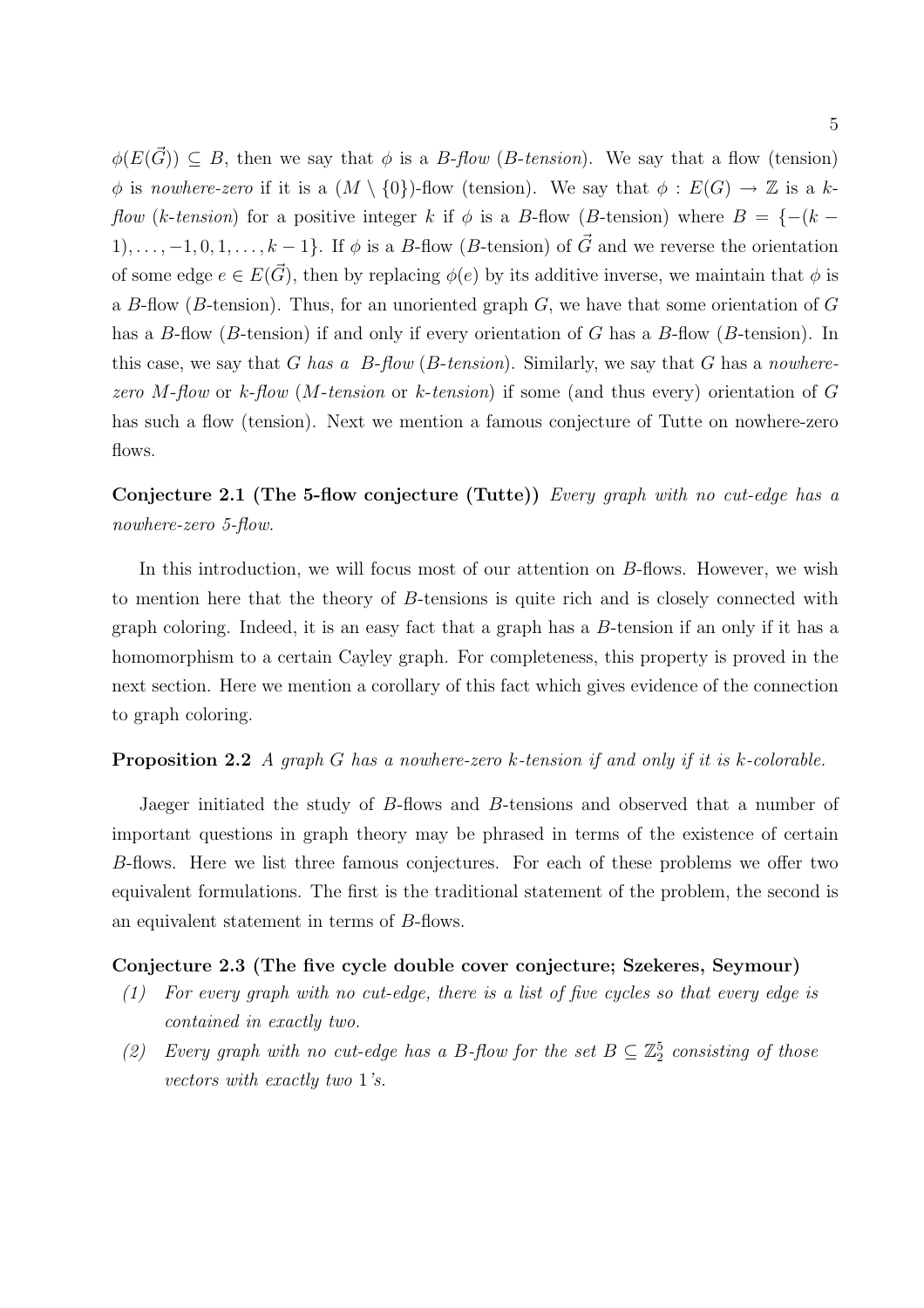### Conjecture 2.4 (The orientable five cycle double cover conjecture)

- (1) For every oriented graph with no cut-edge, there is a list of five 2-flows  $\phi_1, \phi_2, \ldots, \phi_5$ with  $\sum_{i=1}^{5} \phi_i = 0$  such that every edge is in the support of exactly two of these flows.
- (2) Every graph with no cut-edge has a B-flow for the set  $B \subseteq \mathbb{Z}^5$  consisting of those vectors with exactly three 0's, one 1, and one  $-1$ .

### Conjecture 2.5 (Berge, Fulkerson)

- (1) For every cubic graph with no cut-edge, there is a list of 6 perfect matchings so that every edge is contained in exactly two.
- (2) Every graph with no cut-edge has a B-flow for the set  $B \subseteq \mathbb{Z}_2^6$  consisting of those vectors with exactly four 1's.

In addition to defining B-flows, Jaeger defined a type of mapping between graphs which is closely related to one we give here. We will discuss the relationship between our and Jaeger's definitions later in the paper. Let  $\vec{G}$  and  $\vec{H}$  be oriented graphs, let M be an abelian group, and let  $f : E(\vec{G}) \to E(\vec{H})$ . We say that f is M-flow-continuous (M-tension-continuous) if  $\phi \circ f$  is a M-flow (M-tension) of  $\vec{G}$  for every M-flow (M-tension)  $\phi$  of  $\vec{H}$ . The name flow-continuous (tension-continuous) is used here since in such a map every flow (tension) of  $\vec{H}$  lifts to a flow (tension) of  $\vec{G}$ . Note that if f is a flow-continuous (tension-continuous) map from  $\vec{G}$  to  $\vec{H}$  and we reverse the direction of an arc  $e \in E(\vec{H})$ , then by reversing the arcs  $f^{-1}(\{e\})$  in  $\vec{G}$ , we maintain that f is flow-continuous (tension-continuous). Also note that if f is M-flow-continuous (M-tension-continuous), then f is also  $M^n$ -flow-continuous  $(M<sup>n</sup>$ -tension-continuous) for every positive integer n. Here we mention the key property of flow and continuous maps (this property is also satisfied by Jaeger's maps). This property may be viewed as the motivation for our study.

**Proposition 2.6** If there is a M-flow-continuous (M-tension-continuous) map from  $\vec{G}$  to  $\vec{H}$  and H has a B-flow (B-tension) for some  $B \subseteq M^n$ , then G also has a B-flow (B-tension).

**Proof:** We prove the proposition in the flow-continuous case. The tension-continuous case follows by the same argument. If  $f : E(\vec{G}) \to E(\vec{H})$  is M-flow-continuous, then it is also  $M^n$ -flow-continuous. Thus, if  $\phi: E(\vec{H}) \to B$  is a B-flow of H, then  $\phi \circ f$  is a B-flow of G.  $\Box$ 

The above proposition is especially interesting because it suggests a different approach to showing the existence of a  $B$ -flow. To prove that G has a  $B$ -flow, it suffices to show that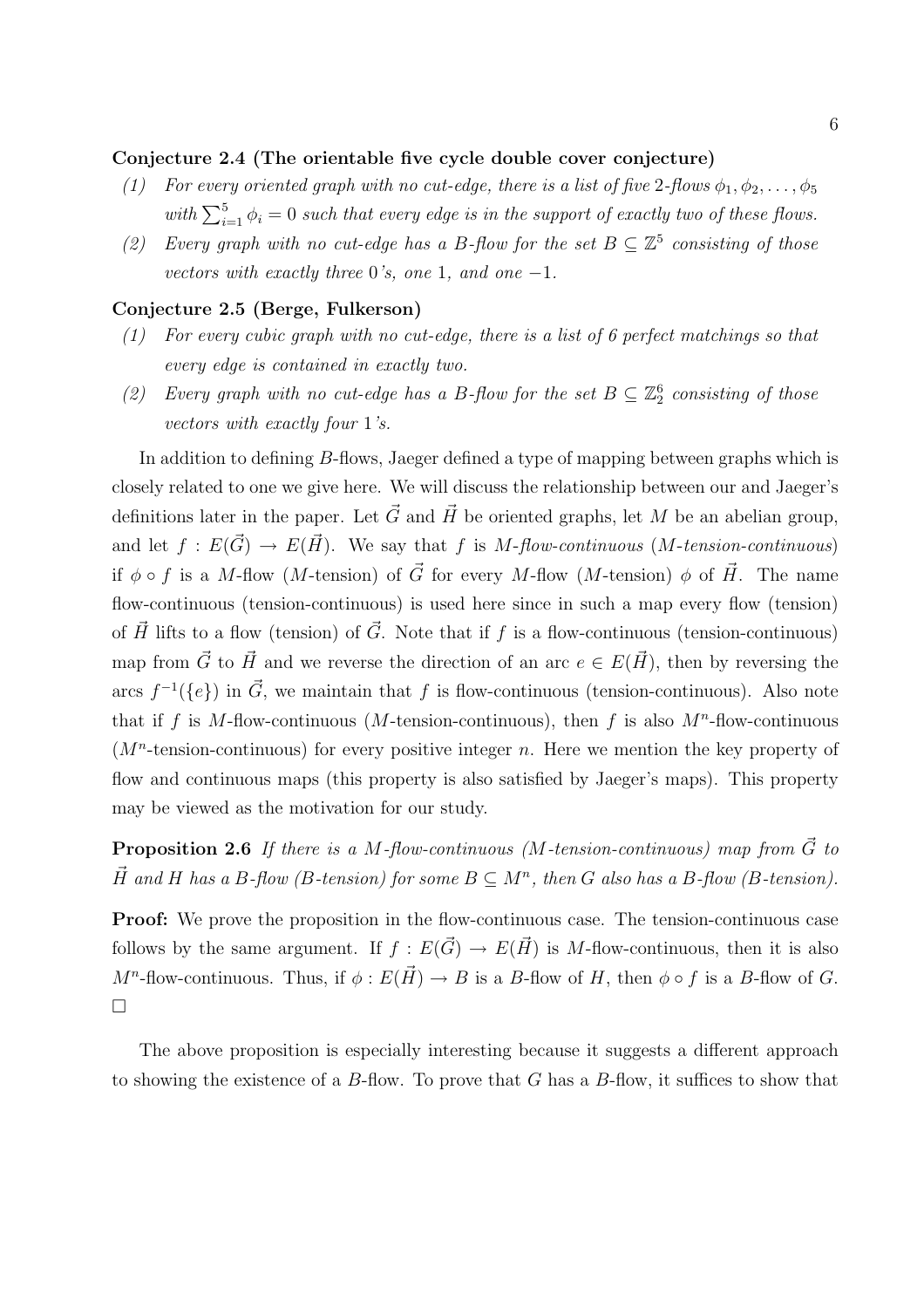some orientation of G has an M-flow-continuous map to an orientation of a graph  $H$  which is known to have a B-flow. Based on this property, we now define for every abelian group M the relations  $\succ_M^f$  and  $\succ_M^t$  as follows. For any two unoriented graphs  $G,H$ , we write  $G\succ_M^fH$  $(G \succ_M^t H)$  if there exists an M-flow-continuous (M-tension-continuous) map between some orientation of G and some orientation of H. We write  $G \not\succ_M^f H$  or  $G \not\succ_M^t H$  if no such map exists. A relation is a *quasi-order* if it is reflexive and transitive. Next we prove that these relations are quasi-orders.

## **Proposition 2.7** The relations  $\succ^f_M$  and  $\succ^t_M$  are quasi-orders on the class of finite graphs.

**Proof:** For convenience, we give the proof only for  $\succ^f_M$ . The same argument also works for  $\succ^t_M$ . For any graph G, and any orientation  $\vec{G}$  of G, the identity map from  $E(\vec{G})$  to  $E(\vec{G})$ is M-flow-continuous, so  $G \succ_M^f G$ . To prove that  $\succ_M^f$  is transitive, let  $F, G, H$  be graphs with  $F \succ_M^f G \succ_M^f H$ . Then there exists a flow-continuous map f from an orientation  $\vec{F}$  of F to an orientation  $\vec{G}$  of G and a flow-continous map f' from an orientation  $\check{G}$  of G to an orientation  $\vec{H}$  of H. By possibly reversing the direction of some arcs in  $\vec{G}$  and reversing the corresponding arcs in  $\vec{F}$  (as described above), we may assume that  $\vec{G} = \check{G}$ . Now, for any M-flow  $\phi$  of  $\vec{H}$ , the map  $\phi \circ f'$  is a flow of  $\vec{G} = \check{G}$  and the map  $\phi \circ f' \circ f$  is a K-flow of F. Thus, the map  $f' \circ f$  is a M-flow continuous map from  $\vec{F}$  to  $\vec{H}$  and we have that  $F \succ_M^f H$ as required.  $\square$ 

The main purpose of this paper is to investigate the structure of the quasi-orders  $\succ_M^f$  and  $\succ^t_M$ . We will establish some basic properties and connections between these orders and raise some new open problems. Here we mention a fascinating conjecture of Jaeger concerning the order  $\succ^f_{\mathbb{Z}}$  $Z_2$  which we view as powerful motivation for the study of the flow-continuous quasi-orders. We use  $P_{10}$  to denote the Petersen graph.

### Conjecture 2.8 (Jaeger) If G has no cut-edge, then  $G \succ_{\mathbb{Z}}^f$  $_{\mathbb{Z}_2}^f$   $P_{10}$ .

If this conjecture is true, then so is the five cycle double cover conjecture and Conjecture 2.5 of Berge and Fulkerson. This implication follows immediately from Proposition 2.6 and the second formulations of these conjectures given in the introduction (and the fact that these conjectures hold for the Petersen graph).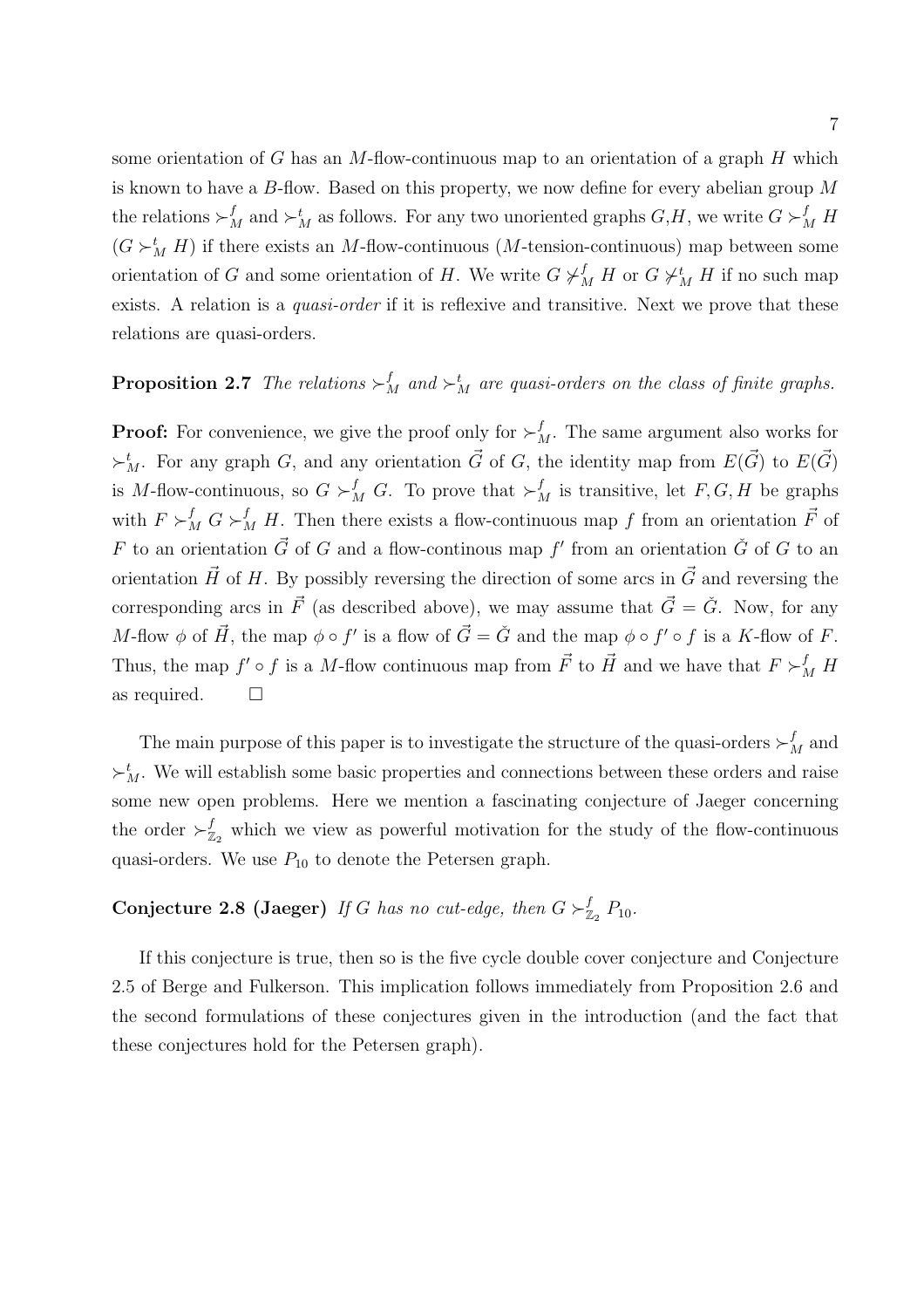In general, to prove that every graph in some set  $X$  of finite graphs has a  $B$ -flow, it suffices to establish a set Y of graphs with the property that every graph in Y has a  $B$ flow and every graph in **X** has an M-flow-continuous map to some graph in **Y**. Here we suggest another problem of this type which may be viewed as an oriented version of the above conjecture of Jaeger. An affirmative answer to this problem would imply the 5-flow conjecture, the orientable five cycle double cover conjecture, and Conjecture 2.5 of Berge and Fulkerson. We let  $K_n$  denote the complete graph on n vertices.

## **Problem 2.9** Does every graph G with no cut-edge satisfy  $G \succ_{\mathbb{Z}}^f K_4$  or  $G \succ_{\mathbb{Z}}^f P_{10}$ ?

After establishing some general properties of flow and tension-continuous maps in the next two sections, we investigate each of the orders  $\succ^f_{\mathbb{Z}}$  $^f_{\mathbb{Z}_2},\succ^f_{\mathbb{Z}}$  $y_{\mathbb{Z}}^f$ ,  $\succ_{\mathbb{Z}_2}^t$ , and  $\succ_{\mathbb{Z}}^t$  in a separate section. We define here some simple characteristics of orders which we will investigate in all of these cases. Let  $\succ$  be an order on S. Two elements  $x, y \in S$  are comparable if either  $x \succ y$ or  $y \succ x$ . We say that x dominates y if  $x \succ y$  and we say that x and y are equivalent if  $x \succ y$ and  $y \succ x$ . An element  $x \in S$  is maximal (minimal) if x is equivalent to every element y for which  $y \succ x$  ( $x \succ y$ ). A set  $Y \subseteq S$  is an *antichain* if no two elements in Y are comparable. A set  $X \subseteq S$  is a *chain* if every two elements in X are comparable but not equivalent. An increasing (decreasing) chain is a sequence  $\{x_n\}_{n=1}^{\infty}$  such that  $x_j \succ x_i$  if and only if  $j \geq i$  $(j \leq i)$ . An increasing chain  $\{x_n\}_{n=1}^{\infty}$  is said to be a *scaling* chain if every  $y \in S$  which is not maximal is dominated by  $x_i$  for some  $i \geq 1$ . An element  $y \in S$  is an *atom* if every  $x \in S$ which is not minimal dominates y. Finally, we say that a function  $f : S \to \mathbb{Z}$  is monotone if either  $x \succ y$  implies  $f(x) \ge f(y)$  or  $x \succ y$  implies  $f(x) \le f(y)$ .

## 3 Flow/Tension-continuous maps over rings

Before we study the orders generated by some particular groups, we wish to mention some general properties satisfied by all flow or tension-continuous maps over rings. Throughout this section, we will assume that K is a ring. For every oriented graph  $\vec{G}$ , we reguard  $K^{E(\vec{G})}$ as a module over K. It follows from the definitions that the set of K-tensions and K-flows are both submodules of  $K^{E(\vec{G})}$ . If  $\phi, \psi \in K^{E(\vec{G})}$ , we say that  $\phi$  and  $\psi$  are orthogonal, written  $\phi \perp \psi$ , if  $\sum_{e \in E(\vec{G})} \phi(e)\psi(e) = 0$ . It is an elementary fact that every K-flow is orthogonal to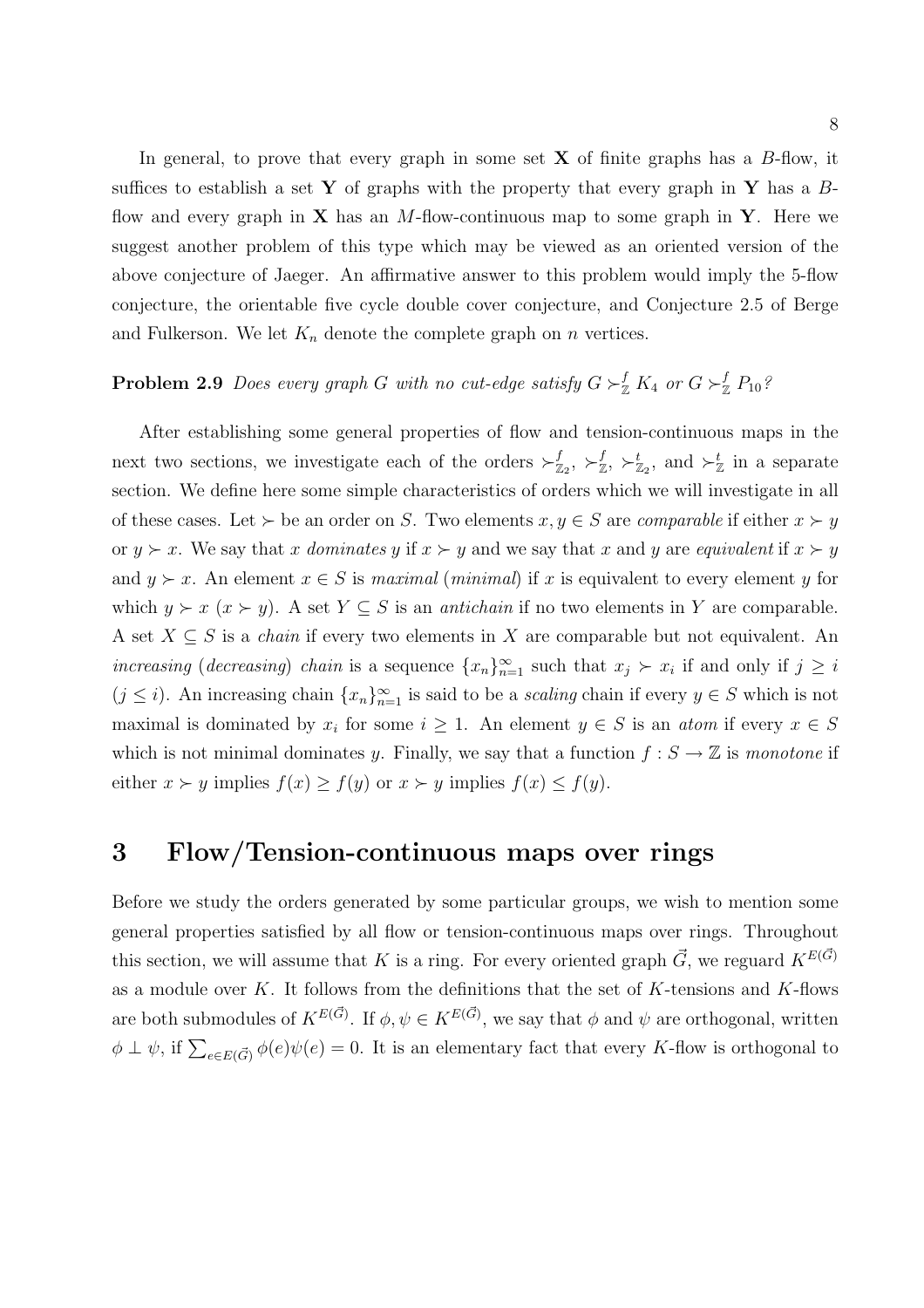every K-tension. Furthermore, a map  $\psi: E(\vec{G}) \to K$  is a K-flow (K-tension) if and only if it is orthogonal to every  $K$ -tension  $(K$ -flow).

Next we state a key equivalence. If  $f : X \to Y$  and  $\psi : X \to K$ , then we let  $\psi_f : Y \to K$ be given by the rule  $\psi_f(y) = \sum_{x \in f^{-1}(\{y\})} \psi(x)$ .

**Theorem 3.1** Let  $\vec{G}$  and  $\vec{H}$  be oriented graphs and let  $f : E(\vec{G}) \to E(\vec{H})$ . Then f is Kflow-continuous (K-tension-continuous) if and only if  $\psi_f$  is a tension (flow) of  $\vec{H}$  for every tension (flow)  $\psi$  of  $\ddot{G}$ .

**Proof:** We prove the theorem only in the flow-continuous case. The tension continuous case follows by a similar argument. Let  $f : E(\vec{G}) \to E(\vec{H})$  be a map, let  $\psi$  be a K-tension of G and let  $\phi$  be a K-flow of H. Then we have the following equation.

$$
\sum_{e \in E(H)} \phi(e)\psi_f(e) = \sum_{e \in E(H)} \phi(e) \sum_{s \in f^{-1}(\{e\})} \psi(s)
$$

$$
= \sum_{e \in E(H)} \sum_{s \in f^{-1}(\{e\})} \phi(f(s))\psi(s)
$$

$$
= \sum_{s \in E(G)} (\phi \circ f)(s)\psi(s)
$$

If we assume that f is K-flow-continuous, then  $(\phi \circ f)$  is a flow on G, so the last line in the above equation evaluates to zero. In this case, we have that  $\psi_f \perp \phi$ . Since  $\phi$  was an arbitrary flow, it follows that  $\psi_f$  is orthogonal to every flow, so  $\psi_f$  is a tension as desired.

If we assume that  $\psi_f$  is a tension of H, then the first line in the above equation evaluates to zero. In this case, we have that  $\psi \perp (\phi \circ f)$ . Since  $\psi$  was an arbitrary tension, it follows that  $\phi \circ f$  is orthogonal to every tension, so  $\phi \circ f$  is a flow as desired.  $\Box$ 

Next we prove that for every graph H, there is a subspace  $B \subseteq K^n$  (with  $-B = B$  such that  $G \succ_K^f H$  ( $G \succ_K^t H$ ) if and only if G has a B-flow (B-tension). This useful fact was first discovered by Jaeger. Although Jaeger only considered the ring  $\mathbb{Z}_2$ , his arguments extend naturally to arbitrary rings. Let  $A$  be a matrix with entries in  $K$  and columns indexed by  $E(G)$ , and let  $a_1, a_2, \ldots, a_n$  denote the rows of A. We say that A represents the cycle-space (cocyle-space) of G if every  $a_i$  is a K-flow (K-tension) and for every K-flow (K-tension)  $\psi$ of G, there exist  $x_1, x_2, \ldots, x_n \in K$  such that  $\psi = \sum_{i=1}^n$  $\sum_{i=1}^n x_i a_i.$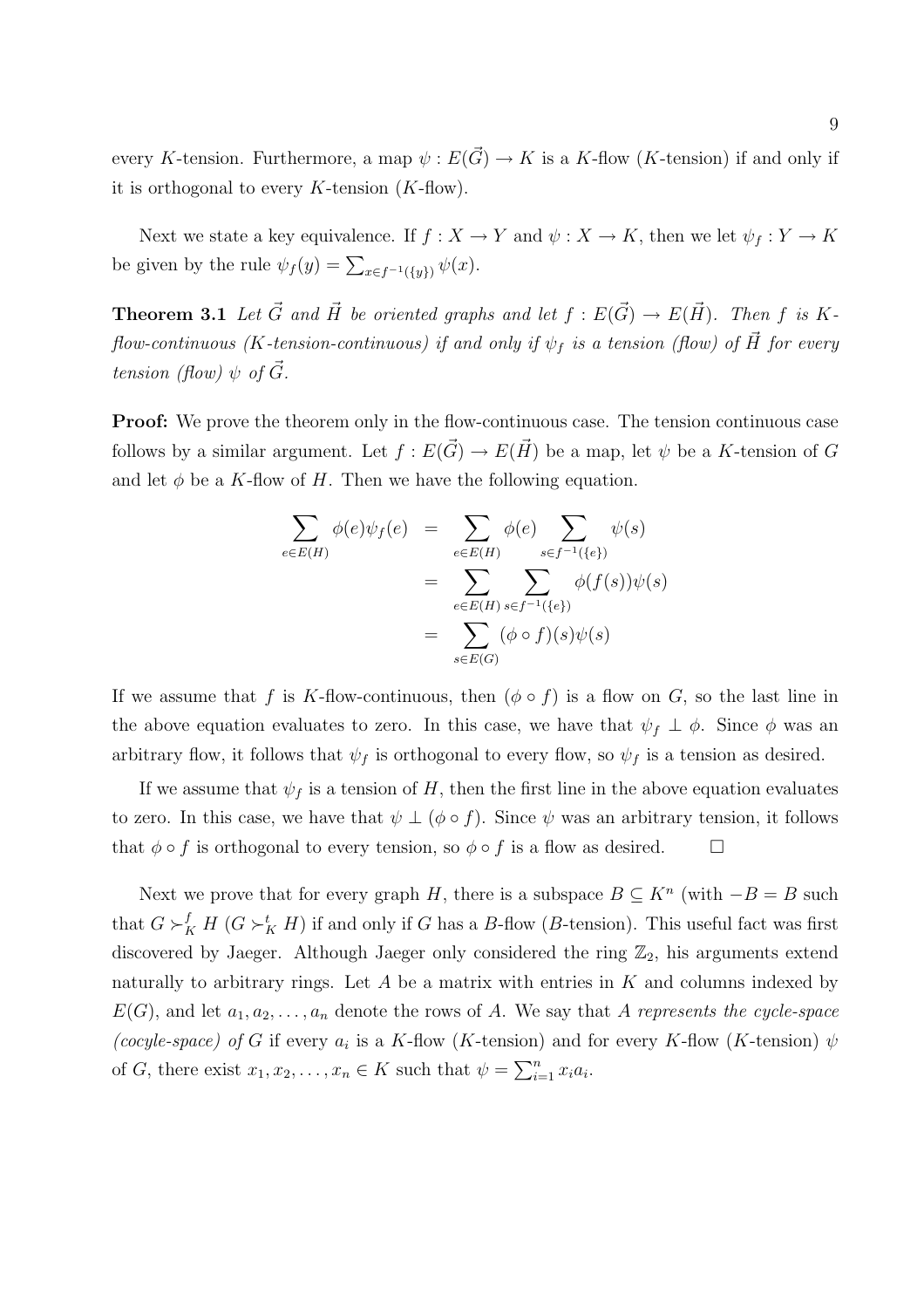**Theorem 3.2** Let  $\vec{H}$  be an oriented graph, let K be a ring, let A be an  $n \times m$  matrix over K which represents the cycle-space (cocycle-space) of  $\vec{H}$ , and let  $B = \{x \in K^n \mid$ x or  $-x$  is a column of A}. Then for every graph G, we have that  $G \succ_K^f H$  ( $G \succ_K^t H$ ) if and only if G has a B-flow (B-tension).

**Proof:** Again, we prove the statement only in the case when A represents the cycle-space of H. A similar argument proves the statement when A represents the cocycle-space of  $H$ . Let  $a_1, a_2, \ldots, a_n$  denote the row vectors of A. We think of  $a_i$  as a map from  $E(H)$  to K and we let  $\phi : E(H) \to K^n$  be the map given by the rule  $\phi(e) = (a_1(e), a_2(e), \ldots, a_n(e))$ . Let  $\vec{G}$ be an orientation of G, and let  $f : E(\vec{G}) \to E(\vec{H})$  be a map. Next we establish the following claim.

Claim: f is K-flow-continuous if and only if  $\phi \circ f$  is a flow.

Proof: If f is K-flow-continuous, then  $a_i \circ f$  is a flow for  $1 \leq i \leq n$ , so  $\phi$  is also a flow. On the other hand, if  $\phi \circ f$  is a flow and  $\psi : E(\vec{H}) \to K$  is any K-flow of H, then we may choose  $x_i \in K$  for  $1 \leq i \leq n$  so that  $\psi = \sum_{i=1}^n$  $_{i=1}^{n} x_i a_i$ . Since  $\phi \circ f$  is a flow,  $a_i \circ f$  is a flow for  $1 \leq i \leq n$  and we find that  $\psi \circ f = \sum_{i=1}^{n}$  $\sum_{i=1}^{n} x_i a_i \circ f$  is also a flow. Since  $\psi$  was an arbitrary flow of  $\vec{H}$ , it follows that f is K-flow-continuous. This completes the proof of the claim.

Let  $B_0$  denote the set of columns of the matrix A. It follows from the above claim that  $G \succ_K^f H$  if and only if there exists an orientation  $\vec{G}$  of G and a map  $\psi : E(\vec{G}) \to B_0$  so that  $\psi$  is a flow. By reversing edges, the latter condition is equivalent to the statement that G has a B-flow. This completes the proof.  $\Box$ 

Let M be an abelian group and let  $p: V(\vec{G}) \to M$  be a map. We define the *coboundary* of p to be the map  $\delta p : E(\vec{G}) \to M$  given by the rule  $\delta p(e) = p(v) - p(u)$  if e is directed from u to v. It is easy to see that  $\delta p$  is always a tension. The following well known lemma shows that every tension arises in this manner.

**Lemma 3.3** For every tension  $\phi : E(\vec{G}) \to M$ , there exists a map  $p : V(G) \to M$  so that  $\delta p = \phi$ . Further, if G is connected and  $\delta p = \phi = \delta p'$ , then there is a fixed  $x \in M$  so that  $p(v) - p'(v) = x$  for every  $e \in E(\vec{G}).$ 

**Proof:** Define the *height* of a walk W to be the sum of  $\phi$  on the forward edges of W minus the sum of  $\phi$  on the backward edges of W. Since  $\phi$  is a tension, the height of every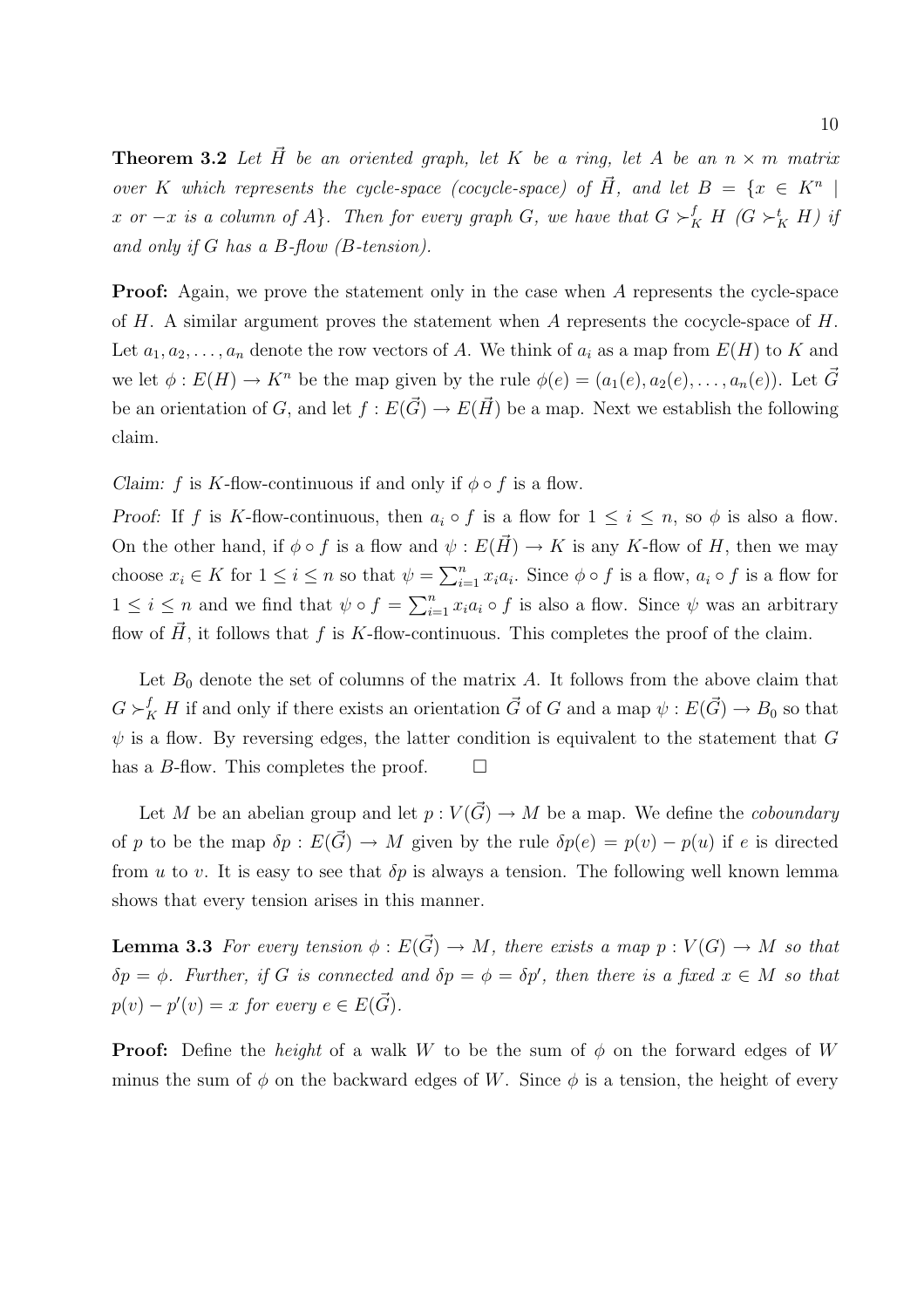closed walk is zero. Now, choose a vertex u and define the map  $p : V(\vec{G}) \to M$  by the rule  $p(v)$  = the height of a walk from u to v. It follows from the fact that every closed walk has height zero that p is well defined. Furthermore, by construction  $\delta p = \phi$ . To prove the second statement in the lemma, let  $p': V(\vec{G}) \to K$  satisfy  $\delta p' = \phi$ . Now for any edge e directed from u to v, we have that  $p'(v) - p'(u) = \phi(e) = p(v) - p(u)$ . Thus,  $p(v) - p'(v) = p(u) - p'(u)$ and the lemma follows.  $\Box$ 

If G, H are undirected graphs. A homomorphism from G to H is a map  $f: V(G) \to$  $V(H)$  with the property that  $f(u) \sim f(v)$  whenever  $u \sim v$ . It is easy to see that there is a homomorphism from  $G$  to  $K_n$  if and only if  $G$  is *n*-colorable. Thus, we may view homomorphisms as a generalization of graph coloring.

For any abelian group M and any subset  $B \subseteq M$  with  $B = -B$ , we let  $Cayley(M, B)$ denote the simple (but not necessarily loopless) graph with vertex set  $M$  in which two vertices  $x, y \in M$  are adjacent if and only if  $x - y \in B$ . Note that  $Cayley(M, B)$  is an infinite graph if M is infinite. The following proposition is a well-known equivalence which we sketch a proof of for completeness.

**Proposition 3.4** Let M be an abelian group and let  $B \subseteq M$  with  $-B = B$ . Then a graph G has a B-tension if and only if there is a homomorphism from  $G$  to  $Cayley(M, B)$ .

**Proof:** Let  $\vec{G}$  be an orientation of G. If there is a homomorphism p from G to Cayley(M, B), then the map  $\psi = \delta p$  is a B-tension. If  $\psi : E(G) \to M$  is a B-tension, then by the above lemma, we may choose a map  $p : V(\overline{G}) \to M$  so that  $\delta p = \psi$ . Since  $V(\overline{G}) = V(G)$ , the map p is a homomorphism from G to  $Cayley(M, B)$  as desired.

Based on the above proposition and Theorem 3.2, we now have the following corollary.

Corollary 3.5 Let  $\vec{H}$  be an oriented graph, let K be a ring, let A be an  $n \times m$  matrix over K which represents the cocycle-space of  $\vec{H}$ , and let  $B = \{x \in K^n \mid x \text{ or } -x \text{ is a column of } A\}.$ Then  $G \succ_K^t H$  if and only if  $G \succ_{hom} Cayley(K^n, B)$ .

**Proof:** By Theorem 3.2,  $G \succ_K^t H$  if and only if G has a B-tension. By Proposition 3.4 this is equivalent to the existence of a graph homomorphism from G to  $Cayley(K^n, B)$ .  $\Box$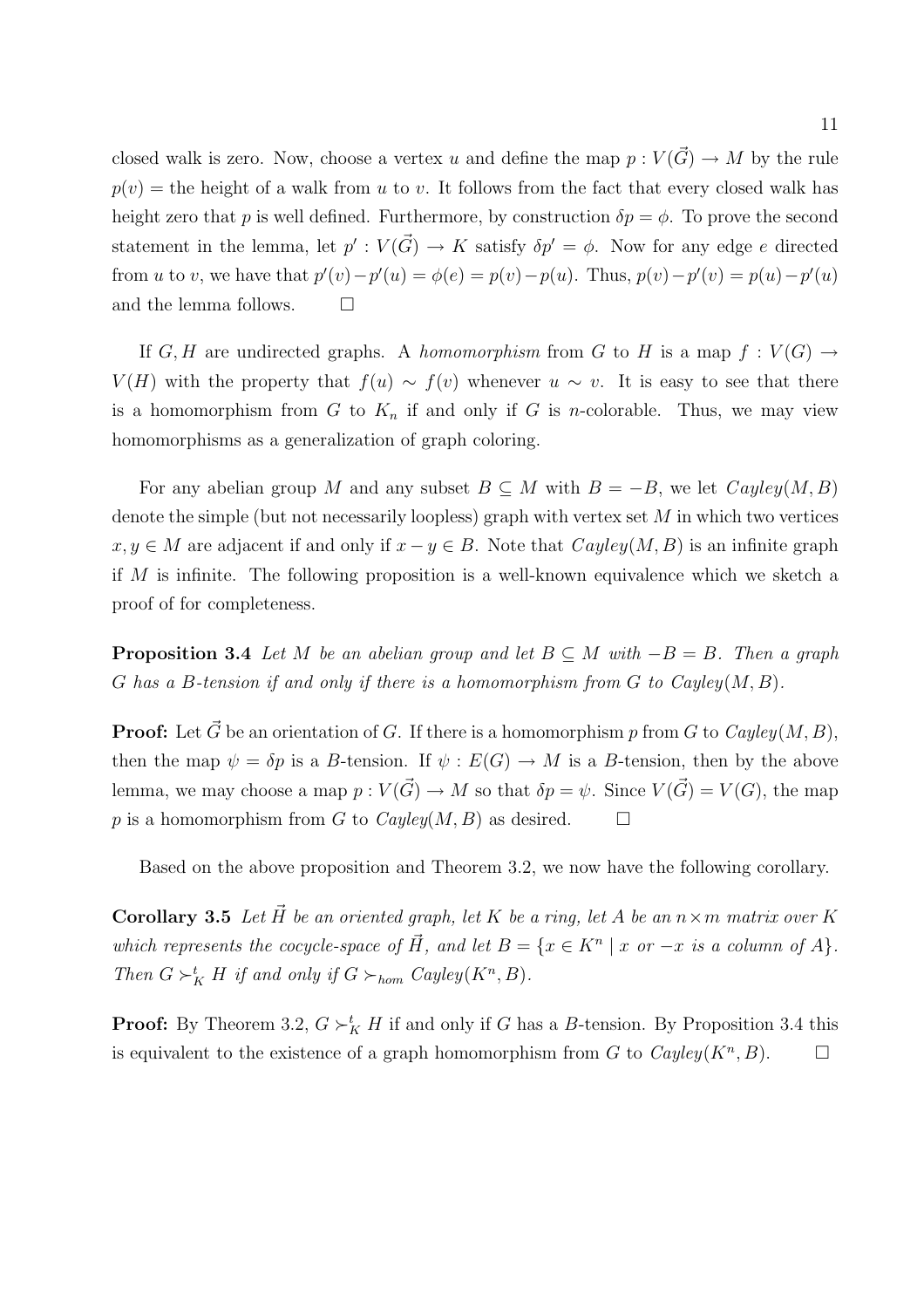## 4 Comparing the quasi-orders

In this section we compare the quasi-orders given by flow-continuous (tension-continuous) maps over different groups. At the end of this section, we introduce a quasi-order based on graph homomorphisms and we compare this to the tension-continuous orders. We begin here with a definition followed by an easy and well known proposition which we prove for the sake of completeness.

Let  $\vec{G}$  be an oriented graph and let M be an abelian group. For every  $X \subseteq V(\vec{G})$  and every  $z \in M$ , define the map  $\gamma_X^z : E(\vec{G}) \to M$  by the rule

$$
\gamma_X^z(e) = \begin{cases} z & \text{if } e \in \Delta^+(X) \\ -z & \text{if } e \in \Delta^-(X) \\ 0 & \text{otherwise} \end{cases}
$$

For any map  $\phi : E(\vec{G}) \to M$ , we say that  $\phi$  is a *cut-tension* if there exist  $X \subseteq V(G)$  and  $z \in M$  so that  $\phi = \gamma_X^z$ . If such an X, z exist with the added property that  $\Delta(X)$  is a bond, then we say that  $\phi$  is a *bond-tension*. The following observation follows from the definitions.

**Observation 4.1** If  $\vec{G}$  is connected and  $\phi$  is a cut-tension of  $\vec{G}$ , then every  $p : V(\vec{G}) \to M$ which satisfies  $\delta p = \phi$  must have  $|p(E(\vec{G}))| \leq 2$ .

If  $C \subseteq G$  is a circuit and  $(A, B)$  is a direction of G, then the map  $\psi : E(\vec{G}) \to M$  given by the rule  $\overline{a}$ 

$$
\psi(e) = \begin{cases}\nz & \text{if } e \in A \\
-z & \text{if } e \in B \\
0 & \text{otherwise}\n\end{cases}
$$

is a flow. We define any flow of this form to be a circuit-flow. Circuit-flows are dual to bond-tensions; Since we will not need the flow analogue of a cut-tension, we will not define it.

**Proposition 4.2** For every flow (tension)  $\phi$  of  $\vec{G}$ , there exist circuit-flows (bond-tensions)  $\phi_1, \phi_2, \ldots, \phi_n$  such that  $\phi = \sum_{i=1}^n$  $\sum_{i=1}^n \phi_i$ .

**Proof:** We prove the proposition in the case that  $\phi$  is a flow. The case when  $\phi$  is a tension follows by a similar argument. We proceed by induction on  $Supp(\phi)$ . The proposition is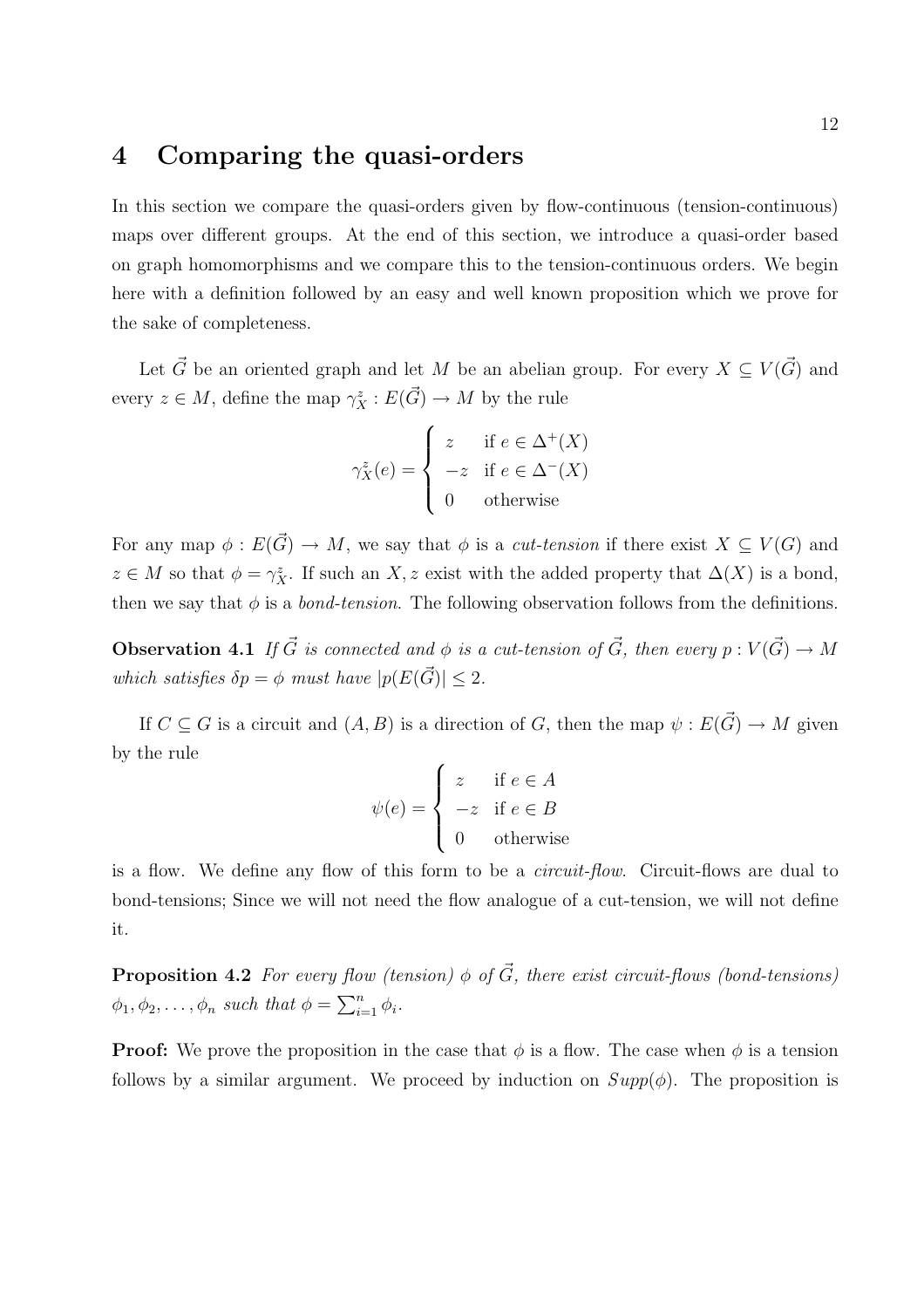trivially true if  $Supp(\phi) = \emptyset$ , so we may assume that this is not so and choose an edge  $e \in E(\vec{G})$  with  $\phi(e) = x \neq 0$ . It follows immediately from the definitions that there is no edge-cut C containing e with the property that  $\phi(f) = 0$  for every  $f \in C \setminus \{e\}$ . Thus, we may choose a circuit D with  $e \in D$  such that  $D \subseteq Supp(\phi)$ . Let  $\phi_1 : E(\vec{G}) \to M$  be a circuit-flow with  $Supp(\phi_1) = D$  and with  $\phi_1(e) = x$ . By induction, we may choose a list of circuit flows  $\phi_2, \phi_3, \ldots, \phi_n$  with  $\sum_{i=2}^n \phi_i = \phi - \phi_1$ . By construction,  $\phi_1, \phi_2, \ldots, \phi_n$  is a list of circuit flows with the required properties.  $\Box$ 

Next we prove a theorem which establishes the minimal and maximal elements in the flow and tension continuous orders over every group. In particular, this proposition shows that the minimal elements in the flow (tension) continuous order are independent of the group.

**Theorem 4.3** A graph is minimal in  $\succ^f_M (\succ^t_M)$  if an only if it contains a cut-edge (loop). A graph G is maximal in  $\succ^f_M(\succ^t_M)$  if and only if there is an orientation  $\vec{G}$  of G such that every constant map from  $E(\vec{G})$  to M is a flow (tension).

**Proof:** We prove the proposition only for the flow order  $\succ^f_M$ . The same argument works for  $\succ_M^t$  if we replace every occurance of "flow" with "tension" and interchange the use of the words "loop" and "cut-edge".

Let  $\vec{G}$  be an oriented graph with a cut-edge s and let  $\vec{H}$  be any oriented graph. We claim that the map  $f : E(\vec{H}) \to E(\vec{G})$  given by the rule  $f(e) = s$  for every  $e \in E(\vec{H})$  is M-flow-continuous. To see this, let  $\phi$  be a flow of  $\vec{G}$ . Then  $\phi(s) = 0$ , so  $\phi \circ f$  is identically zero and we have that it is a flow.

To see that these are the only minimal graphs, let  $\vec{G}$  be an oriented graph without a cut-edge and let  $\vec{H}$  be an oriented graph with a single edge s which is a cut-edge. By the above arguement  $G \succ_M^f H$ . We claim that  $H \not\succ_M^f G$ . To see this, let  $f : E(\vec{H}) \to E(\vec{G})$  be a map and let  $e = f(s)$ . Since e is not a cut-edge of  $\vec{G}$ , there is a circuit containing e, so we may choose a circuit-flow  $\phi : E(\vec{G}) \to M$  with  $e \in Supp(\phi)$ . Now  $\phi \circ f$  is not a flow of  $\vec{H}$ .

Let G be a graph with an orientation  $\vec{G}$  such that every constant map from  $\vec{G}$  to M is a flow. Let  $\vec{H}$  be an oriented graph, let  $s \in E(\vec{H})$  be an edge and let  $f : E(\vec{G}) \to E(\vec{H})$  be the map given by the rule  $f(e) = s$  for every  $e \in E(\vec{G})$ . Then for every flow  $\phi : E(\vec{H}) \to M$ , the map  $\phi \circ f$  is constant, so by assumption it is a flow.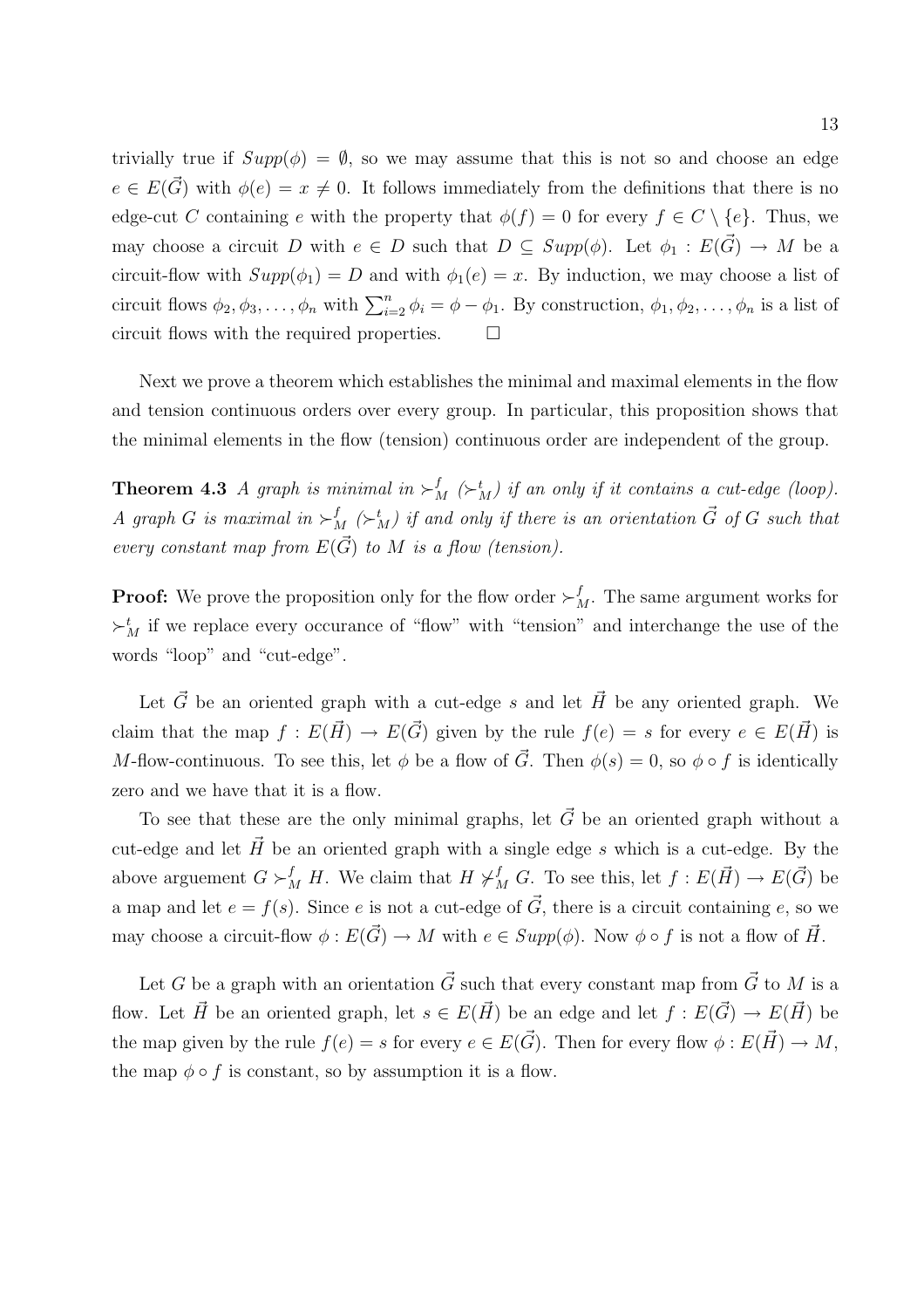To see that these are the only maximal graphs, let  $G$  be a graph with no orientation satisfying the property above and let  $\vec{G}$  be an orientation of G. Let  $\vec{H}$  be an orientation of a graph with a single edge s which is a loop. By the above argument  $H \succ_M^f G$ . We claim that  $G \not\vdash_M^f H$ . To see this, let  $f : E(\vec{G}) \to E(\vec{H})$  be a map and choose  $x \in M$  such that the function on  $E(\vec{G})$  which is constantly x is not a flow. Then the map  $\phi : E(\vec{H}) \to M$  given by the rule  $\phi(s) = x$  is a flow, but  $\phi \circ f$  is not. The claim follows.  $\Box$ 

Next we prove that the order  $\succ_{\mathbb{Z}}^f$  $\mathcal{L}^{f}_{\mathbb{Z}}\left(\succ_{\mathbb{Z}}^{t}\right)$  is the most restrictive among the flow (tension) continuous orders.

## **Theorem 4.4** If  $G \succ_{\mathbb{Z}}^f H$  ( $G \succ_{\mathbb{Z}}^t H$ ), then  $G \succ_M^f H$  ( $G \succ_M^t H$ ) for every abelian group M.

**Proof:** We prove the proposition only for the case  $G \succ_{\mathbb{Z}}^t H$ . The flow-continuous case follows by a similar argument. Let  $f : E(\vec{G}) \to E(\vec{H})$  be a Z-tension continuous map from an orientation of G to an orientation of H and let  $\phi : E(\vec{H}) \to M$  be a tension. By Proposition 4.2, we may choose bond-tensions  $\phi_X^{z_1}$  $\chi_{X_1}^{z_1}, \phi_{X_2}^{z_2}, \ldots, \phi_{X_n}^{z_n}$  of  $\vec{H}$  such that  $\phi = \sum_{i=1}^n$  $\sum_{i=1}^{n} \phi_{X}^{z_i}$  $\ddot{z}_i$ . Since  $f \circ \phi = \sum_{i=1}^n$  $\sum_{i=1}^n f \circ \phi_X^{z_i}$  $z_i^i$ , it suffices to show that  $f \circ \phi_X^{z_i}$  $\frac{z_i}{X_i}$  is a tension for  $1 \leq i \leq n$ . Let  $i \in \{1, 2, \ldots, n\}$  and consider the bond-tension  $\gamma_{X_i}^1 : E(\vec{G}) \to \mathbb{Z}$ . By assumption,  $\gamma_{X_i}^1 \circ f$  is a Z-tension of  $\vec{H}$ , but it follows immediately from this that  $\gamma_X^{z_i}$  $\zeta_{X_i}^{z_i} \circ f$  is an *M*-tension of  $\vec{H}$ . Since  $1 \leq i \leq n$  was arbitrary, we have that  $\phi \circ f$  is M-tension-continuous as required.  $\Box$ 

Next we turn our attention to the quasi-order related to graph homomorphisms: we define the relation  $\succ_{hom}$  by the rule  $G \succ_{hom} H$  if there exists a homomorphism from G to H. Since the identity map is a homomorphism and the composition of two homomorphisms is a homomorphism,  $\succ_{hom}$  is a quasi-order.

Let  $\vec{G}, \vec{H}$  be oriented graphs let  $f : E(\vec{G}) \to E(\vec{H})$  and let p be a homomorphism from G to H. Adopting the terminology from [6], we say that f is *chromatic* (with respect to p) if  $f(e)$  is directed from  $p(u)$  to  $p(v)$  whenever e is an edge of G directed from u to v. It is easy to see that for every homomorphism  $p: V(G) \to V(H)$  and every orientation  $\vec{H}$  of H, there exists an orientation  $\vec{G}$  of G and a map  $f : E(\vec{G}) \to E(\vec{H})$  which is chromatic with respect to p. So in particular,  $G \succ_{hom} H$  if and only if there is a chromatic map from some orientation of  $G$  to some orientation of  $H$ . The following proposition gives a key property of chromatic maps.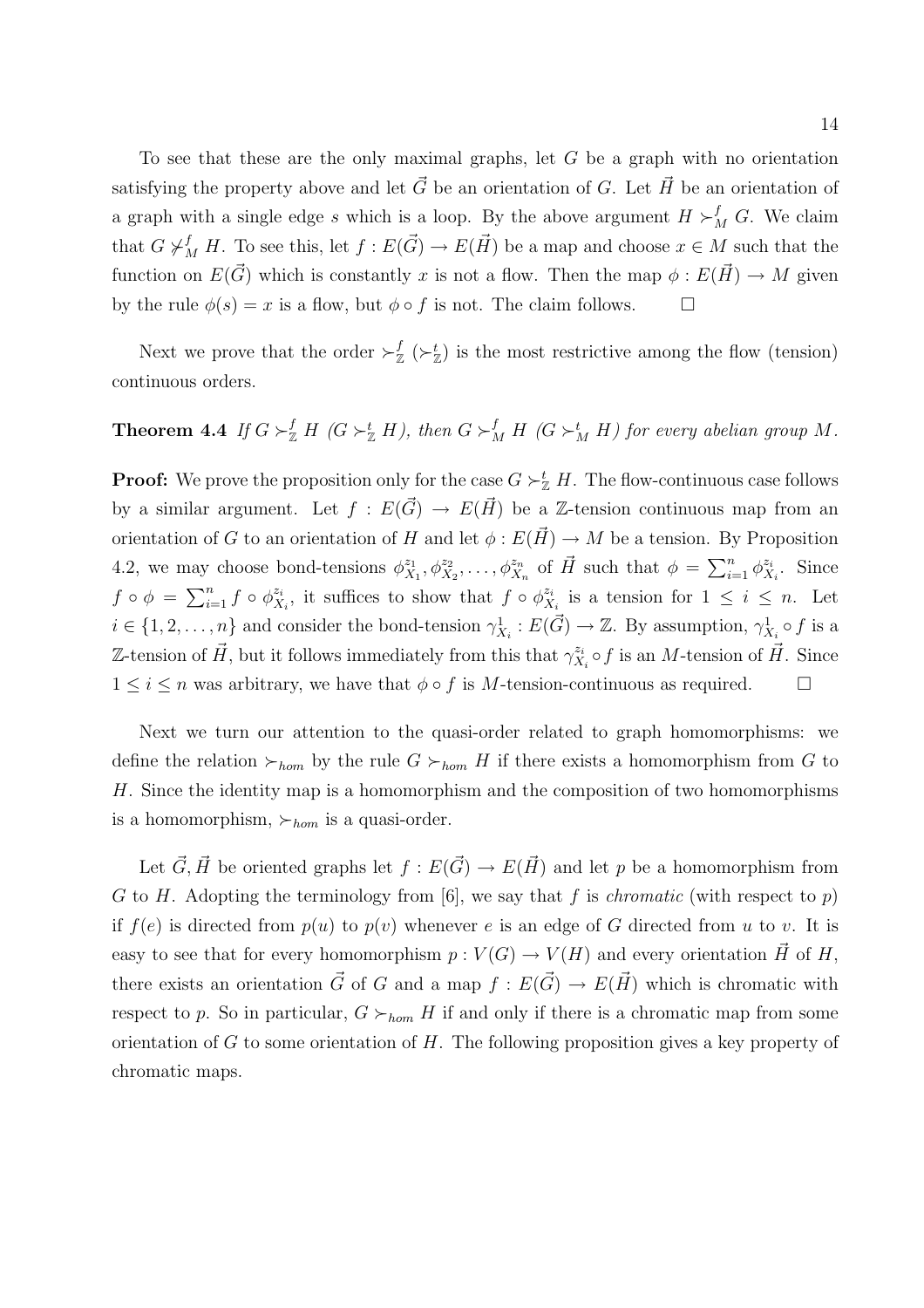**Proposition 4.5** Let M be an abelian group and let  $f : E(\vec{G}) \to E(\vec{H})$  be a chromatic map. Then  $\phi \circ f$  is a cut-tension of  $\vec{G}$  for every cut-tension  $\phi : E(\vec{H}) \to M$  of  $\vec{H}$ .

**Proof:** Let  $p: V(G) \to V(H)$  be a homomorphism so that f is chromatic with respect to p and choose  $z \in M$  and  $X \subseteq V(\vec{G})$  so that  $\phi = \gamma_X^z$ . It follows from the definitions that  $\phi \circ f = \gamma_{p^{-1}(X)}^z$ , so  $\phi \circ f$  is an *M*-cut-tension as required.

Our next theorem applies the above proposition to show that every chromatic map is M-tension continuous.

**Theorem 4.6** If  $f : E(\vec{G}) \to E(\vec{H})$  is chromatic, then f is M-tension continuous for every abelian group M.

**Proof:** If  $\phi: E(\vec{H}) \to M$  is a tension, then by Proposition 4.2 we may choose cut-tensions  $\phi_1, \phi_2, \ldots, \phi_n$  such that  $\sum_{i=1}^n \phi_i = \phi$ . By the above proposition,  $\phi_i \circ f$  is a cut-tension, so in particular it is a tension. Thus,  $\phi \circ f = \sum_{i=1}^{n} \phi_i \circ f$  is a tension of  $\vec{G}$ . Since  $\phi$  was arbitrary, it follows that f is M-tension continuous as required.  $\Box$ 

The following proposition proves the converse of Proposition 4.5, thus giving an equivalent formulation of graph homomorphisms in terms of cut-tensions.

**Theorem 4.7** Let  $\vec{G}$  and  $\vec{H}$  be connected oriented graphs and let  $f : E(\vec{G}) \to E(\vec{H})$ . Then f is chromatic if and only if  $\phi \circ f$  is a cut-tension of  $\vec{G}$  for every cut-tension  $\phi : E(\vec{H}) \to \mathbb{Z}$ of  $H$ .

**Proof:** The "only if" part of the proof is an immediate consequence of Proposition. To prove the "if" part, we will assume that  $\phi \circ f$  is a cut-tension of  $\vec{G}$  for every cut-tension  $\phi: E(\vec{H}) \to \mathbb{Z}$  of  $\vec{H}$ . For every vertex  $v \in V(\vec{H})$  we have that  $\gamma^1_{\{v\}}: E(\vec{G}) \to \mathbb{Z}$  is a cut-tension, so by our assumption, we may choose a set  $Y_v \subseteq V(\vec{H})$  so that  $\gamma_{\{v\}}^1 \circ f = \gamma_{Y_v}^1$ .

Claim 1: If  $u, v \in V(\vec{G})$  and  $u \neq v$ , then either  $Y_u \cap Y_v = \emptyset$  or  $Y_u \cup Y_v = V(\vec{G})$ .

Proof of Claim 1: For every  $A \subseteq V(\vec{G})$ , let  $\chi_A : V(\vec{G}) \to \{0,1\}$  be the characteristic map given by the rule  $\chi_A(v) = 1$  if  $v \in A$  and  $\chi_A(v) = 0$  otherwise. Now,  $\gamma_{\{u,v\}}^1 = \gamma_u^1 + \gamma_v^1$ , so we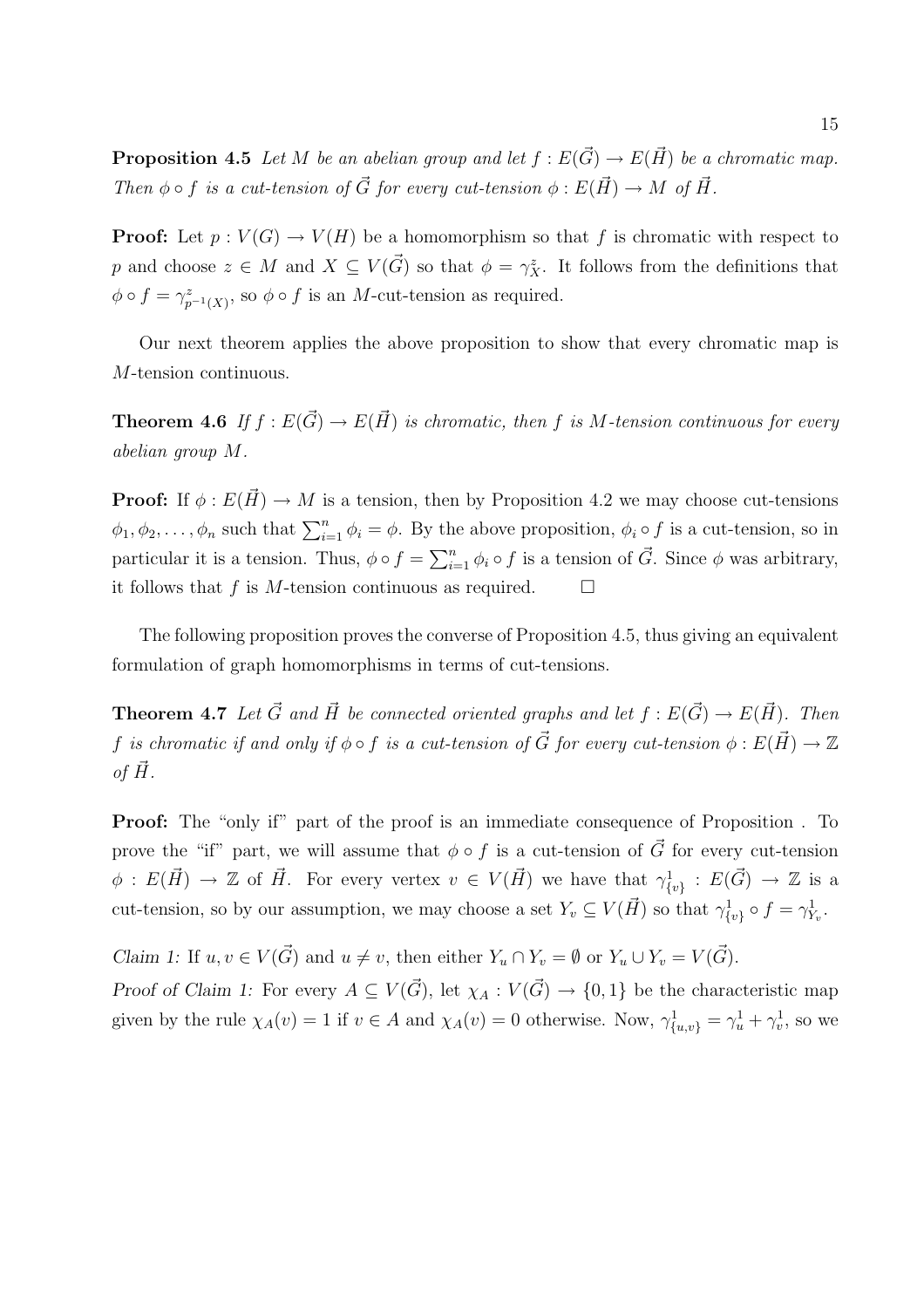have that

$$
\gamma_{\{u,v\}}^1 \circ f = \gamma_{\{u\}}^1 \circ f + \gamma_{\{v\}}^1 \circ f
$$
  
= 
$$
\gamma_{Q_u}^1 + \gamma_{Q_v}^1
$$
  
= 
$$
\delta \chi_{Y_u} + \delta \chi_{Y_v}
$$
  
= 
$$
\delta(\chi_{Y_u} + \chi_{Y_v})
$$

Since  $\gamma^1_{\{u,v\}} \circ f$  is a cut-tension, and  $\vec{G}$  is connected, we have by Observation 4.1 that  $p =$  $\chi_{Y_u} + \chi_{Y_v}$  takes on at most two distinct values. If p does take on two distinct values, then these values must differ by exactly one since  $\delta p = \gamma_{\{u,v\}}^1 \circ f$ . By definition every  $w \in Y_u \cap Y_v$ must satisfy  $p(w) = 2$  and every  $w \in V(\overrightarrow{G}) \setminus (Y_v \cup Y_u)$  must satisfy  $p(w) = 0$ , so it follows that at least one of these sets must be empty as required.

Choose distinct vertices  $u, v \in V(\vec{G})$ . By possibly switching the orientations of every edge in  $\vec{G}$  and then replacing Y<sub>v</sub> with  $V(\vec{G}) \setminus Y_v$  for every  $v \in V(G)$ , we may assume that  $Y_u \cap Y_v = \emptyset$ . The next claim shows that now,  $Y_w$  and  $Y_{w'}$  are disjoint whenever  $w \neq w'$ .

Claim 2:  $Y_w \cap Y_{w'} = \emptyset$  if  $w \neq w'$ .

Proof of Claim 2: If there is a vertex w so that  $Y_w \cap Y_u \neq \emptyset$ , then by Caim 1,  $Y_w \cup Y_u = V(\vec{G})$ , so in particular  $Y_v \subseteq Y_w$ . But then by Claim 1 we must have either  $Y_v = \emptyset$  or  $Y_w = V(\vec{G})$ and either possibility contradicts our assumption. Thus, we find that  $Y_w$  is disjoint from  $Y_u$ for every  $w \in V(\vec{G}) \setminus \{u\}$ . If there exist vertices  $w, w' \in V(\vec{G}) \setminus \{u\}$  so that  $Y_w \cap Y'_w \neq \emptyset$ , then  $Y_w \cup Y_{w'} = V(\vec{G})$ , so either  $Y_w \cap Y_u \neq \emptyset$  or  $Y_{w'} \cap Y_u \neq \emptyset$ . This contradiction implies that  $Y_w \cap Y_{w'} = \emptyset$  whenever  $w \neq w'$  as required.

The following observation follows immediately from our construction.

Observation If  $e \in E(\vec{H})$  is directed from u to v, then  $f^{-1}(\{e\}) \subseteq \Delta^+(Y_u) \cap \Delta^-(Y_v)$ 

Since G does not have any isolated vertices, Claim 2 and the above observation imply that  $\{Y_w \mid w \in V(\vec{H})\}$  is a partition of  $V(\vec{G})$ . Now, let  $p : V(\vec{G}) \to V(\vec{H})$  be given by the rule  $p(v) = u$  if  $v \in Y_u$ . It now follows from the above observation that f is chromatic with respect to p. This completes the proof.  $\Box$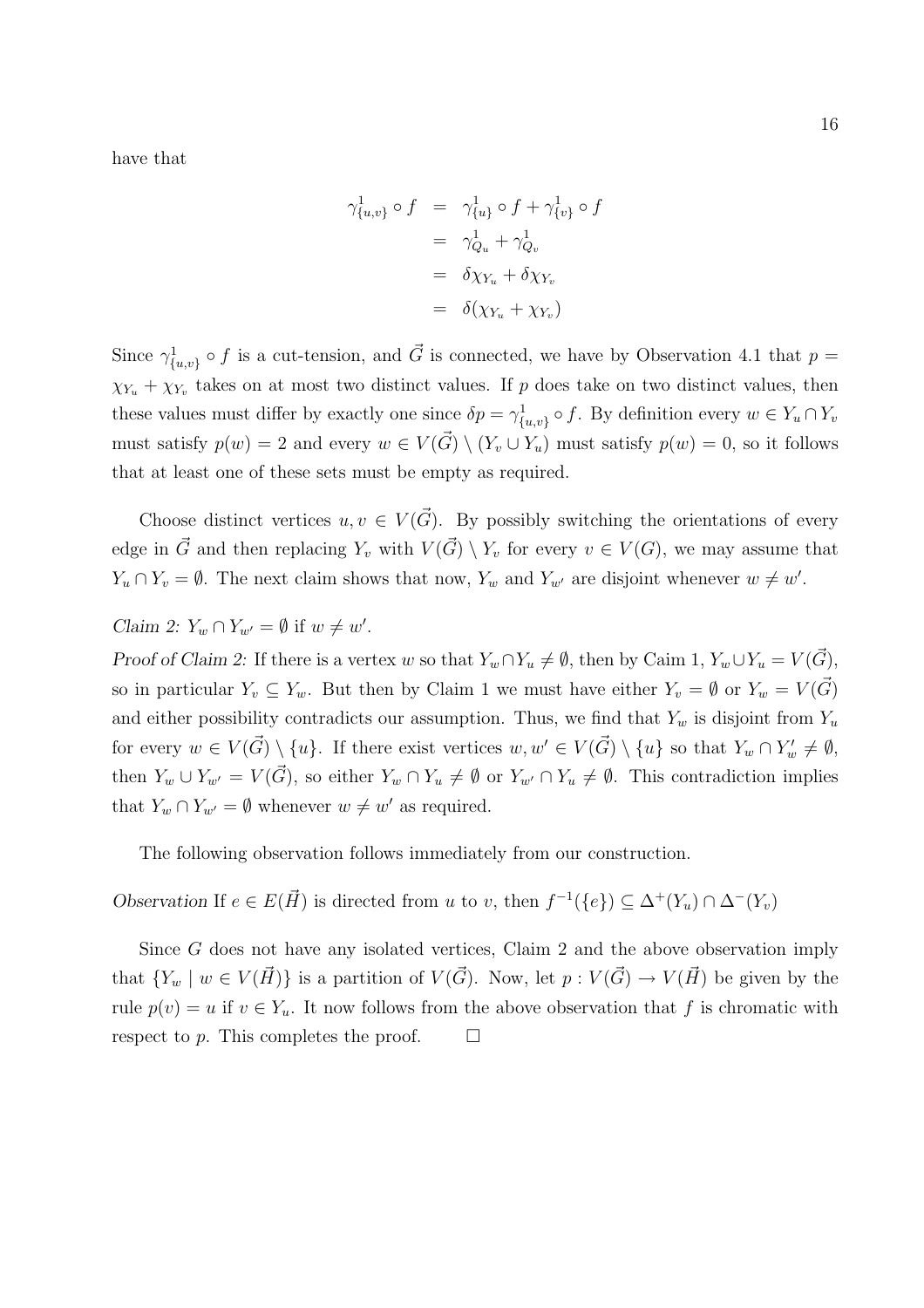## $5$  The order  $\succ^f_\mathbb{Z}$  $\mathbb{Z}_2$

In the ring  $\mathbb{Z}_2$ , addition and subtraction are the same operation. As such, the orientation of the graph does not play a role, and we define a map  $\phi : E(G) \to \mathbb{Z}_2$  to be a flow of the unoriented graph G if  $\sum_{e \in \Delta(v)} \phi(e) = 0$  for every  $v \in V(G)$ . Note that this definition is consistent with our earlier definitions since a map  $\phi: E(G) \to \mathbb{Z}_2$  is a flow if and only if it is a flow of some (and thus every) orientation of G. A set  $X \subseteq E(G)$  is a cycle if and only if it is the support of a  $\mathbb{Z}_2$ -flow. Therefore, a map  $f: E(G) \to E(H)$  is  $\mathbb{Z}_2$ -flow-continuous if and only if  $f^{-1}(C)$  is a cycle of G for every cycle  $C \subseteq E(H)$ . Based on this link, we call such a map *cycle-continuous*. We start with a corollary of Theorem 4.3 which establishes the maximal and minimal elements in this order.

**Corollary 5.1** A graph G is maximal in  $\succ^f_{\mathbb{Z}}$  $_{\mathbb{Z}_2}^{f}$  if and only if every vertex of  $G$  has even degree. A graph G is minimal in  $\succ^f_{\mathbb{Z}}$  $\frac{d}{dz}$  if and only if it has a cut-edge.

Based on the above corollary, we can now restate Jaeger's conjecture from the introduction as follows.

### **Conjecture 5.2 (Jaeger)**  $P_{10}$  is the only atom in the cycle-continuous order.

In the first paragraph of this section, we observed that a set of edges is a cycle if and only if it is the support of a  $\mathbb{Z}_2$ -flow. Similarly, a set of edges  $D \subseteq E(G)$  is an edge-cut if and only if it is the support of a  $\mathbb{Z}_2$ -tension. With the help of this observation, Theorem 3.1 now gives us a monotone invariant of  $\succ^f_{\mathbb{Z}}$  $_{\mathbb{Z}_2}^{\mathbb{\scriptscriptstyle{.}}}$ 

Proposition 5.3 If  $G \succ_{\mathbb{Z}_2}^f H$  then  $\lambda^o(G) \geq \lambda^o(H)$ .

**Proof:** If  $\lambda^o(G) = \infty$  then there is nothing to prove, so we may assume that  $\lambda^o(G)$  is finite and choose an edge-cut  $C \subseteq E(G)$  of size  $\lambda^{o}(G)$ . Let  $\psi : E(G) \to \mathbb{Z}_2$  be given by the rule  $\psi(e) = 1$  if  $e \in C$  and  $\psi(e) = 0$  otherwise. Now,  $\psi$  is a tension of G, so by Theorem 3.1,  $\psi_f$ is a tension of H. Let D be the support of  $\psi_f$ . Now, |D| is odd since |C| was odd, and D is an edge-cut of H. Thus, we have that  $\lambda^o(H) \leq \lambda^o(G)$  as desired.  $\Box$ 

For every positive integer h, we let  $K_2^h$  denote the graph on two vertices consisting of h edges in parallel. For any graph G, we say that a set of edges  $J \subseteq E(G)$  is a postman join if  $E(G) \setminus J$  is a cycle. The following proposition gives a characterization of when  $G \succ_{\mathbb{Z}_2}^f K_2^{2a+1}$ and when  $K_2^{2a+1} \succ_{\mathbb{Z}_2}^f G$ .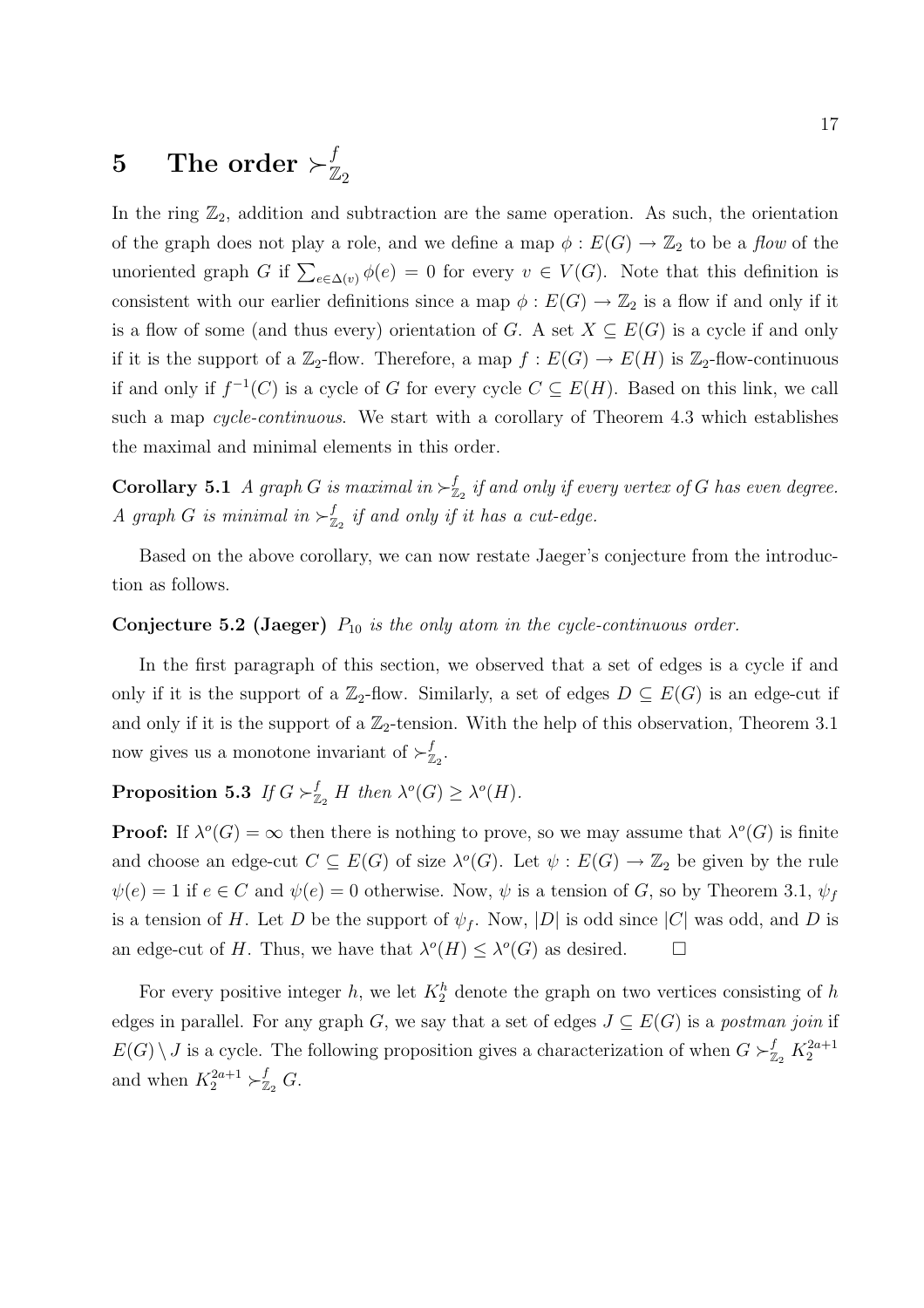### Proposition 5.4

- 1.  $K_2^{2a+1} \succ_{\mathbb{Z}_2}^f G$  if and only if  $\lambda^o(G) \leq 2a+1$ .
- 2.  $G \succ_{\mathbb{Z}_2}^f K_2^{2a+1}$  if and only if  $E(G)$  can be partitioned into  $2a+1$  postman joins.

**Proof:** Since  $\lambda^o(K_2^{2a+1}) = 2a+1$ , Proposition 5.3 gives us the "only if" direction of (1). To prove the "if" direction, let G be a graph with  $\lambda^o(G) \leq 2a + 1$  and choose an odd edge-cut C of G of size  $\leq 2a+1$ . Next choose a map  $f: E(K_2^{2a+1}) \to E(G)$  with the property that  $|f^{-1}(\{e\})|$  is odd for every  $e \in C$  and  $f^{-1}(E(G) \setminus C) = \emptyset$ . It follows easily that this map is cycle-continuous.

To see the "only if" direction of (2) let  $f: E(G) \to E(K_2^{2a+1})$  be cycle-continuous, and note that  $f^{-1}(\{e\})$  is a postman join for every  $e \in E(K_2^{2a+1})$  since  $f^{-1}(E(K_2^{2a+1}) \setminus \{e\})$  is a cycle. To see the "if" direction, let  $\{J_1, J_2, \ldots, J_{2a+1}\}$  be a partition of  $E(G)$  into postman joins, let  $E(K_2^{2a+1}) = \{e_1, e_2, \ldots, e_{2a+1}\}\$ , and consider the map  $f: E(G) \to E(K_2^{2a+1})$  given by the rule  $f(s) = e_i$  if  $s \in J_i$ . It is easily verified that this map is cycle-continuous. This completes the proof.  $\Box$ 

Based on this proposition, we have the following scaling chain.

### **Proposition 5.5** The graphs  $K_2^1, K_2^3, K_2^5, \ldots$  form a scaling chain in  $\succ^f_{\mathbb{Z}}$  $\mathbb{Z}_2$

**Proof:** It follows immediately from (1) of the previous proposition that  $K_2^1, K_2^3, K_2^5, \ldots$  is an increasing chain. If G is any non maximal graph in  $\succ^f_{\mathbb{Z}}$  $\int_{\mathbb{Z}_2}^f$ , then  $\lambda^o(G) < \infty$  and we have by (1) of the previous proposition that there exists a positive integer  $2a+1$  such that  $K_2^{2a+1} > \frac{f}{2a}$  G.  $\Box$ 

Proposition 5.4 above shows a connection between the cycle-continuous order and the problem of partitioning the edge set of a graph into postman joins. We now state a special case of a conjecture of Rizzi [13] concerning postman joins. In the language of the cyclecontinuous order, his conjecture asserts that the graph  $K_2^{2a+1}$  is comparable with every other graph.

## Conjecture 5.6 (Rizzi) If  $K_2^{2a+1} \neq_{\mathbb{Z}_2}^f G$ , then  $G \succ_{\mathbb{Z}_2}^f K_2^{2a+1}$ .

Since every graph dominates  $K_2^1$ , this conjecture obviously holds for  $a = 0$ . A graph can be partitioned into 3 postman sets if and only if it has a nowhere-zero 4-flow. With this, the above conjecture for  $a = 1$  follows from Jaeger's 4-flow theorem. A recent result of DeVos and Seymour asserts that Rizzi's conjecture holds with an added factor of two.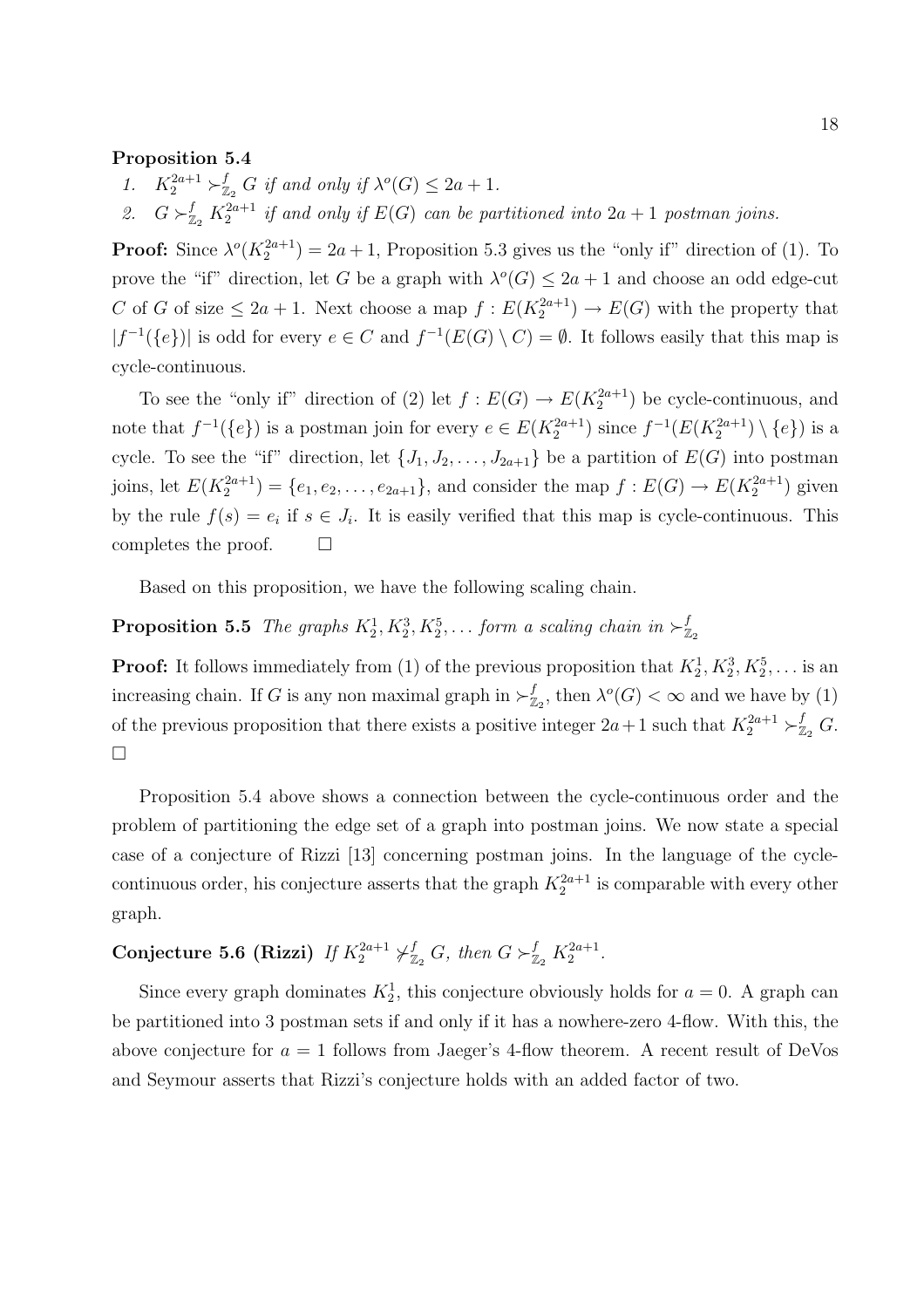Theorem 5.7 (DeVos, Seymour) If  $K_2^{4a-1} \not\vdash^f_{\mathbb{Z}_2} G$  then  $G \succ^f_{\mathbb{Z}_2} K_2^{2a+1}$ .

If Jaeger's conjecture 2.8 is correct, then every graph is comparable with  $P_{10}$ . If Rizzi's conjecture 5.6 is correct, then every graph is comparable with  $K_2^{2a+1}$  for every nonnegative integer a. In light of these conjectures it may not be suprising that it is tricky to construct antichains in this order. In particular, we cannot solve the following problem.

### Problem 5.8  $\it Does \succ^f_{\mathbb{Z}}$  $\mathbb{Z}_2$  contain an infinite antichain?

The order  $\succ^f_{\mathbb{Z}}$  $Z_2$  does contain finite antichains of arbitrary size. We have two closely related families of graphs which demonstrate this fact. One of these families of comes from a clever construction of Xuding Zhu and will be given in full below. The second family will be described here, but we will postpone some of the proofs to an appendix.

Let G be a r-regular graph with  $\lambda^{o}(G) = r < \infty$  (so in particular, r is odd). If every edge-cut of G of size r is of the form  $\Delta(x)$  for some  $x \in V(G)$  and  $G \neq_{\mathbb{Z}_2}^f K_2^r$ , then we say that G is an r-snark. If  $G \backslash e \succ_{\mathbb{Z}_2}^f K_2^r$  for every edge  $e \in E(G)$ , then we say that G is critical. Both of our families of antichains are based on the following proposition.

**Proposition 5.9** If G, H are distinct critical r-snarks with  $|E(G)| = |E(H)|$ , then G and H are incomparable in the order  $\succ_{\mathbb{Z}}^f$  $_{\mathbb{Z}_2}^f.$ 

**Proof:** Suppose the proposition is false and let  $\phi : E(G) \to E(H)$  be a cycle-continuous map. First we establish the following claim.

Claim: the map  $\phi$  is a bijection.

Proof of Claim: Since G and H have the same number of edges by assumption, it will suffice to prove that  $\phi$  is onto. Suppose (for a contradiction) that  $\phi$  is not onto and choose an edge  $f \in E(H)$  which is not in the image of  $E(G)$ . It follows that  $\phi$  is a cycle-continuous map from G to  $H \setminus f$ . But then we have that  $G \succ_{\mathbb{Z}_2}^f H \setminus f \succ_{\mathbb{Z}_2}^f K_2^r$  which contradicts the assumption that  $G$  is an  $r$ -snark.

Let  $v \in V(G)$  and consider the edge-cut  $\Delta_G(v)$ . The image of  $\Delta_G(v)$  is another edge-cut of odd size, so by assumption, it must be equal to  $\Delta_H(v')$  for some vertex  $v' \in V(H)$ . If u and v are distinct vertices of G and  $\phi(\Delta_G(u)) = \Delta_H(u')$  and  $\phi(\Delta_G(v)) = \Delta_H(v')$  for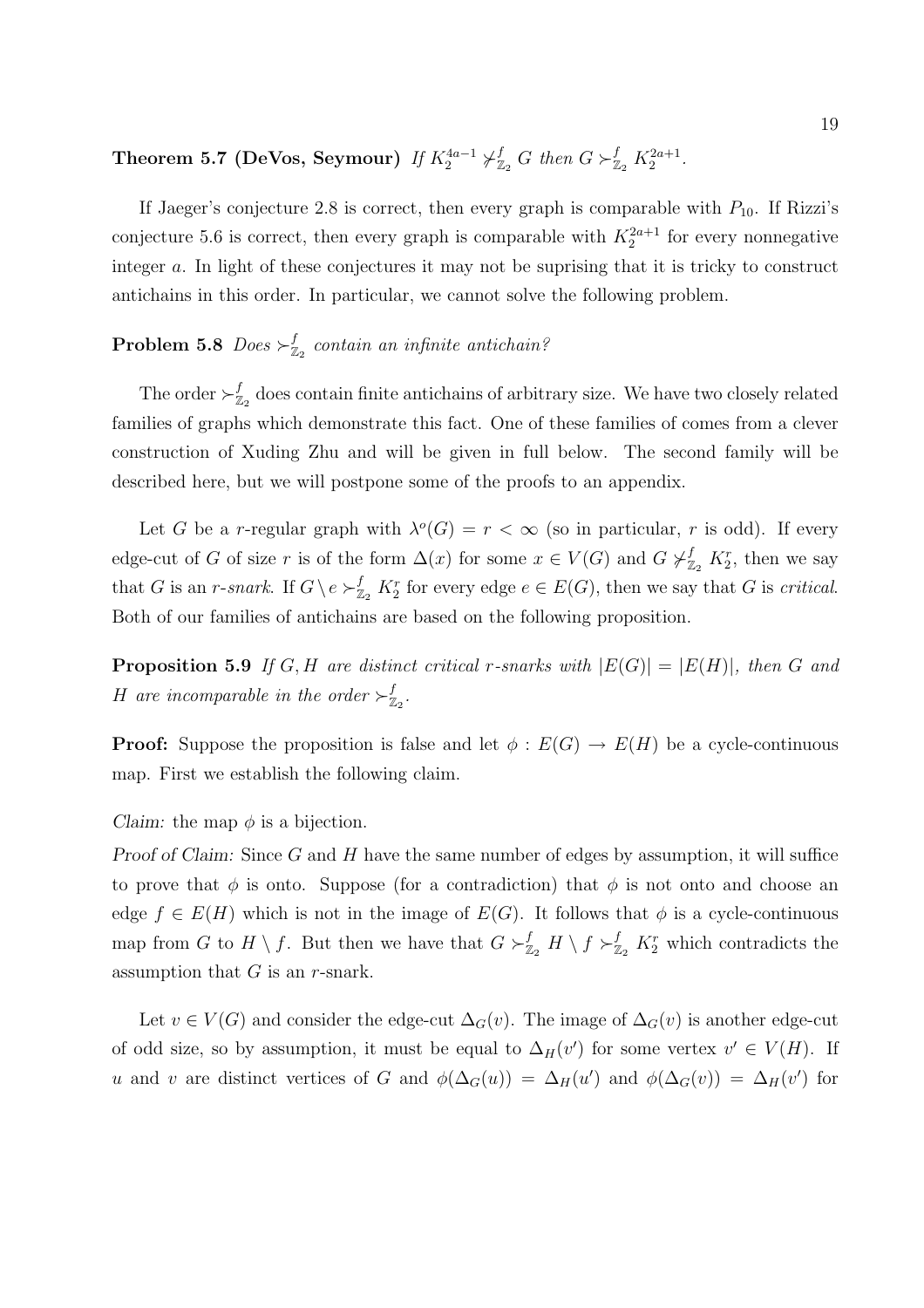$u', v' \in V(H)$ , then it follows from the fact that  $\phi$  is a bijection that  $u' \neq v'$ . Thus the map which sends every  $v \in V(G)$  to the corresponding  $v' \in V(H)$  is an isomorphism between G and H and we have a contradiction.  $\Box$ 

Let M be a perfect matching of the Petersen graph  $P_{10}$ . Define the graph  $P(a, b)$  to be the graph obtained from  $P_{10}$  by adding  $a - 1$  new copies of every edge not in M and adding  $b-1$  new copies of every edge in M. Our first family of antichains is as follows.

**Theorem 5.10 (Zhu)** For every nonnegative integer k, the set  $\{P(2j + 1, 6k - 4j + 1) \mid \}$  $0 \leq j \leq k$  is an antichain in  $\succ_{\mathbb{Z}}^f$  $_{\mathbb{Z}_2}^f$  of size  $k+1$ .

**Proof:** Let  $F_k = \{P(2j + 1, 6k - 4j + 1) \mid 0 \leq j \leq k\}$  and let  $G \in F_k$ . It follows from our construction that G is  $(6k+3)$ -regular,  $\lambda^{o}(G) = 6k+3$ , and every odd edge-cut of G of size  $6k + 3$  is of the form  $\Delta(x)$  for some  $x \in V(G)$ . Now, for an odd integer r, and r-regular graph G satisfies  $G \succ_{\mathbb{Z}_2}^f K_2^r$  if and only if G is r-edge-colorable. It is well known that none of the graphs in  $\mathcal{F}_k$  are  $(6k+3)$ -edge-colorable. Thus, we find that every graph in  $\mathcal{F}_k$  is a  $(6k+3)$ -snark with the same number of edges. Now, it follows from a theorem of Rizzi [13] that  $G \setminus e$  contains  $(6k+3)$ -disjoint postman joins, so  $G \setminus e \succ_{\mathbb{Z}_2}^f K_2^{\langle}$  $2(6k+3)$ . It follows from this and Proposition 5.9 that  $\mathcal{F}_k$  is an antichain as desired.  $\Box$ 

The above construction gives us antichains of arbitrary size, but requires graphs with  $\lambda^{\circ}$ large. Our second construction provides antichains of arbitrary size with  $\lambda^o$  bounded.

Let G, H be cubic graphs, let  $st \in E(G)$  and let  $x_1, x_2, t$  and  $x_3, x_4, s$  be the neighbors of s and t respectively. Let  $y_1y_2, y_3y_4 \in E(H)$  be nonadjacent edges. Let F be a graph obtained from the disjoint union of  $G \setminus \{s, t\}$  and  $H \setminus \{y_1y_2, y_3y_4\}$  by adding new edges with ends  $x_i, y_i$  for  $1 \leq i \leq 4$ . We say that F is a *dot product* of G with H. It is easy to see that  $F$  is always a cubic graph. In an appendix, we prove the following theorem.

**Theorem 5.11** If G is a critical 3-snark, then every dot product of G with  $P_{10}$  is a critical 3-snark.

Since the Petersen graph  $P_{10}$  is a critical 3-snark, any dot product of  $P_{10}$  with itself is critical. There are two nonisomorphic graphs on 18 vertices known as Blanusa's snarks [1] which are obtained as dot products of  $P_{10}$  with itself. By Proposition 5.9, these two graphs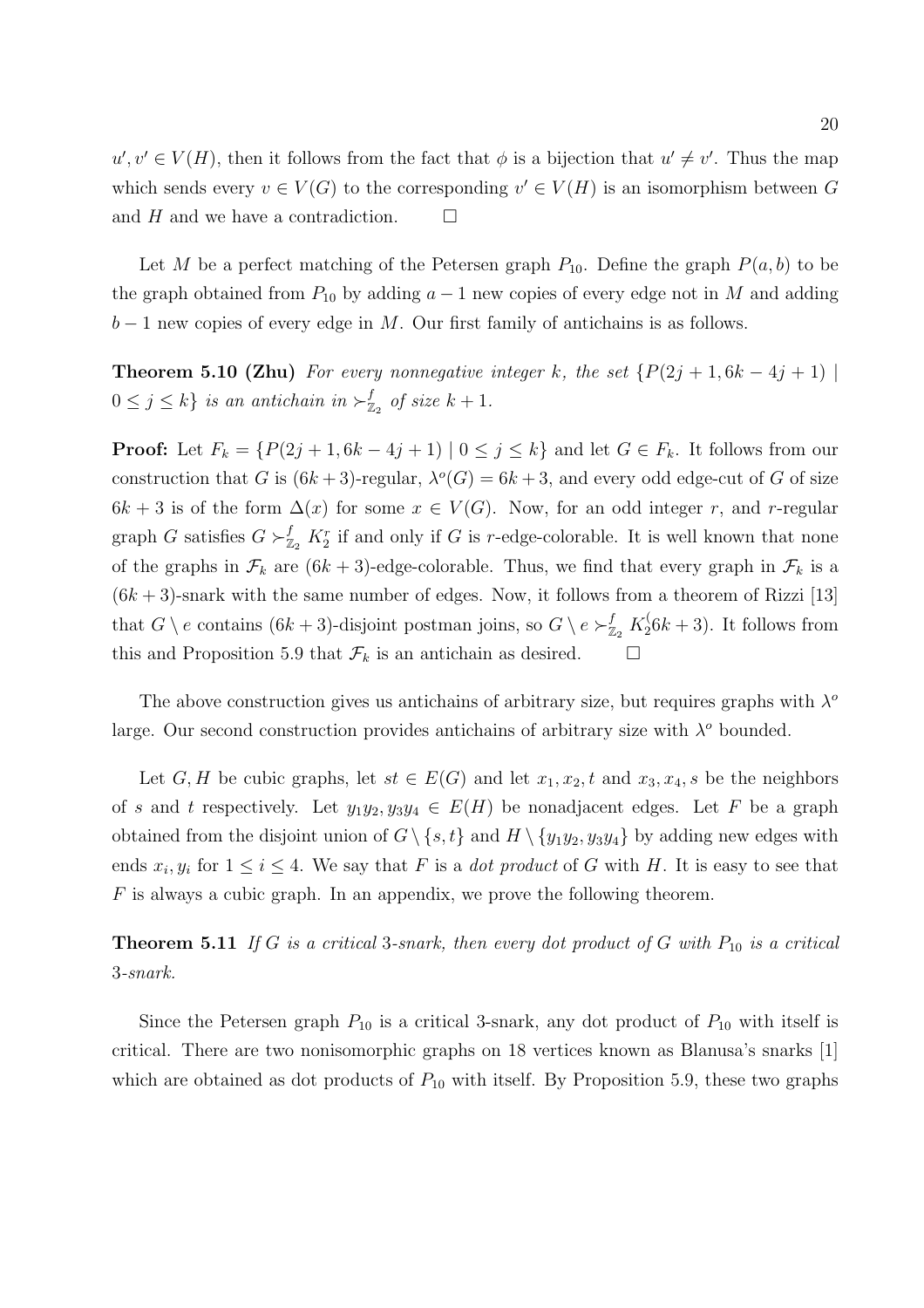are incomparable in the order  $\succ^f_{\mathbb{Z}}$  $Z_2^{\prime}$ . It is straightforward to iterate this operation to create large families of nonisomorphic 3-snarks on the same number of edges, which by Proposition 5.9 are antichains.

# $\mathbf 6\quad \textbf{The order}\succ_{\mathbb Z_2}^t$

As was the case in the order  $\succ^f_{\mathbb{Z}}$  $Z_2$ , the orientation of the edges does not play any role in the order  $\succ_{\mathbb{Z}_2}^t$ , so we define a map  $\phi : E(G) \to \mathbb{Z}_2$  to be a *tension* of the undirected graph G if  $\sum_{e \in E(C)} \phi(e) = 0$  for every circuit C of G. As observed earlier, a set of edges is an edge-cut if and only if it is the support of a  $\mathbb{Z}_2$ -tension. Thus, a map  $f : E(G) \to E(H)$  is  $\mathbb{Z}_2$ -tension-continuous if and only if  $f^{-1}(C)$  is an edge-cut of G for every edge-cut C of H. Based on this property, we call such a map cut-continuous. We begin by stating a corollary of Theorem 4.3 which gives us the maximal and minimal elements in this order.

**Corollary 6.1** The maximal elements in  $\succ^t_{\mathbb{Z}_2}$  are the bipartite graphs. The minimal elements are the graphs which contain loops.

As was the case with the cycle-continuous order, Theorem 3.1 gives us a monotone invariant.

## **Proposition 6.2** If  $G \succ_{\mathbb{Z}_2}^t H$  then  $\gamma^o(G) \geq \gamma^o(H)$ .

**Proof:** If  $\gamma^{o}(G) = \infty$  then there is nothing to prove, so we may assume that  $\gamma^{o}(G)$  is finite and choose a cycle  $C \subseteq E(G)$  of size  $\gamma^{o}(G)$ . Let  $\psi : E(G) \to \mathbb{Z}_2$  be given by the rule  $\psi(e) = 1$  if  $e \in C$  and  $\psi(e) = 0$  otherwise. Now,  $\psi$  is a flow of G, so by Theorem 3.1,  $\psi_f$  is a flow of H. Let D be the support of  $\psi_f$ . Now, |D| is odd since |C| was odd, and D is a cycle of H. Thus, we have that  $\gamma^{o}(H) \leq \gamma^{o}(G)$  as desired.  $\Box$ 

We let  $C_n$  denote the circuit of length n for every  $n \geq 1$ . Let  $Q_n$  denote the graph of the *n*-cube for  $n \geq 1$ . The vertex set of  $Q_n$  is  $\{0,1\}^n$  and two vertices are adjacent if and only if they differ in a single coordinate. Let  $Q_{2n}^+$  denote the graph obtained from the 2n-cube by adding all edges between vertices which differ in every coordinate. Now, we have the following proposition which characterizes when a graph dominates and is dominated by  $C_{2a+1}.$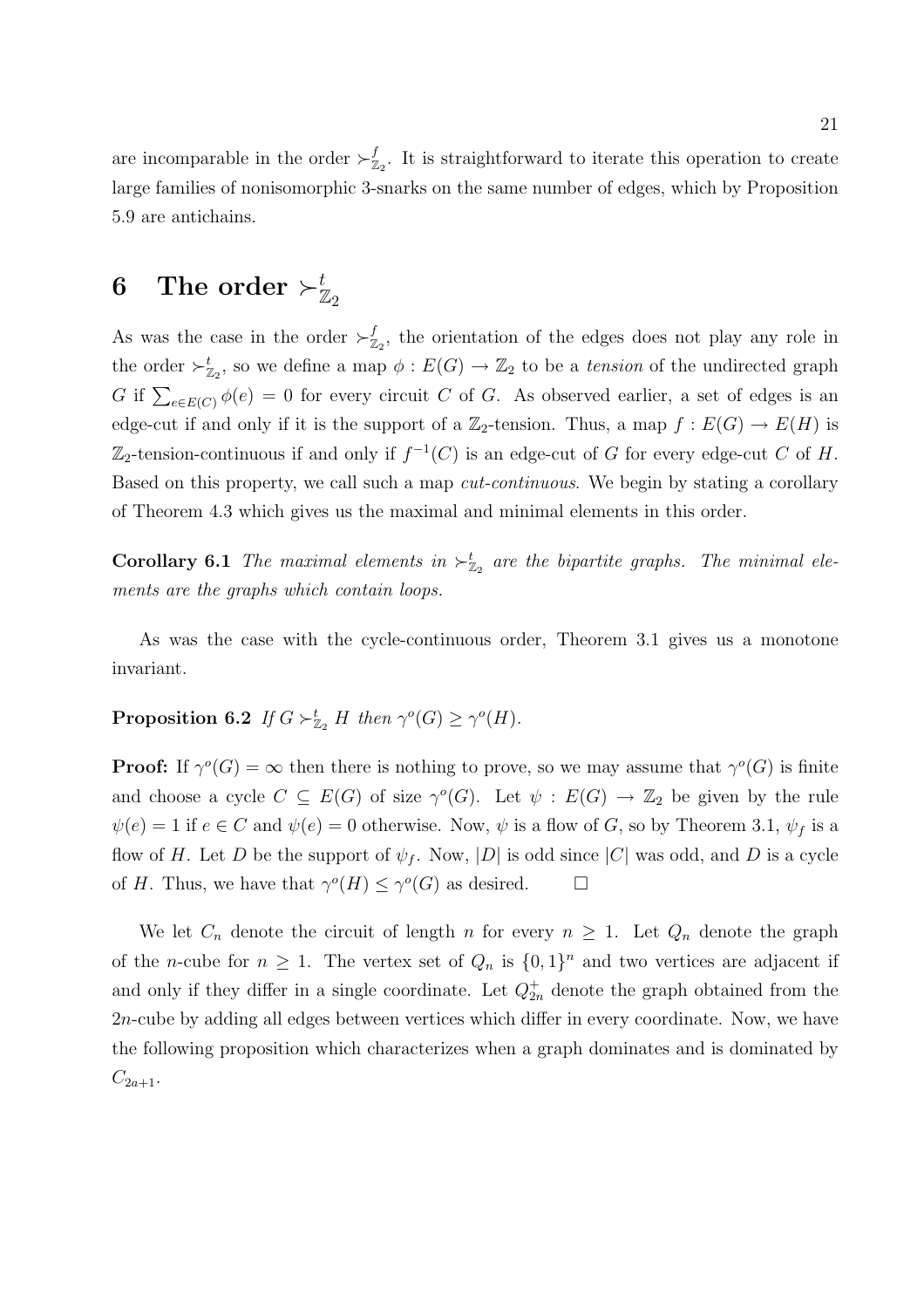### Proposition 6.3

- 1.  $C_{2a+1} \succ_{\mathbb{Z}_2}^t G$  if and only if  $\gamma^o(G) \leq 2a+1$
- 2.  $G \succ_{\mathbb{Z}_2}^t C_{2a+1}$  if and only if  $G \succ_{hom} Q_{2a}^+$ .

**Proof:** Since  $\gamma^{o}(C_{2a+1}) = 2a + 1$ , Proposition 6.2 gives us the "only if" direction of (1). To prove the "if" direction, let G be a graph with  $\gamma^{o}(G) \leq 2a + 1$  and choose an odd cycle C of G of size  $\leq 2a + 1$ . Next choose a map  $f : E(C_{2a+1}) \to E(G)$  with the property that  $|f^{-1}(\{e\})|$  is odd for every  $e \in C$  and  $f^{-1}(E(G) \setminus C) = \emptyset$ . It follows easily that this map is tension-continuous.

For (2), let  $B \subseteq \mathbb{Z}_2^{2a}$  be the subset consisting of all vectors with exactly one 1 together with the vector  $(1, 1, 1, \ldots, 1)$ . Now,  $Q_{2a}^{\dagger} \cong Cayley(\mathbb{Z}_2^{2a}, B)$ , so by Corollary 3.5, it suffices to see that the following  $2a \times (2a + 1)$  matrix represents the  $\mathbb{Z}_2$ -cocyle-space of  $C_{2a+1}$ .

$$
\left[\begin{array}{cccc} 1 & & & 0 & 1 \\ & 1 & & 0 & 1 \\ & & \ddots & & \vdots \\ 0 & & & 1 & 1 \end{array}\right]
$$

 $\Box$ 

As was the case with the graphs  $K_2^{2a+1}$  in the cycle-continuous order, the odd circuits  $C_{2a+1}$  form a scaling chain in the cut-continuous order.

**Proposition 6.4** The odd circuits  $C_3, C_5, C_7, \ldots$  form a scaling chain in the cut-continuous order.

**Proof:** It follows immediately from (1) of the previous proposition that  $C_3, C_5, \ldots$  is an increasing chain. If G is any non maximal graph in  $\succ^t_{\mathbb{Z}_2}$ , then  $\gamma^o(G) < \infty$  and we have by (1) of the previous proposition that there exists a positive integer  $2a + 1$  such that  $C_{2a+1} \succ_{\mathbb{Z}_2}^t G$ .  $\Box$ 

For any graph G, we let  $G<sup>n</sup>$  denote the graph with vertex set  $V(G)$  in which two vertices are adjacent if and only if they are distance  $n$  in  $G$ . The following proposition gives a condition similar to that in part 2 of Proposition 6.3 for graphs dominating a complete graph.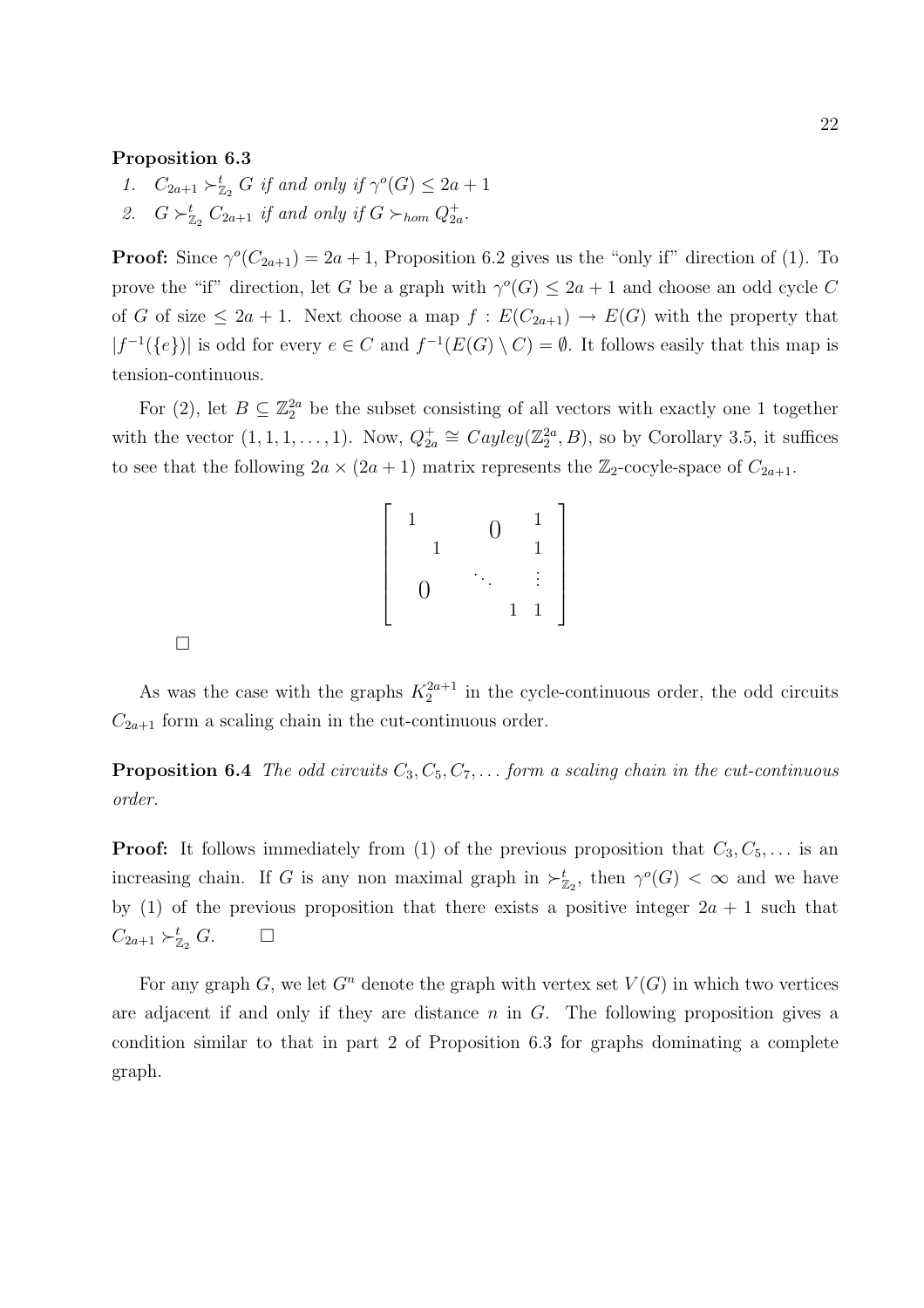## Proposition 6.5 (Linial, Meshulam, Tarsi [6])  $G \succ_{\mathbb{Z}_2}^t K_n$  if and only if  $G \succ_{hom} Q_n^2$ .

**Proof:** Let  $B \subseteq \mathbb{Z}_2^n$  be the set of all vectors with exactly two 1's. Then  $Q_n^2 \cong Cayley(\mathbb{Z}_2^n, B)$ . Let A be the incidence matrix of  $K_n$  considered as a matrix over  $\mathbb{Z}_2$ . Then A represents the  $\mathbb{Z}_2$ -cocycle-space of  $K_n$  and  $\{x \in \mathbb{Z}_2^n \mid x \text{ is a column of } A\} = B$ . Thus, the proposition now follows from Corollary 3.5  $\Box$ 

The above proposition demonstrates that  $G \succ_{\mathbb{Z}_2}^t K_3$  if and only if  $G \succ_{hom} K_4$ . We have a similar relation for the complete graphs with  $2^n$  vertices.

**Proposition 6.6**  $G \succ_{\mathbb{Z}_2}^t K_{2^n}$  if and only if  $G \succ_{hom} K_{2^n}$ .

**Proof:** Let f be a cut-continuous map from G to  $K_{2^n}$  and choose edge-cuts  $D_1, D_2, \ldots, D_n$ of  $K_{2^n}$  so that  $\bigcup_{i=1}^n D_i = E(K_{2^n})$ . Now  $f^{-1}(D_i)$  for  $1 \leq i \leq n$  is a list of n edge-cuts of G containing every edge. It follows that  $\chi(G) \leq 2^n$ , so  $G \succ_{hom} K_{2^n}$ . If  $G \succ_{hom} K_{2^n}$ , then by Theorem 4.6 we have that  $G \succ_{\mathbb{Z}_2}^t K_{2^n}$ .  $\Box$ 

Thus, we find that  $K_3$  and  $K_4$  are equivalent and that the sequence  $K_4, K_8, K_{16}, \ldots$ is a strict descending chain in  $\mathbb{Z}_2^t$ . For every graph G we define the parameter  $\mu(G)$  =  $\lceil \log_2 \chi(G) \rceil = \min_n G \succ_{hom} K_{2^n}$  Our next proposition shows that  $\mu$  is monotone.

**Proposition 6.7** If  $G \succ_{\mathbb{Z}_2}^t H$ , then  $\mu(G) \leq \mu(H)$ .

**Proof:** Let  $\mu(H) = n$ . Then we have that  $G \succ_{\mathbb{Z}_2}^t H \succ_{\mathbb{Z}_2}^t K_{2^n}$  so by Proposition 6.6  $G \succ_{hom} K_{2^n}$  so  $\mu(G) \leq n = \mu(H)$  as desired.  $\Box$ 

With this last proposition, we are ready to construct an infinite antichain in the cutcontinuous order.

**Proposition 6.8** The order  $\succ^t_{\mathbb{Z}_2}$  contains an infinite antichain.

**Proof:** Let  $G_0$  be an arbitrary graph. To create  $G_{i+1}$  given  $G_0, G_1, \ldots, G_i$ , choose  $G_{i+1}$  to be a graph with  $\gamma^{o}(G_{i+1}) > \gamma^{o}(G_i)$  and with  $\mu(G_{i+1}) > \mu(G_i)$  (such a graph always exists due to the existence of graphs with arbitrarily high girth and chromatic number). It now follows from Proposition 6.2 that there is no cut-continuous map from  $G_j$  to  $G_{i+1}$  for every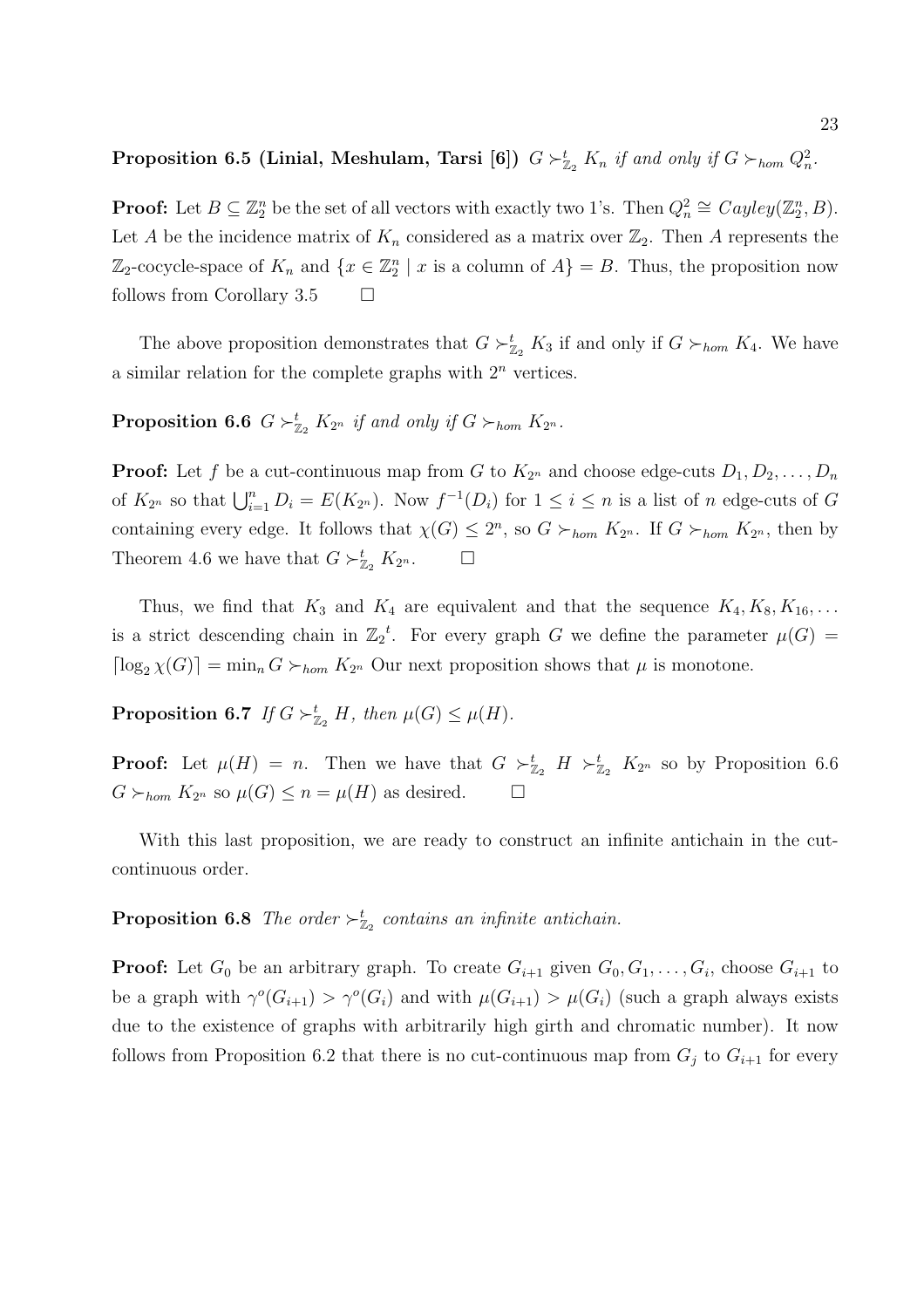$1 \leq j \leq i$  and from proposition 6.7 that there is no cut-continuous map from  $G_{i+1}$  to  $G_j$  for every  $1 \leq j \leq i$ .  $\Box$ 

We have two monotone invariants in the cut-continuous order, namely  $\gamma^{\circ}$  and  $\mu$ . The above construction uses these two invariants to build an infinite antichain. It would be interesting to know if graphs of high chromatic number are essential for this construction. In particular, we offer the following problem.

Problem 6.9 Does there exist an infinite antichain of graphs in the cut-continuous order which have a bounded chromatic number.

## $7$  The order  $\succ^f_\mathbb{Z}$ Z

The order  $\succ^f_{\mathbb{Z}}$  $\frac{f}{\mathbb{Z}}$  is similar to the flow order  $\succ^f_{\mathbb{Z}}$  $Z_2$  except that the orientations of edges begin to play a strong role. We begin with a corollary of Theorem 4.3 which gives us the maximal and minimal elements in this order.

**Corollary 7.1** The maximal elements of  $\succ^f_{\mathbb{Z}}$  $\frac{J}{\mathbb{Z}}$  are the graphs in which every vertex has even degree. The minimal elements are the graphs with cut-edges.

We say that an oriented graph  $\vec{G}$  is a *(mod p)* orientation (of G) for a positive integer p if  $deg^+(v) - deg^-(v) \equiv 0 \pmod{p}$  for every  $v \in V(G)$ . We say that an undirected graph G has a mod p orientation if there is an orientation of G which is a mod p orientation. Note that if G has a mod  $p$  orientation for an even integer  $p$ , then every vertex of  $G$  has even degree. With this definition, we are ready to characterize when  $K_2^{2a+1} \succ_{\mathbb{Z}}^f G$  and when  $G \succ_{\mathbb{Z}}^f K_2^{2a+1}.$ 

### Proposition 7.2

- 1.  $K_2^{2a+1} \succ_{\mathbb{Z}}^f G$  if and only if  $\lambda^o(G) \leq 2a+1$ .
- 2.  $G \succ_{\mathbb{Z}}^{f} K_2^{2a+1}$  if and only if G has a mod  $(2a+1)$  orientation.

**Proof:** If  $K_2^{2a+1} \succ_{\mathbb{Z}}^f G$ , then  $K_2^{2a+1} \succ_{\mathbb{Z}_2}^f G$ , so by Proposition 5.3,  $\lambda^o(G) \leq 2a+1$ . If  $\lambda^{o}(G) \leq 2a+1$ , then choose an odd edge-cut  $\Delta(X)$  of G of size  $2b+1 \leq 2a+1$ . Let  $\vec{G}$  be an orientation of G such that  $\Delta^{-}(X) = \emptyset$ . Let  $u, v$  be the vertices of  $K_2^{\vec{a}+1}$ , let  $e_1, e_2, \ldots, e_{2a+1}$ be the edges of  $K_2^{\vec{2a}+1}$  and let  $K_2^{\vec{2a}+1}$  be an orientation with edges  $e_1, e_2, \ldots, e_{a+b+1}$  directed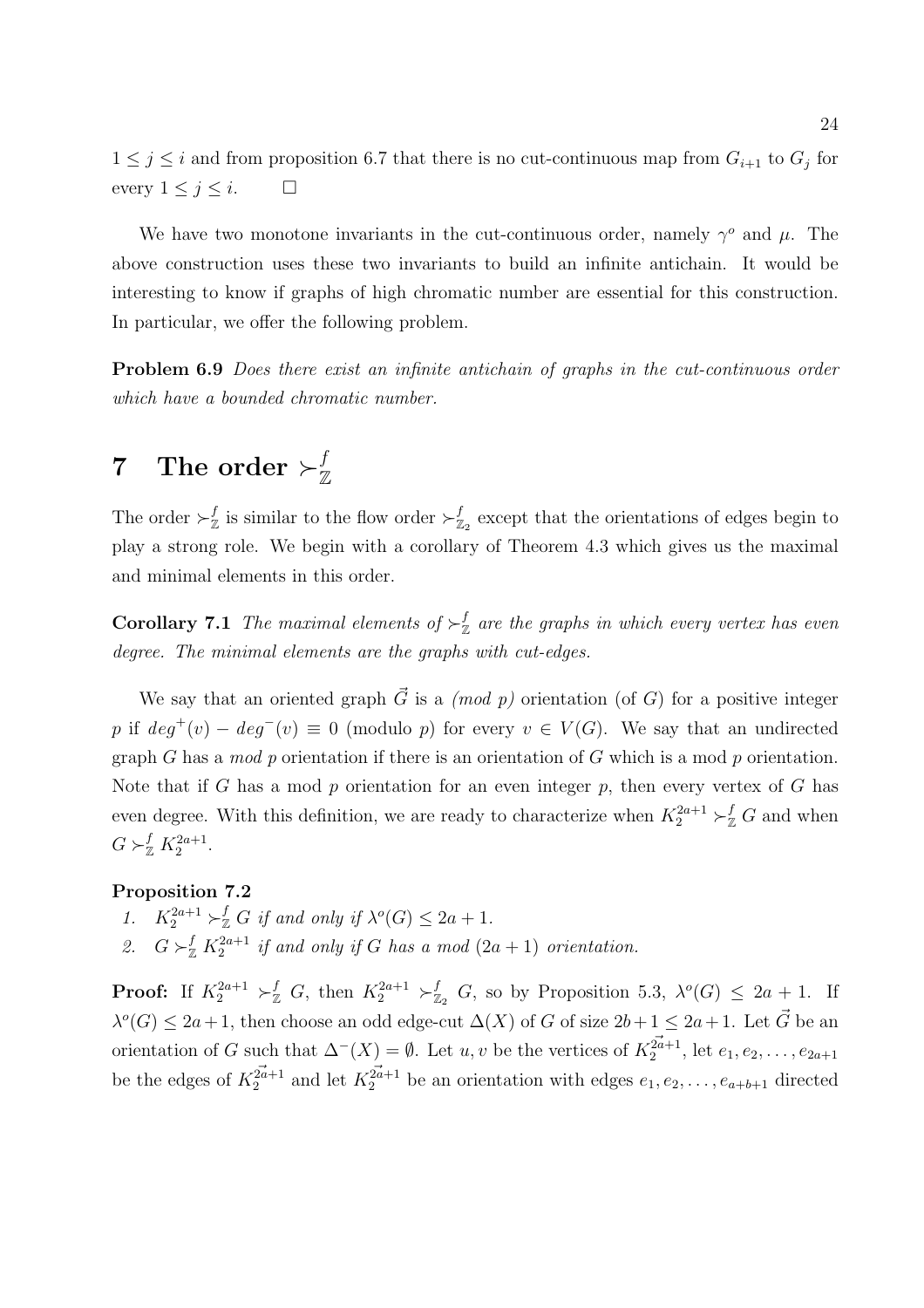from u to v and with edges  $e_{a+b+2}, \ldots, e_{2a+1}$  directed from v to u. Choose a map f :  $E(K_2^{\vec{2a}+1}) \to E(\vec{G})$  such that f maps  $\{e_1, e_2, \ldots, e_{2b+1} \text{ injectively onto the set } \Delta^+(X) \text{ and }$ such that  $f(\{e_{2b+2}, e_{2b+3}, \ldots, e_{2a+1}\}) = \{e\}$  for some  $e \in E(\vec{G})$ . For every flow  $\phi : E(\vec{G}) \to \mathbb{Z}$ the map  $\phi \circ f$  is a flow of  $K_2^{\mathbb{Z}_{a+1}}$ , so we have that  $K_2^{2a+1} \succ_{\mathbb{Z}}^f G$  as desired.

If  $G \succ_{\mathbb{Z}}^f K_2^{2a+1}$ , then let  $\vec{H}$  be an orientation of  $K_2^{2a+1}$  such that every edge has the same head and choose an orientation  $\vec{G}$  of G and a Z-flow-continuous map  $f : E(\vec{G}) \to E(\vec{H})$ . We claim that  $\vec{G}$  is a mod  $2a + 1$  orientation of G. Let  $\{e_1, e_2, \ldots, e_{2a+1}\} = E(\vec{H})$  and let  $X_i = f^{-1}(\{e_i\})$  for  $1 \leq i \leq 2a+1$ . Now for every  $2 \leq i \leq 2a+1$ , the map  $\phi : E(\vec{H}) \to \mathbb{Z}$ given by the rule  $\overline{a}$ 

$$
\phi(e) = \begin{cases} 1 & \text{if } e = e_1 \\ -1 & \text{if } e = e_i \\ 0 & \text{otherwise} \end{cases}
$$

is a flow. Thus  $\phi \circ f$  is a 2-flow of  $\vec{G}$  and for every  $v \in V(G)$  we have that  $\sum_{e \in \Delta^+(v)} \phi(e)$  –  $\overline{ }$  $_{e\in\Delta^{-}(v)}$   $\phi(e)$ . It follows from this that

$$
|X_1 \cap \Delta^+(v)| - |X_1 \cap \Delta^-(v)| = |X_i \cap \Delta^+(v)| - |X_i \cap \Delta^-(v)|
$$

holds for every  $v \in V(G)$ . Since the above equation holds for every  $1 \leq i \leq 2a + 1$  we have that  $|\Delta^+(v)| - |\Delta^-(v)| = (2a+1)(|X_i \cap \Delta^+(v)| - |X_i \cap \Delta^-(v)|)$ . Thus  $\vec{G}$  is a mod  $2a+1$ orientation of G as desired.

Let  $\vec{G}$  be a mod  $2a + 1$  orientation of G. Suppose that there is a vertex  $v \in V(G)$  with  $\Delta^+(v) \neq \emptyset$  and  $\Delta^-(v) \neq \emptyset$ . Choose an edge  $e \in \Delta^-(v)$  with tail u and an edge  $e' \in \Delta^+(v)$ with head w and form a new oriented graph  $\vec{G_1}$  by deleting the edges  $e, e'$  and adding a new edge directed from u to w. Now  $\vec{G}_1$  is still a mod  $2a + 1$  orientation. Further, any M-flow continuous map from  $G_1$  to H naturally extends to a M-flow continuous map from  $G$  to H. Thus, by repeating this operation, we may assume that either  $\Delta^+(v)$  or  $\Delta^-(v)$  is empty for every  $v \in V(G)$ . Suppose that  $v \in V(G)$  with  $|\Delta^+(v)| > 2a + 1$ . Then we may form a new oriented graph  $\vec{G_2}$  by replacing v by two new vertices  $v_1, v_2$  so that every edge of v now attaches to one of  $v_1, v_2$  and such that  $|\Delta_G^+|$  $_{G_2}^+(v_1)$  and  $|\Delta_G^+$  $C_{G_2}(v_2)$  are both postive multiples of  $(2a+1)$ . As before,  $\vec{G}_2$  is a mod  $2a+1$  orientation. Further, any M-continuous map from  $G_2$ to H can easily be extended to a M-continuous map from  $G$  to  $H$ . Thus, by repeating this operation, we may assume that  $|\Delta^+(v)| = 2a + 1$  and  $\Delta^-(v) = \emptyset$  or  $|\Delta^-(v)| = 2a + 1$  and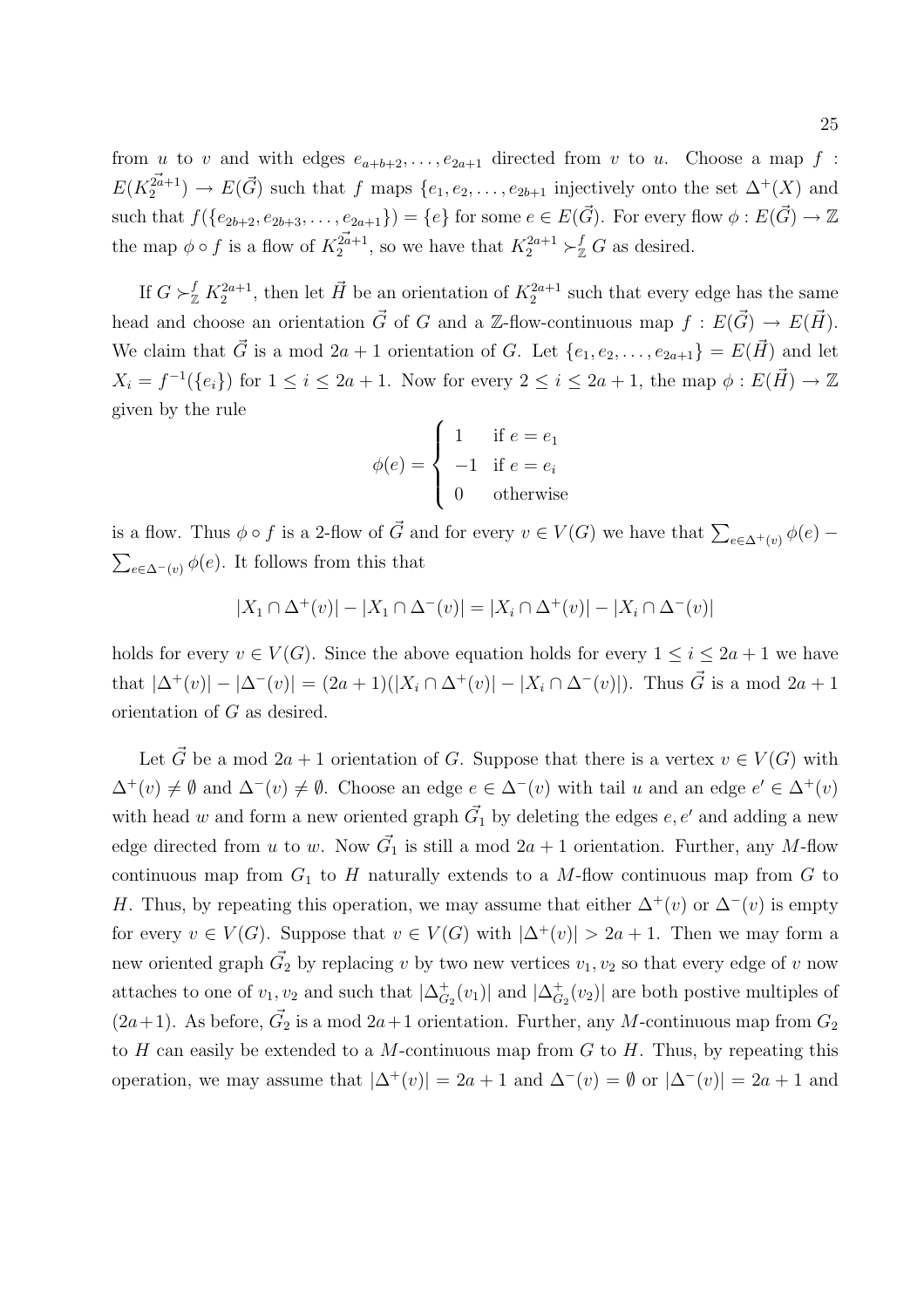$\Delta^+(v) = \emptyset$  for every  $v \in V(G)$ . Let  $X = \{v \in V(G) \mid \Delta^-(v) = \emptyset\}$  and let  $Y = V(G) \setminus X$ . Then G is a  $(2a + 1)$ -regular bipartite graph with bipartition  $(X, Y)$ . By König's theorem, there exists a partition of  $E(G)$  into perfect matchings  $\{Z_1, Z_2, \ldots, Z_{2a+1}\}$ . Let  $\vec{H}$  be an orientation of  $K_2^{2a+1}$  so that every edge has the same head and let  $\{e_1, e_2, \ldots, e_{2a+1}\}$ . Define the map  $f: E(\vec{G}) \to E(\vec{H})$  by the rule  $f(e) = e_i$  if  $e \in Z_i$ . It follows easily that f is Z-flow continuous. This completes the proof.  $\Box$ 

Based on this proposition, we find an infinite chain of graphs of the form  $K_2^{2a+1}$  as before.

**Proposition 7.3** The graphs  $K_2^1, K_2^3, K_2^5, \ldots$  form an scaling chain.

**Proof:** This follows immediately from part 1 of the preceeding proposition.  $\Box$ 

Jaeger [5] has conjectured that every 4p-edge-connected graph has a mod  $(2p + 1)$  orientation. He proved that if this conjecture is true, then both Tutte's 3-Flow and 5-Flow conjectures are also true. The following is a slight extension of this conjecture which seems quite reasonable and is suggested by some work of Zhang (see [19]) and Zhu (see [20]).

Conjecture 7.4 (An extension of Jaeger's modular orientation conjecture)  $\textit{If}~K_2^{4p-1}\not\vdash^f_\mathbb{Z}$ Z G, then  $G \succ_{\mathbb{Z}}^{f} K_2^{2p+1}$  $2^{p+1}$ .

A graph G has a nowhere-zero 3-flow if and only if it has a mod 3 orientation which exists if and only if  $G \succ_{\mathbb{Z}}^f K_2^3$ . The following proposition shows that G has a nowhere-zero 4-flow if and only if  $G \succ_{\mathbb{Z}}^f K_4$ .

**Proposition 7.5** A graph G has a nowhere-zero 4-flow if and only if  $G \succ_{\mathbb{Z}}^f K_4$ .

**Proof:** Tutte proved that G has a nowhere-zero 4-flow if and only if it has a B-flow where  $B \subseteq \mathbb{Z}^4$  is the set of all vectors with two 0's, one 1, and one -1. Thus, the proposition follows from Theorem 3.2 and the observation that the matrix

|  |  |  | $\left[ \begin{array}{ccccccc} 1 & 1 & 1 & 0 & 0 & 0 \\ -1 & 0 & 0 & 1 & 1 & 0 \\ 0 & -1 & 0 & -1 & 0 & 1 \\ 0 & 0 & -1 & 0 & -1 & -1 \end{array} \right]$ |
|--|--|--|------------------------------------------------------------------------------------------------------------------------------------------------------------|
|  |  |  |                                                                                                                                                            |
|  |  |  |                                                                                                                                                            |
|  |  |  |                                                                                                                                                            |

represents the Z-cycle-space of  $K_4$ .  $\Box$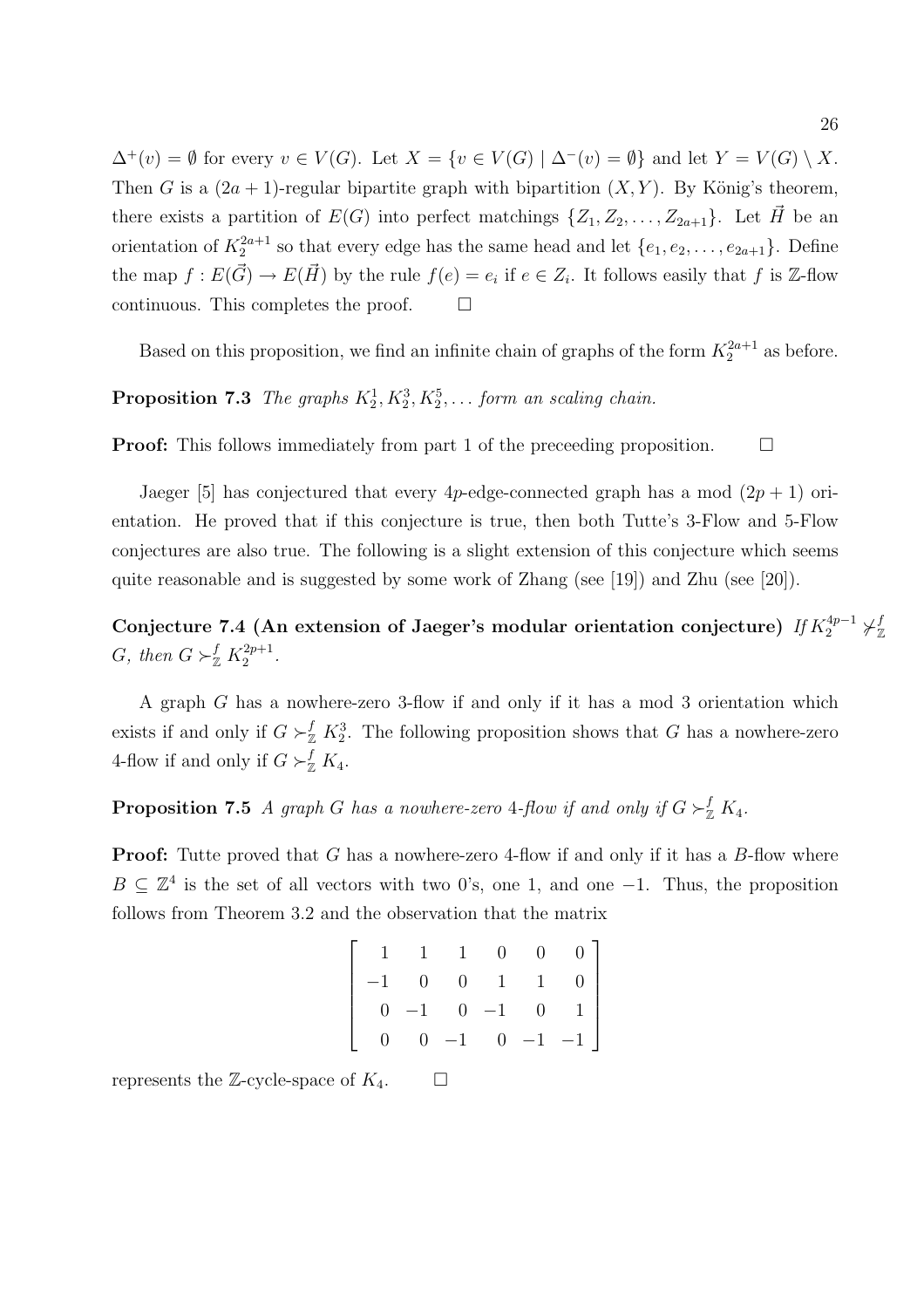

Figure 1:  $V_8$ 

Based on the above propositions, we have that the Petersen graph does not dominate  $K_2^3$ or  $K_4$  and that  $K_2^3$  does dominate the Petersen. It is not difficult to verify the the Petersen graph and  $K_4$  are incomparable. In analogy with Jaeger's conjecture on cycle-continuous mappings to the Petersen graph, we offer the following problem.

#### **Problem 7.6** Are  $P_{10}$  and  $K_4$  the atoms of  $\succ^f_{\mathbb{Z}}$ Z ?

Problem 2.9 above may be out of reach yet, but the ordering  $\succ^f_{\mathbb{Z}}$  $\frac{J}{\mathbb{Z}}$  does suggest some more approachable questions. For instance, there is a 3 elements chain consisting of  $K_2^3 \succ_{\mathbb{Z}}^f V_8 \succ_{\mathbb{Z}}^f V_8$ Z  $K_4$  (one can prove that  $K_4$  and  $V_8$ , see figure 1, are not equivalent in the order  $\succ^f_{\mathbb{Z}}$  $\binom{f}{\mathbb{Z}}$ . Jaeger's 4-flow theorem asserts that every 4-edge-connected graph dominates  $K_4$ , while a conjecture of Jaeger (actually a weak version of Tutte's 3-flow conjecture) asserts that for some k every k-edge-connected graph dominates  $K_2^3$ . The following problem is a natural weakening of that conjecture.

Problem 7.7 Does there exist a fixed integer k so that every k-edge-connected graph dominates  $V_8$ ?

# $8$  The order  $\succ^t_\mathbb{Z}$

The order  $\succ^t_{\mathbb{Z}}$  is similar to the order  $\succ^t_{\mathbb{Z}_2}$  except that the orientations of edges begin to play a strong role. We begin by applying Theorem 4.3 to establish the maximal and minimal elements.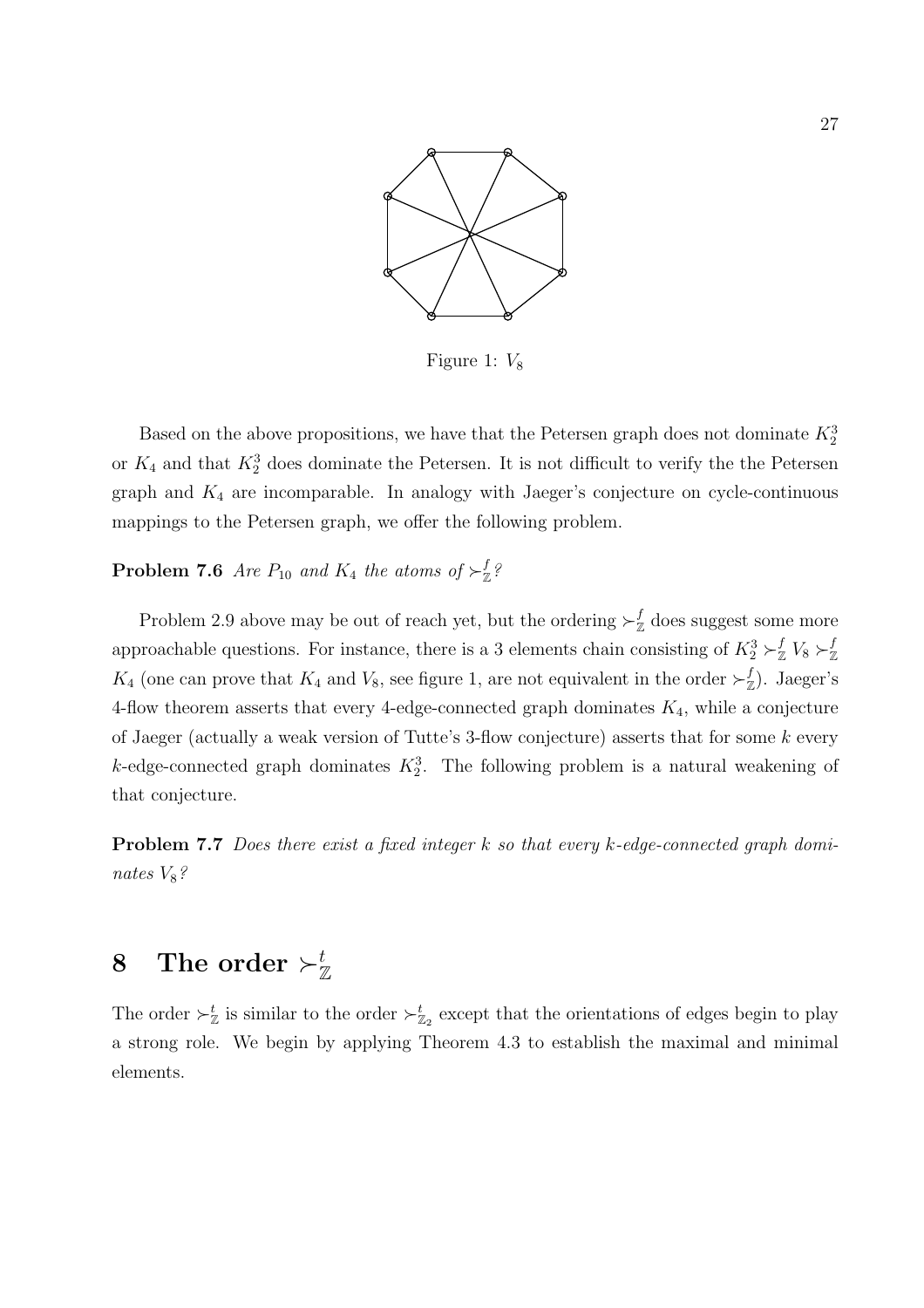**Corollary 8.1** The maximal graphs in the order  $\succ^t_{\mathbb{Z}}$  are the bipartite graphs. The minimal graphs are the graphs which contain loop edges.

As before,  $\gamma^o$  is a monotone invariant.

**Proposition 8.2** If  $G \succ_{\mathbb{Z}}^t H$  then  $\gamma^o(G) \geq \gamma^o(H)$ 

**Proof:** If  $G \succ_{\mathbb{Z}}^t H$ , then  $G \succ_{\mathbb{Z}_2}^t H$ , so by Proposition 6.2  $\gamma^o(G) \geq \gamma^o(H)$  as required.  $\Box$ 

Proposition 6.6 showed that  $G \succ_{\mathbb{Z}_2}^t K_{2^n}$  if and only if  $G \succ_{hom} K_{2^n}$ . The following proposition gives a similar equivalence for the order  $\succ^t_{\mathbb{Z}}$  but for a much richer class of graphs.

**Theorem 8.3**  $G \succ_{\mathbb{Z}}^t Cayley(\mathbb{Z}_n, B)$  if and only if  $G \succ_{hom} Cayley(\mathbb{Z}_n, B)$ .

**Proof:** The "if" direction is an immediate consequence of Theorem 4.6. To prove the "only if" direction, Let G be a graph with  $G \succ_{\mathbb{Z}}^t Cayley(\mathbb{Z}_n, B)$ . Then  $G \succ_{\mathbb{Z}_n}^t Cayley(\mathbb{Z}_n, B)$ . Now,  $Cayley(\mathbb{Z}_n, B)$  has a B-tension, so G also has an B-tension. But then by Proposition 3.4 we have that  $G \succ_{hom} Cayley(\mathbb{Z}_n, B)$ .  $\Box$ 

Based on this theorem, we have the following corollary.

### Corollary 8.4

- 1.  $G \succ_{\mathbb{Z}}^t K_n$  if and only if  $G \succ_{hom} K_n$ .
- 2.  $G \succ_{\mathbb{Z}}^t C_n$  if and only if  $G \succ_{hom} C_n$ .

**Proof:** 1. follows from  $K_n \cong Cayley(\mathbb{Z}_n, \mathbb{Z}_n \setminus \{0\})$ . 2. follows from  $C_n \cong Cayley(\mathbb{Z}_n, -1, 1)$ .  $\Box$ 

Based on this proposition, we have the following infinite chains.

**Proposition 8.5** In the order  $\succ^f_{\mathbb{Z}}$  $Z_{\mathbb{Z}}^f$ , the graphs  $C_3, C_5, C_7, \ldots$  form a scaling chain and  $K_3, K_4, K_5, \ldots$ form a decreasing chain.

**Proof:** This follows immediately from the above corollary.  $\Box$ 

We proved the existence of an infinite antichain  $\mathcal X$  in the order  $\succ_{\mathbb{Z}_2}^t$ . It follows from Theorem 4.4 that  $\mathcal X$  is also an infinite antichain in the order  $\succ^t_{\mathbb{Z}}$ .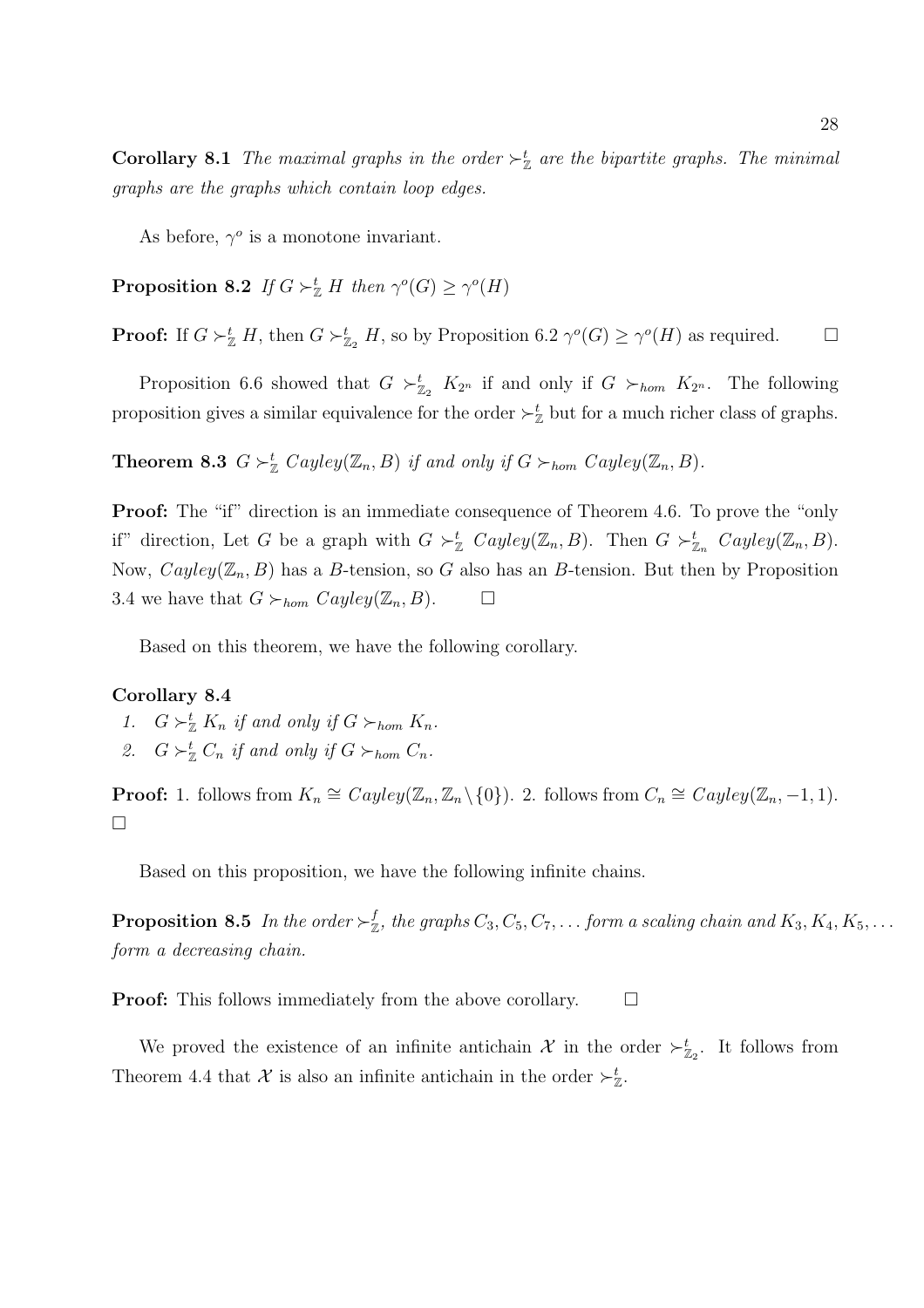## 9 Jaeger's Order

As we stated in the introduction one of our main motivations for this paper was provided by Jaeger's work. However rather than following his actual definitions we tried to follow his ideas and it is in this section where we compare our approach (which we believe is more streamlined one) to the Jaeger's original definitions.

In [4] Jaeger defined the following relation: Let  $G_1 = (E_1, V_1)$  and  $G_2 = (V_2, E_2)$  be two graphs. We say that  $G_1 \leq J G_2$  if and only if there exits a subdivision  $G'_1 = (V'_1, E'_1)$  of  $G_1$ and a bijective mapping  $\beta$  from  $E_2$  to  $E'_1$  such that, for each  $\mathbb{Z}_2$ -flow  $\phi$  of  $G'_1$ ,  $\phi \circ \beta$  is a  $\mathbb{Z}_2$ -flow of  $G_2$ . We write  $G_1 \simeq_J G_2$  if  $G_1 \leq_J G_2$  and  $G_2 \leq_J G_1$ . It is easy to see that  $\leq_J$  is a quasi-order. We now have the following proposition relating  $\leq_J$  with  $\succ_{\mathbb{Z}}^f$  $_{\mathbb{Z}_2}^{\mathbb{\scriptscriptstyle{.}}}$ 

**Proposition 9.1** If  $G_1, G_2$  are graphs then  $G_1 \succ_J G_2$  if and only if there exists a cyclecontinuous map  $\phi: E(G_1) \to E(G_2)$  which is onto. In particular,  $G_1 \succ_J G_2$  implies that  $G_1 \succ_{\mathbb{Z}_2}^f G_2$ .

**Proof:** (This is easy to see. Clearly  $i \Rightarrow ii$ . For  $ii \Rightarrow i$ . observe that it suffices to subdivide every  $e \in E(G_2)$  by  $|f^{-1}(e)| - 1$  vertices.)  $\Box$ 

It follows from this proposition that the order  $\geq_J$  is a subset of  $\succ_{\mathbb{Z}}^f$  $Z_2$ . The following proposition is an easy consequence of this fact.

**Proposition 9.2** Let  $B \subseteq \mathbb{Z}_2^k$  for some positive integer k. If  $G \geq J$  H and H has a B-flow, then G also has a B-flow.

**Proof:** This follows immediately from Propositions 9.1 and 2.6.  $\Box$ 

If G is a graph we will denote by  $\mu(G)$  the dimension of its cycle space and we denote by  $\tau(G)$  the maximum number of edge-disjoint circuits of G. The following proposition proved by Jaeger now follows from the definitions:

**Proposition 9.3** If  $G_2 \geq J G_1$  then the following holds: i.  $|E(G_1)| \leq |E(G_2)|;$ ii.  $\mu(G_1) \leq \mu(G_2)$ ; iii.  $\tau(G_1) \leq \tau(G_2)$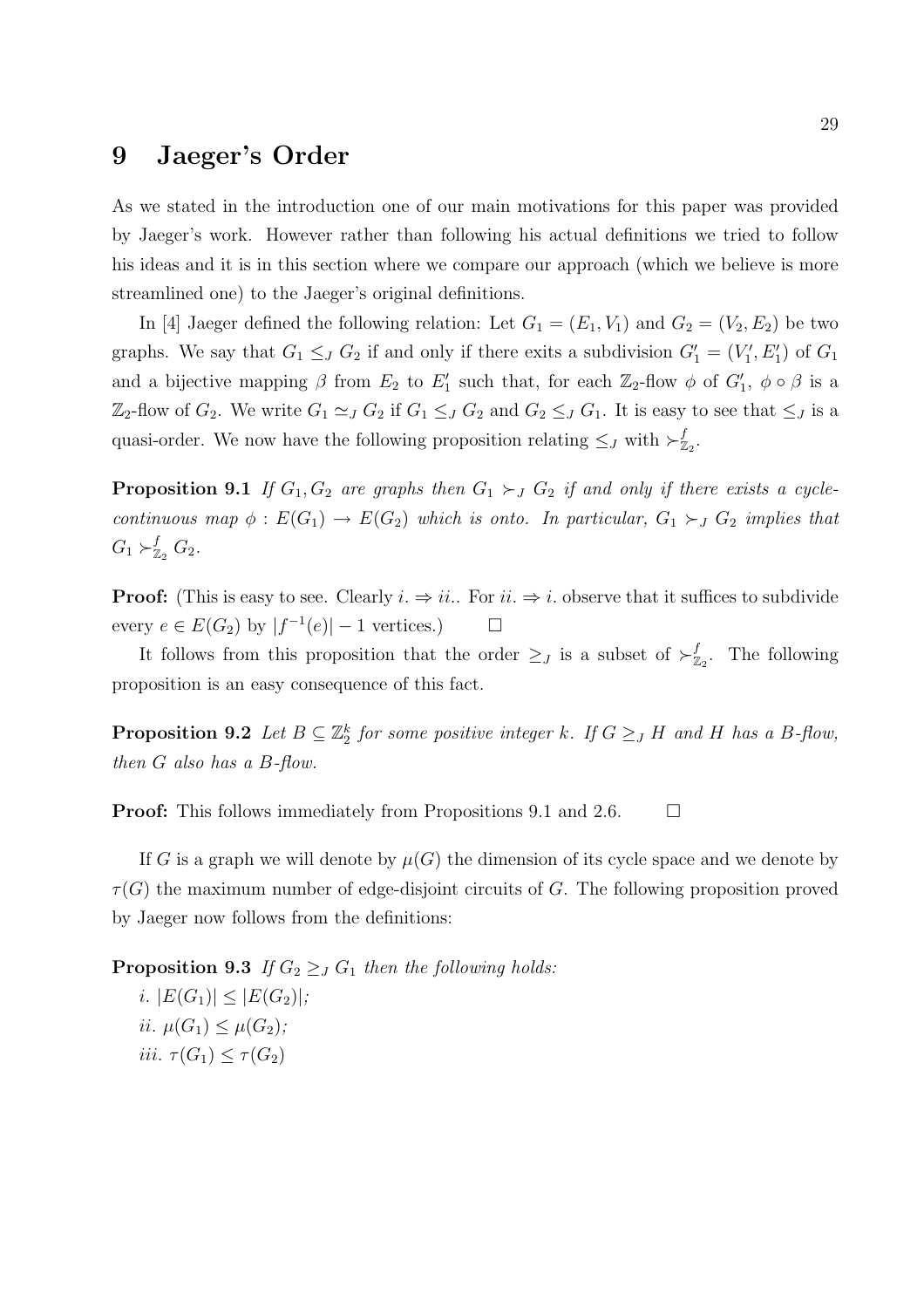The monotone parameters appearing in the above proposition make the construction of arbitrarily large antichains quite simple. For instance, to form an antichain of size  $k$ , choose graphs  $G_1, G_2, \ldots, G_k$  so that  $\lambda^o(G_1) > \lambda^o(G_2) > \ldots > \lambda^o(G_k)$  and then subdivide edges of these graphs so that  $|E(G_1)| < |E(G_2)| < \ldots < |E(G_k)|$ . Despite these simple constructions we do not know if there exists an infinite antichain in Jaeger's order. Next we establish a scaling chain in  $\geq_J$ .

## **Proposition 9.4** The graphs  $K_2^1, K_2^3, K_2^5, \ldots$  form a scaling chain in  $\geq_J$ .

**Proof:** To show that  $K_2^1, K_2^3, K_2^5, \ldots$  is a chain we will show that  $K_2^{2a+1} \ge K_2^{2a-1}$  for every  $a \geq 1$ . To see this, replace one edge of  $K_2^{2a-1}$  by a path of length three to form the graph  $(K_2^{2a-1})'$ . Now, let  $f: E(K_2^{2a+1}) \to E((K_2^{2a-1})')$  be a bijection. It follows easily that f satisfies Jaeger's condition.

Let G be a graph with a vertex v of degree  $2k+1$  and let  $m = |E(G \setminus v)|$ . We claim that  $K_2^{2m+2k+1} \geq_J G$ . To see this, subdivide every edge  $e \in E(G)$  not incident with v to form the graph G' and let  $\phi$  be a bijection from  $E(K_2^{2m+2k+1})$  to  $E(G')$ . By construction, every cycle of G' has an even number of edges. Thus  $\phi$  demonstrates that  $K_2^{2m+2k+1} \geq_J G$  and we conclude that  $K_2^1, K_2^3, K_2^5, \ldots$  is a scaling chain.  $\Box$ 

If A is a matrix over  $\mathbb{Z}_2$  which represents the cycle-space of  $P_{10}$  and B is the set of columns in  $A$ , then we say that a  $B$ -flow of a graph  $G$  is a Petersen-flow of  $G$ . In Jaeger's original article, he conjectured that every bridgeless graph G must satisfy  $G \geq_J P_{10}$ ,  $G \geq_J K_2^3$ , or  $G \geq J K_1^1$ . This is equivalent to Conjecture 2.8, and Jaeger showed that it is also equivalent to the conjecture that every bridgeless graph has a Petersen-flow. These equivalent conjectures are collected in the following theorem.

Theorem 9.5 For every graph G, the following statements are equivalent.

(i)  $G \geq_{J} P_{10}$  or  $G \geq_{J} K_2^3$  or  $G \geq K_1^1$ . (ii)  $G \succ_{\mathbb{Z}}^f$  $_{\mathbb{Z}_2}^f$   $P_{10}$ (iii) G has Petersen-flow.

Proof: The equivalence between (ii) and (iii) is an immediate consequence of Theorem 3.2. Since  $K_1^1 \succ_{\mathbb{Z}_2}^f K_2^3 \succ_{\mathbb{Z}}^f$  $Z_2^t$   $P_{10}$ , it follows that (i) implies (ii). To see that (ii) implies (i), let  $\phi: E(G) \to E(P_{10})$  be cycle-continuous. If G is onto, then  $G \geq_{J} P_{10}$  and we are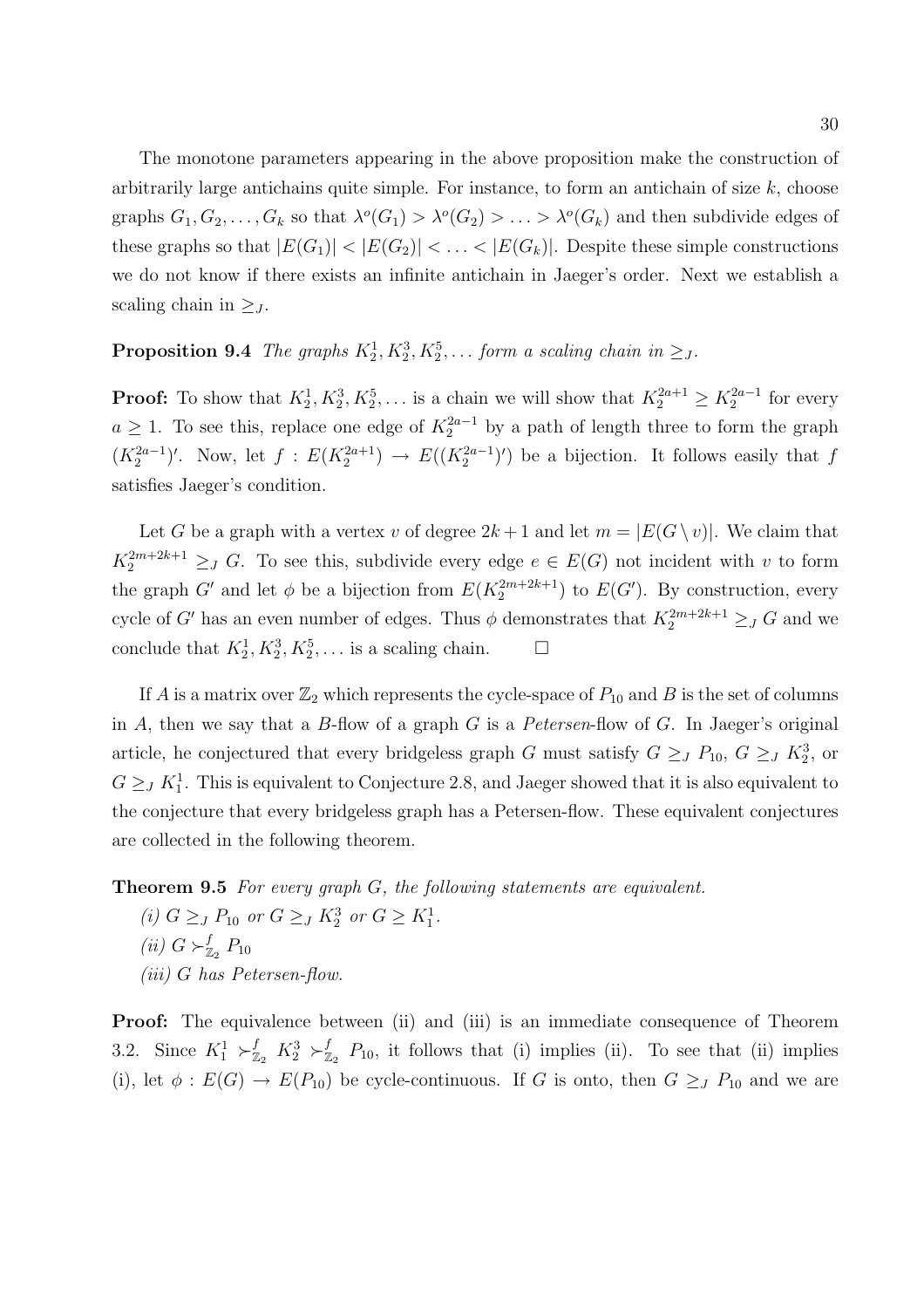finished. Otherwise, there is an edge  $e \in E(P_{10})$  not in the image of  $\phi$  and we find that  $G \succ_{\pi}^f$  $\frac{f}{z_2}$   $P_{10} \setminus e \succ_{\overline{z}_2}^f K_2^3$ . If  $\psi$  is a cycle-continuous map from G to  $K_2^3$ , then either  $\psi$  is onto and  $G \geq_J K_2^3$  or there is an edge  $f \in E(K_2^3)$  not in the image of  $\psi$  and we find that  $G \succ_{\mathbb{Z}_2}^f K_2^3 \setminus f \succ_{\mathbb{Z}_2}^f K_1^1$ . In this case we must have  $G \geq_J K_1^1$  so we are done.  $\Box$ 

If G is a cubic graph, then a Petersen edge-coloring of G is a coloring of the edges of G using edges of  $P_{10}$  so that any three adjacent edges of G map to three adjacent edges of  $P_{10}$ .

Proposition 9.6 If G is a cubic graph, then the following statements are equivalent.

- (i)  $G \succ_{\mathbb{Z}}^f$  $^f_{\mathbb{Z}_2}$   $P_{10}$
- (ii) G has a Petersen edge-coloring

Proof: It follows immediately that (ii) implies (i). To see the reverse direction, note that by Proposition  $@@@$ , in every cycle-continuous mapping from G to  $P_{10}$ , the image of every vertex star must be a vertex star.  $\Box$ 

In Jaeger's original article, he showed that Conjecture 2.8 could be reduced to cubic graphs. Thus establishing another form of his conjecture.

Conjecture 9.7 (Jaeger) Every bridgeless cubic graph has a Petersen edge-coloring.

## 10 Directed Cycle Continuous Maps

In this and the following section, we turn our attention to directed graphs. In this section we define a directed analogue of cycle continuous maps, and in the next section we define a directed analogue of cut continuous maps. Since we will not need to consider different orientations of undirected graphs, we shall use  $G, H$  to denote directed graphs.

If G is a directed graph and  $C \subseteq E(G)$ , then we say that C is a *directed cycle* if every vertex of the graph  $(V(G), E(G) \setminus C)$  has indegree equal to outdegree. If C is a nonempty directed cycle which is minimal with respect to inclusion, then we say that  $C$  is a *directed* circuit. We say that a map  $f: E(G) \to E(H)$  is directed-cycle-continuous if  $f^{-1}(C)$  is a directed cycle of G whenever C is a directed cycle of H. We define the relation  $\succ_{dcycle}$  by the rule  $G \succ_{degree} H$  if there exists a directed-cycle-continuous map from G to H.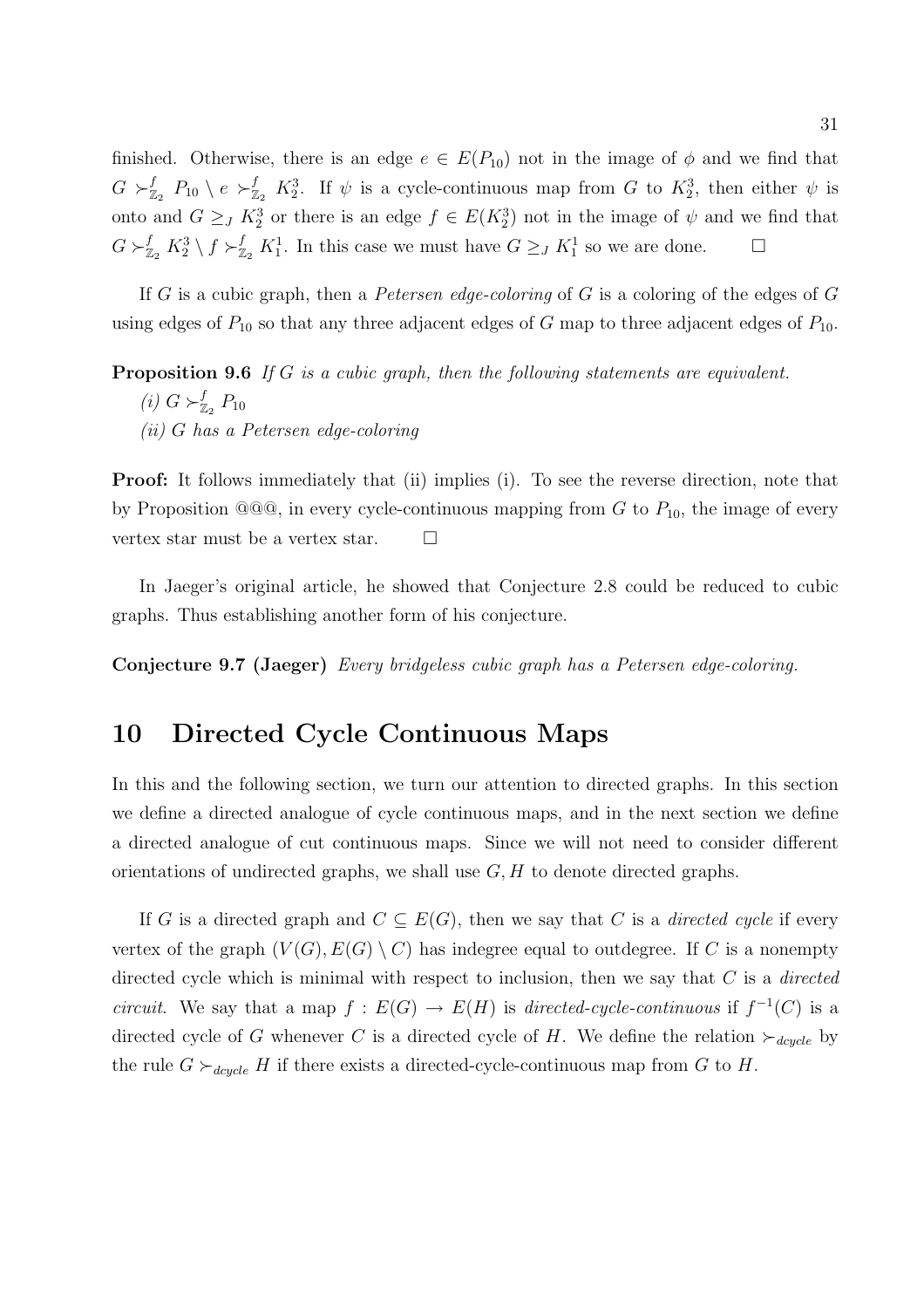We say that a Z-flow  $\phi : E(G) \to \mathbb{Z}$  is nonnegative if  $\phi(e) \geq 0$  for every  $e \in E(G)$ . In this case, we say that  $\phi$  is a  $\mathbb{Z}^+$ -flow. The following theorem gives an equivalent formulation of directed cycle continuous maps in terms of  $\mathbb{Z}^+$ -flows.

**Theorem 10.1** Let G, H be directed graphs. For every map  $f : E(G) \to E(H)$ , the following statement are equivalent:

- 1. f is directed cycle continuous
- 2. For every  $\mathbb{Z}^+$ -flow  $\phi$  of H,  $\phi \circ f$  is a  $\mathbb{Z}^+$ -flow of G.

**Proof:**  $1 \Rightarrow 2$ : Let  $\phi$  be a  $\mathbb{Z}^+$ -flow of H. Choose nonnegative 2-flows  $\phi_1, \phi_2, \ldots, \phi_k$  so that  $\sum_{k}$  $_{i=1}^{k} \phi_i = \phi$ . Now, the support of each  $\phi_i$  is a directed cyle  $C_i$ . By hypothesis  $f^{-1}(C_i)$  is a directed cycle. Let  $\psi_i$  the nonnegative 2-flow of G with support  $f^{-1}(C_i)$  (so  $\psi_i(e) = 1$  if  $e \in f^{-1}(C_i)$  and  $\psi_i(e) = 0$  otherwise) and let  $\psi = \sum_{i=1}^k$  $_{i=1}^{k} \psi_{i}$ . Now  $\phi \circ f = \psi$  is a  $\mathbb{Z}^{+}$ -flow of G as required.

 $2 \Rightarrow 1$  Let C be a directed cycle of H and let  $\phi$  be the  $\mathbb{Z}^+$ -flow of  $\vec{H}$  given by the rule  $\phi(e) = 1$  if  $e \in C$  and  $\phi(e) = 0$  otherwise. By hypothesis,  $\psi = \phi \circ f$  is a  $\mathbb{Z}^+$ -flow. Now,  $\psi(e) = 1$  if  $e \in f^{-1}(C)$  and  $\psi_i(e) = 0$  otherwise, so  $f^{-1}(C)$  is a directed cycle as required.  $\Box$ 

Corollary 10.2 If G, H are digraph, H has a nonnegative nowhere-zero k-flow  $\phi$ , and  $G \succ_{dcycle} H$ , then G has a nonnegative nowhere-zero k-flow.

**Proof:** If  $f : E(G) \to E(H)$  is directed cycle continuous, then  $\phi \circ f$  is a nonnegative nowhere-zero k-flow of  $G$ .  $\Box$ 

We say that G is *balanced* if  $E(G)$  is a directed cycle. The following proposition establishes that the maximal digraphs in the order  $\succ_{dcycle}$  are precisely the balanced digraphs.

**Proposition 10.3** A digraph is maximal in  $\succ_{\text{dcycle}}$  if and only if it is balanced. A digraph is minimal in  $\succ_{dcycle}$  if and only if it is not strongly connected.

**Proof:** If G is balanced, then for any digraph H and any edge  $e \in E(H)$ , the map which sends every edge of G to e is directed cycle countinuous. If G is a directed graph with a vertex for which indegree is not equal to outdegree, then there is no directed cycle continuous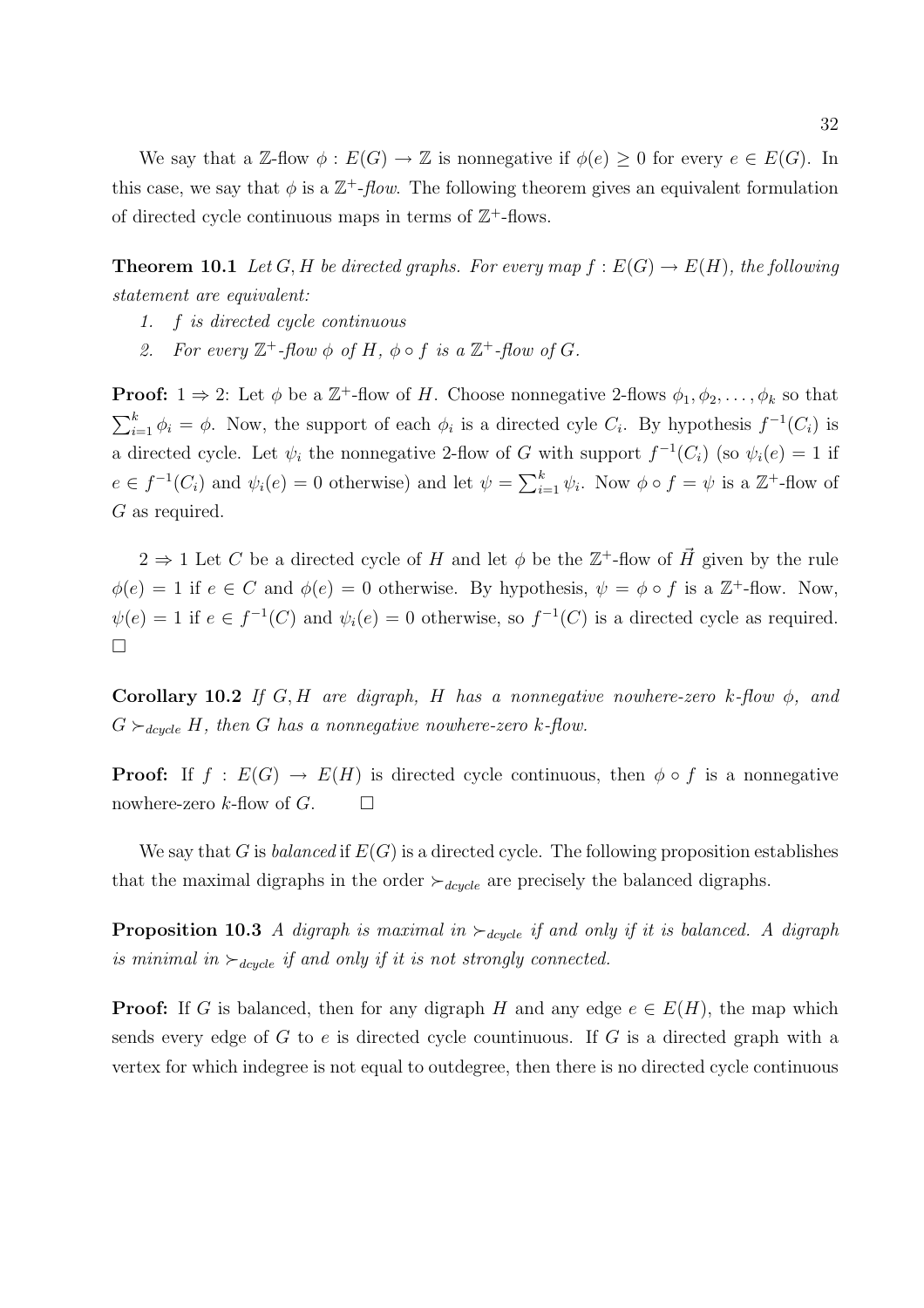map from  $G$  to the directed graph with one vertex and one loop. Thus the maximal elements in  $\succ_{\text{degree}}$  are the balanced digraphs as claimed.

If G is not strongly connected, then for any edge  $e \in E(G)$  which is not in a directed circuit and for any digraph  $H$ , the map which sends every edge of  $H$  to  $e$  is directed cycle continuous. If G is a digraph which is strongly connected, then there is no directed cycle continuous map from  $G$  to the digraph consisting of a single arc joining two vertices. It follows that the minimal elements of  $\succ_{dcycle}$  are the digraphs which are not strongly connected as claimed.  $\square$ 

We define the directed graph  $D_{a,b}$  to be the loopless digraph with vertex set  $\{u, v\}$  and with a edges from u to v and b edges from v to u. We call the edges from u to v up edges and the edges from  $v$  to  $u$  down edges. The following proposition shows a scale in the order  $\succ_{\text{degree}}$  using these digraphs.

### **Proposition 10.4** The set  $\{D_{a,b} | a > b\}$  is a scale in the directed cycle order.

**Proof:** Let G be a digraph which is not balanced and choose  $X \subseteq V(G)$  so that  $|\Delta^+(X)| =$  $a > b = |\Delta^{-1}(X)|$ . Choose a map  $\phi : E(D_{a,b}) \to E(G)$  so that the a up edges map bijectively to  $\Delta^{+}(X)$  and so that the b down edges map bijectively to  $\Delta^{-}(X)$ . It follows easily that  $\phi$ is directed cycle continuous.  $\Box$ 

The next proposition characterizes when  $D_{a,b} \succ_{degele} D_{c,d}$ .

**Proposition 10.5** If a, b, c, d are positive integers with  $a > b$  and  $c > d$ , then  $D_{a,b} \geq_{dcycle}$  $D_{c,d}$  if and only if  $s = (a - b)/(c - d)$  is an integer,  $a \geq sc$  and  $b \geq sd$ .

**Proof:** We begin with the following auxilliary lemma.

**Lemma 10.6** If  $f : E(G) \to E(D_{a,b})$  is directed cycle continuous, then for every  $X \subseteq V(G)$ there is a nonnegative integer s to that for every up edge  $e \in E(D_{a,b})$  and every down edge  $e' \in E(D_{a,b})$  we have the following equalities.

$$
s = |f^{-1}(e) \cap \Delta^+(X)| - |f^{-1}(e) \cap \Delta^-(X)|
$$
  

$$
s = |f^{-1}(e') \cap \Delta^-(X)| - |f^{-1}(e') \cap \Delta^+(X)|
$$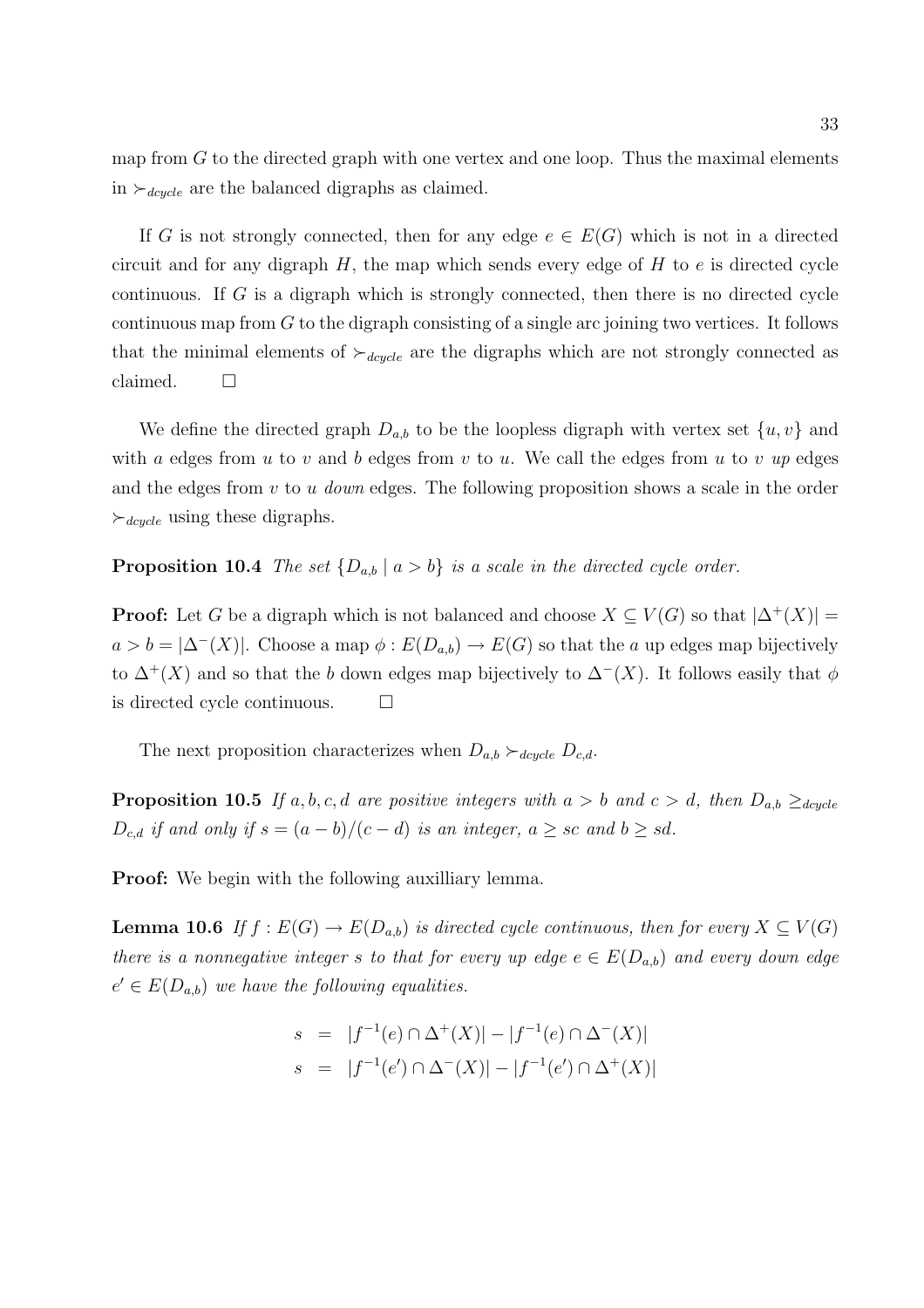**Proof of Lemma:** If e is an up edge of  $D_{a,b}$  and e' is a down edge of  $D_{a,b}$  then  $f^{-1}(\lbrace e, e' \rbrace)$ is a directed cycle so  $|f^{-}(\{e, e'\}) \cap \Delta^{+}(X)| = |f^{-1}(\{e, e'\}) \cap \Delta^{-}(X)|$ . It follows from this that  $|f^{-1}(e) \cap \Delta^+(X)| - |f^{-1}(e) \cap \Delta^-(X)| = |f^{-1}(e') \cap \Delta^-(X)| - |f^{-1}(e') \cap \Delta^+(X)|$ . Since this equality must hold for every up edge and every down edge, there must exist a fixed  $s$ with the properties claimed above.  $\Box$ 

It follows from the lemma that  $s = (a - b)/(c - d)$  must be an integer and it is clear that  $a \geq sc$  and  $c \geq sd$ . If  $a, b, c, d$  are positive integers satisfying the properties above, then it is possible to construct a directed cycle continuous map from  $D_{a,b}$  to  $D_{c,d}$  by sending s up edges of  $D_{a,b}$  to every up edge of  $D_{c,d}$ , sending s down edges of  $D_{a,b}$  to every down edge of  $D_{c,d}$  and then sending all remaining unassigned edges of  $D_{a,b}$  to the same edge of  $D_{c,d}$ . ¤

The following proposition is an immediate consequence of the above result and establishes the existence of an infinite antichain.

**Proposition 10.7** The set  $\{D_{1,b} | b \ge 0\}$  is an antichain.

**Proof:** This follows immediately from Proposition 10.5.  $\Box$ 

Next we have the following simple lemma.

**Lemma 10.8** Let G be a strongly connected digraph which is not balanced. Then  $D_{1,k}$  is incomparable with G whenever  $k > |E(G)|$ .

**Proof:** Let e' be the unique up edge of  $D_{1,k}$  and let  $e_1, e_2, \ldots, e_k$  be the down edges of  $D_{1,k}$ . First suppose that there is a directed cycle continuous map  $f: E(G) \to E(D_{1,k})$ . By assumption, there is a down edge  $e_j$  such that  $f^{-1}(\{e_j\}) = \emptyset$ . Thus  $f^{-1}(\{e'\}) = f^{-1}(\{e', e_j\})$ is a directed cycle. Since  $f^{-1}(\{e', e_i\})$  must be a directed cycle for every  $1 \leq i \leq k$ , we find that  $f^{-1}(\{e_i\})$  is directed cycle for every  $1 \leq i \leq k$  and we conclude that  $E(G)$  $f^{-1}(E(D_{1,k})$  is a directed cycle. This contradicts our assumption.

Next suppose that there is a directed cycle continuous map  $f : E(D_{1,k}) \to E(G)$ . By assumption, there is an edge  $s \in E(G)$  so that  $|f^{-1}(\{s\}) \cap \{e_1, e_2, \ldots, e_k\}| \geq 2$ . Since G is strongly connected, we may choose a directed circuit C of G so that  $s \in C$ . Now  $f^{-1}(C)$  is a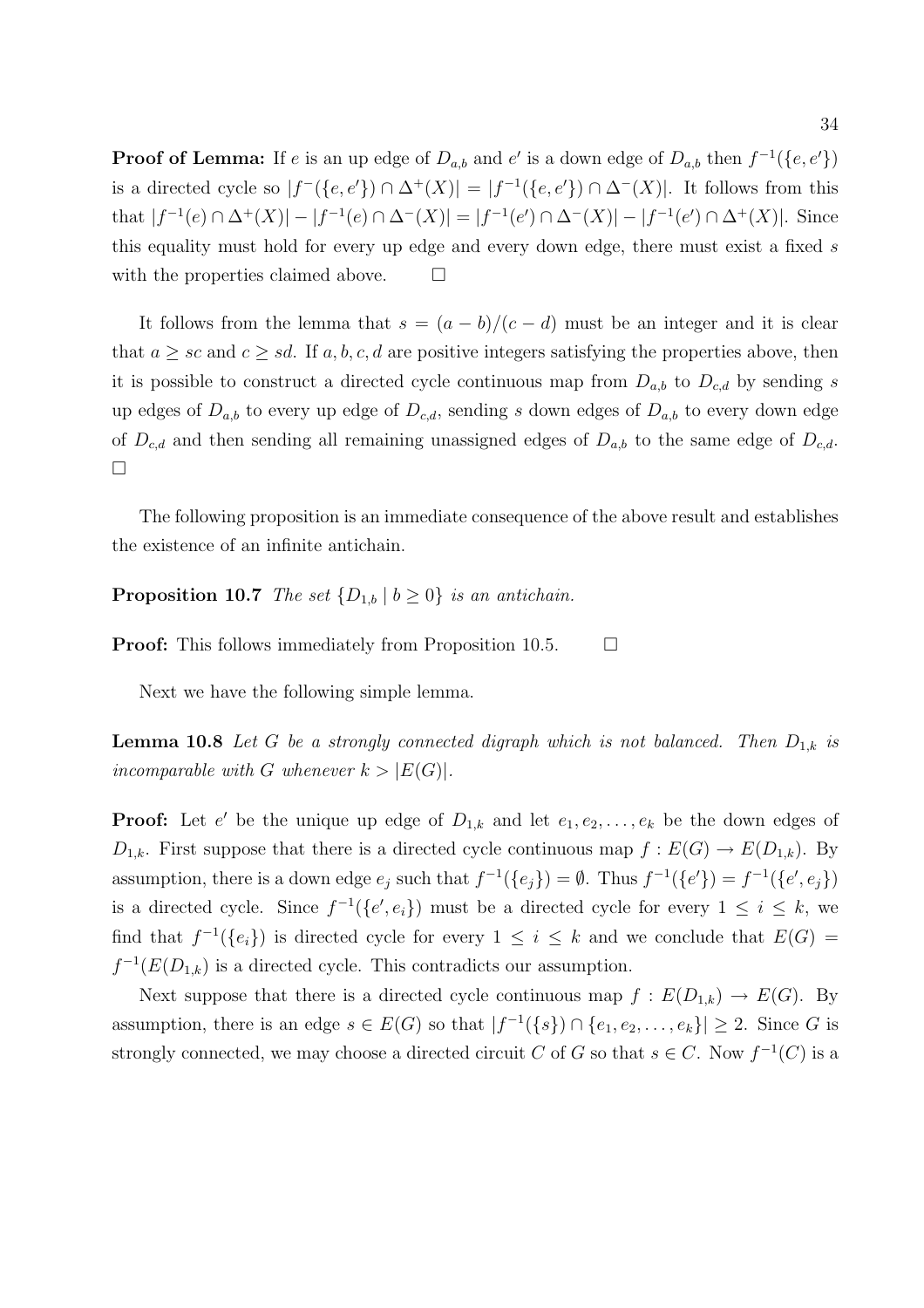directed cycle of  $D_{1,k}$  by assumption, but  $f^{-1}(C)$  contains at least two down edges of  $D_{1,k}$ . Since this is impossible, there must not exist such a map  $f$ .  $\Box$ 

We finish the study of this order with the following proposition.

**Proposition 10.9** The order  $\succ_{\text{dcycle}}$  does not have a finite set of atoms.

**Proof:** If  $\succ_{\text{degree}}$  only contained a finite number of atoms,  $G_1, G_2, \ldots, G_n$ , then by the above lemma there is a  $D_{1,k}$  which is incomparable with  $G_1, G_2, \ldots, G_n$  contradicting the assumption that  $G_1, G_2, \ldots, G_n$  is the complete list of atoms.  $\Box$ 

## 11 Directed Cut Order

In this section, we define and study a directed cut order. We have omitted several of the proofs from this section which are quite similar to arguments appearing in the previous section. If G is a directed graph and  $X \subseteq V(G)$  then we say that  $\Delta(X)$  is a directed cut if either  $\Delta^+(X) = \emptyset$  or  $\Delta^-(X) = \emptyset$ . If H is a directed graph, and  $f : E(G) \to E(H)$  then we say that f is directed cut continuous if  $f^{-1}(C)$  is a directed cut of G whenever C is a directed cut of H. We define the relation  $\succ_{dcut}$  by the rule  $G \succ_{dcut} H$  if there exists a directed cut continuous map from G to H. We call the order  $\succ_{deut}$  the directed cut order. This order is dual to the directed cycle order and is related to the orders for undirected graphs based on tensions. We say that a Z-tension  $f : E(G) \to \mathbb{Z}$  is nonnegative if  $f(e) \geq 0$  for every  $e \in E(G)$ . In analogy with Theorem 10.1 we have the following basic result. Since the proof of this theorem is quite similar to that of Theroem 10.1, we omit it.

**Theorem 11.1** Let G, H be directed graphs. For a mapping  $f : E(\vec{G}) \to E(\vec{H})$  the following statement are equivalent:

- 1. f is directed cut continuous
- 2. For any  $\mathbb{Z}^+$ -tension  $\phi$  of H,  $\phi \circ f$  is a  $\mathbb{Z}^+$ -tension of G.

The following proposition establishes the maximal and minimal elements in this order. In particular it shows that the graphs of interest in the order  $\succ_{deut}$  are the acyclic digraphs (herafter referred to as DAG's - for Directed Acyclic Graph). Since this proof is quite similar to the proof of Proposition 10.3, we omit it.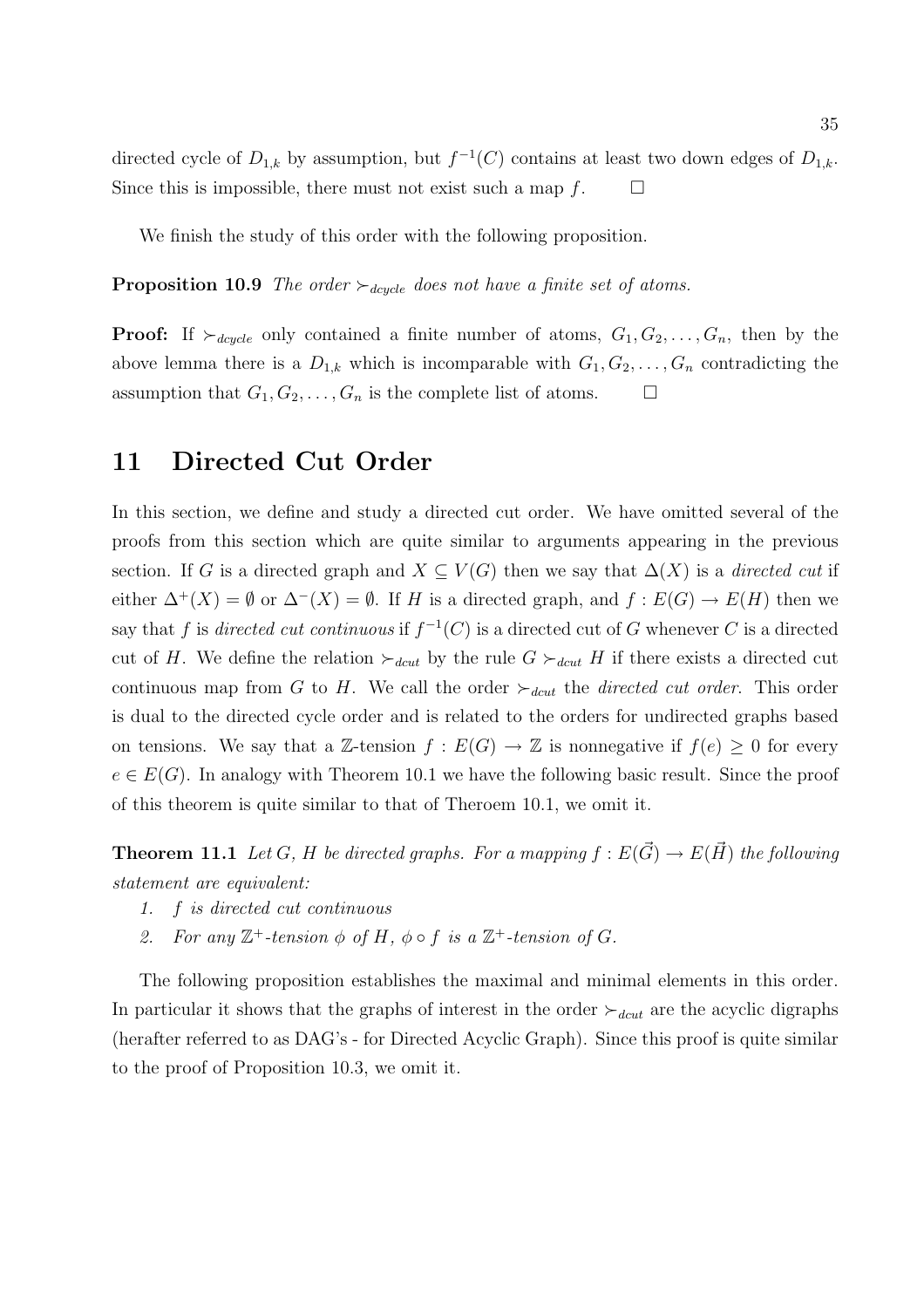**Proposition 11.2** A digraph G is minimal in the order  $\succ_{dct}$  if and only if it contains a directed circuit. G is maximal in  $\succ_{dcut}$  if and only if  $E(G)$  is a directed cut.

It is now easy to see that the order  $\leq_{dcut}$  has no atoms as under every DAG H we find a sufficiently large tournament  $T_n$ . However the upper end of the directed cut order is quite interesting: the single arc (i.e. the path  $P_1$  covers the directed path  $P_2$  of length 2 (by a case analysis), however the structure of the graphs under  $P_2$  seems to be already very complicated. This is indicated by the following which relates these cases to combinatorial optimization:

Denote by  $\tau(G)$  the maximal number of arcs of G no two of which are contained in same directed cut of G. Similarly denote by  $\kappa(G)$  the minimal number of directed cuts in G which cover all the arcs of G (we define this for DAG's only). Let  $T_n$  denote the transitive tournament on  $n$  vertices.

### Proposition 11.3 Let G be a directed graph. Then

i.  $\tau(G)$  is equal to the maximal length of a directed path  $P_k$  for which  $P_k \geq_{dct} G$ ; ii.  $\kappa(G)$  is bounded from above by the minimal k for which it holds  $G \geq_{deut} T_k$ iii.  $\kappa(G) \leq \kappa(H)$  whenever  $G \leq_{dcut} H$ .

**Proof:** We compare the definitions. All directed cuts of  $P_k$  are formed by single edges and ii. follows from *iii*. which in turn is yet another version of the critical problem argument.  $\Box$ 

Thus the homomorphism order is contained in the directed cut continuous order. This is inclusion is proper and very complicated (as also illustrated by the above Proposition). For example we have the following:

### **Proposition 11.4** i.  $P_n \leq_{dct} T$  for every directed graph G with at most  $n-1$  edges;

ii. All the trees T with  $al(T) = 3$  are mutually equivalent (with respect to directed cut order) (The algebraical length of an directed path  $P$  is the absolute value of the difference of forwarding and backwarding arcs in  $P.$  al(G) is then the maximal algebraical length of a path in G.)

**Proof:** *i*. Any bijection  $f : E(G) \to P_n$  will do. *ii*. is not as trivial as it seems on the first glance: We first apply a result of [12] which characterizes all the homomorphism cores of all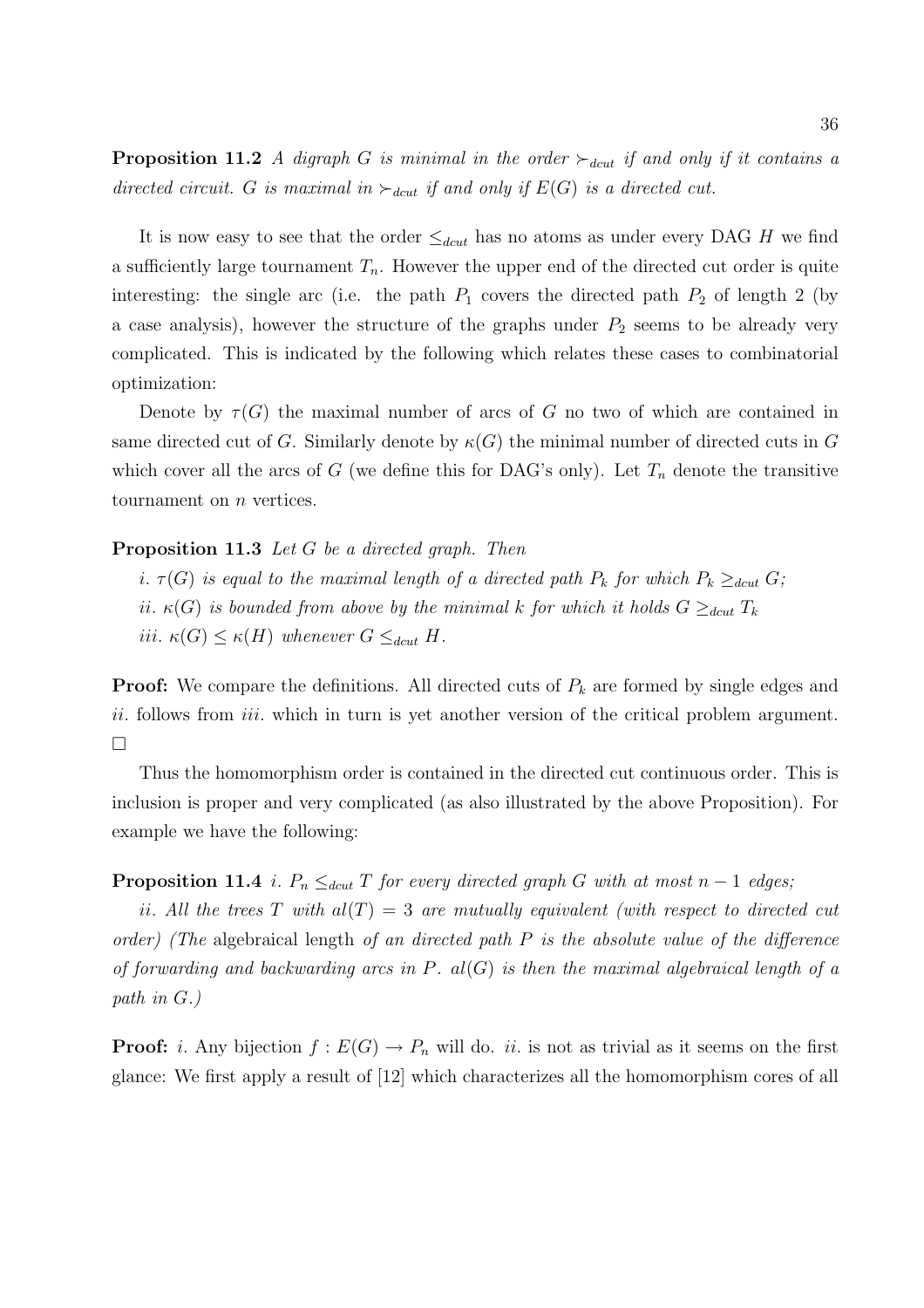graphs with algebraical length  $\leq 3$ . Apart from directed paths these are the paths  $\vec{P}_3^k$  of the following form: The vertices of  $\vec{P}_3^k$  is the set  $\{0, 1_1, 2_1, \ldots, 1_k, 2_k, 3\}$  with the following arcs:  $\{(01_1), (1_1, 2_1), (1_2, 2_1), (1_2, 2_2), \ldots, (1_k, 2_{k-1}), (1_k, 2_k), (2_k, 3)\}.$  (This is a path of length 3 where the middle edge  $(1, 2)$  was replaced by an alternating "zig-zag" of length  $2k$ .) It can be now shown easily that all these paths are equivalent with respect to directed cut order: It is  $\vec{P}_3^{k+1} \to \vec{P}_3^k$  and thus  $\vec{P}_3^k \leq_{ocut} \vec{P}_3^{k+1}$  and the opposite direction follows by a direct construction. For example for  $\vec{P}_3^2 \geq_{ocut} \vec{P}_3^3$  we can define the mapping f by  $f((01_1)) =$  $(01_1), f((1_1, 2_1)) = (1_1, 2_1), f((1_2, 2_1)) = (1_2, 2_1), f((1_2, 2_2)) = (1_2, 2_2), f((2_2, 3)) = (2_3, 3).$ is directed cycle continuous.  $\Box$ 

The number  $\kappa(G)$  is easily computable and is equal to the largest length of an directed path in G (recall that we are only considering acyclic digraphs), this length is also called height of G and it is equal to the minimal k such that  $G \prec T_k$  (recall,  $\prec_{hom}$  is the homomorphism order introcued in Section 4). Summarizing we have: For every acyclic digraph G the following holds:

$$
G \nprec_{hom} P_k \iff T_k \prec_{hom} G.
$$

In this homomorphism setting this statement is one of the simplest *singleton homomor*phism dualities which were completely characterized for graphs and relational structures in [11] (all these dualities relate to DAG's (and their generalization for relational structures). Several (easier) types of these dualities we tested for the directed cut order and they remain valid. The simplest two such examples are the following:

$$
G \nleq_{dcut} P_2 \iff T_2 \leq_{dcut} G.
$$
  

$$
G \nleq_{dcut} P_3 \iff T_3 \leq_{dcut} G.
$$

We do not know any other examples of such dualities for the directed cut order.

We shall finish this paper with another relationship of the orders  $\leq_{deut}$  and  $\prec_{hom}$  which points to yet another direction:

**Proposition 11.5** For every undirected graph G one can associate a DAG  $\Phi(G)$  such that for any two graphs G, H there exists a homomorphism  $H \to G$  if and only if there is a directed cut continuous mapping  $\Phi(H) \to \Phi(G)$ . Formally,

$$
\Phi(G) \leq_{dcut} \Phi(H) \iff H \leq G.
$$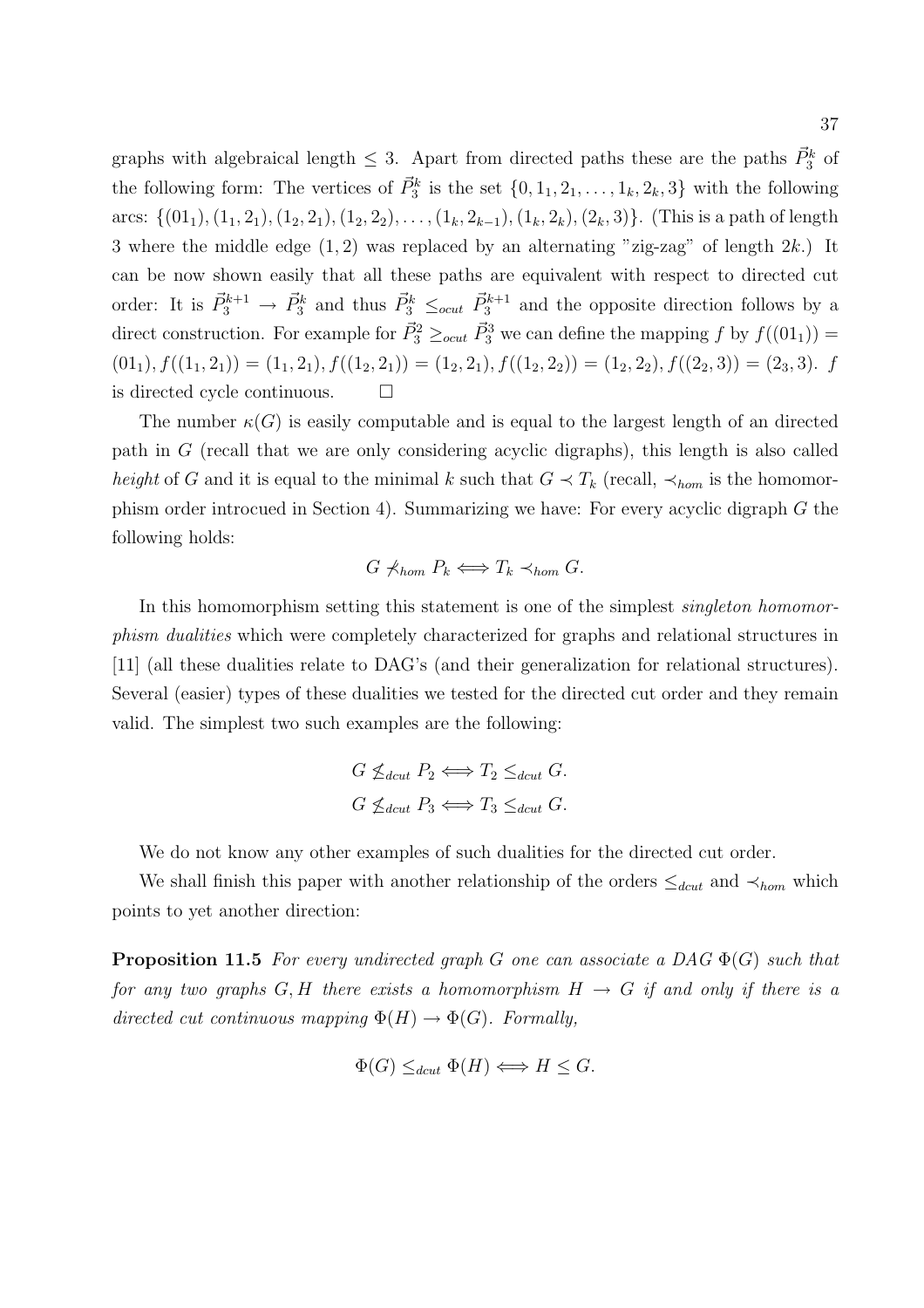**Proof:** (a sketch) We describe  $\Phi(G) = (V', E')$  for a graph  $G = (V, E)$ :

Put  $V' = V \times \{0, 1, 2, 3, 4\}$  and let E' be the set of the following arcs:

- $((v, i), (v, i + 1))$  for  $i = 0, 1, 2, 3, v \in V$ ;
- $((v, 1), (v', 3))$  for every edge  $\{v, v'\} \in E$ .

Note that any directed cut continuous mapping maps the set of edges of any directed path to a set of edges no two of which belong to a common directed cut. In the graph  $\Phi(G)$ the only such a set of edges of size 4 corresponds to a directed path of length 4. Analyzing the directed paths in  $\Phi(G)$  further we see that there are two types of directed paths: of length 4 and these paths correspond to the vertices of G and of length 3 and these paths contain arcs corresponding to the edges of G. It is then not difficult to conclude that any directed cut continuous mapping  $\Phi(H) \to \Phi(G)$  implies the existence of a homomoprhism  $H \to G$ .  $\Box$ 

It follows the that the directed cut order  $\leq_{dcut}$  is indeed very rich: It contains every countable partial order as induced suborder. See [10] for more on the homomorphism order.

# Appendix

The purpose of this appendix is to prove Theorem 5.11. In this section, it will be helpful for us to work with maps which are not necessarily flows. Let  $G$  be a graph, let  $k$  be a positive integer, and let  $\phi: E(G) \to \mathbb{Z}_2^k$ . The boundary of  $\phi$  is the map  $\partial \phi: V(G) \to \mathbb{Z}_2^k$  given by the rule

$$
\partial \phi(v) = \sum_{e \in \Delta(v)} \phi(e)
$$

Thus,  $\phi$  is a flow if and only if  $\partial \phi$  is identically zero. The following identity will be quite useful.  $\overline{\phantom{a}}$  $\overline{\phantom{a}}$ 

$$
\sum_{v \in V(G)} \partial \phi(v) = \sum_{v \in V(G)} \sum_{e \in \Delta(v)} \phi(e) = \sum_{e \in E(G)} 2\phi(e) = 0 \tag{1}
$$

Next we record three properties of critical 3-graphs.

**Proposition 11.6** Let G be a critical 3-graph, let s, t be adjacent vertices in  $G$ , and let  $x_1, x_2, t$  and  $x_3, x_4, s$  be the neighbors of s and t respectively. Let  $G' = G \setminus \{s, t\}$  and let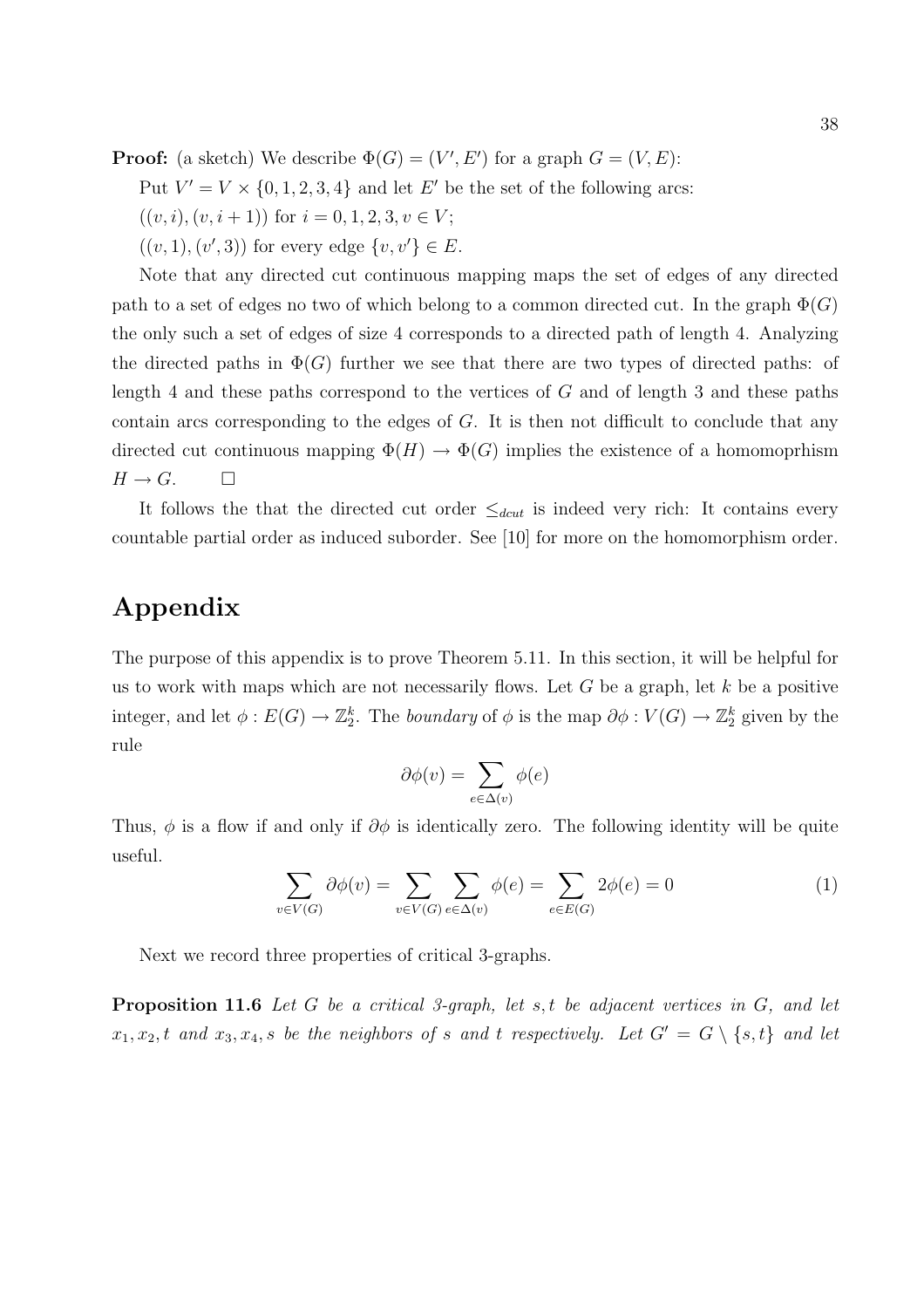$X = \{x_1, x_2, x_3, x_4\}.$  Then we have:

- 1. There exists a nowhere-zero map  $\phi : E(G') \to \mathbb{Z}_2 \times \mathbb{Z}_2$  such that  $supp(\partial \phi) =$ X and  $\partial \phi(x_1) = \partial \phi(x_2)$
- 2. For every  $e \in E(G')$ , there exists a nowhere-zero map  $\phi : E(G' \setminus e) \rightarrow$  $\mathbb{Z}_2 \times \mathbb{Z}_2$  such that supp $(\partial \phi) = X$  and  $\partial \phi(x_1) \neq \partial \phi(x_2)$
- 3. For every  $1 \leq i \leq 4$  there exists a nowhere-zero map  $\phi : E(G') \to \mathbb{Z}_2 \times \mathbb{Z}_2$ such that  $supp(\partial \phi) = X \setminus \{x_i\}.$

**Proof:** To prove 1, choose a nowhere-zero flow  $\phi$  of  $G \setminus \{st\}$ . Then  $\phi' = \phi|_{E(G')}$  has  $supp(\partial \phi') = X$  and  $\partial \phi'(x_1) = \partial \phi'(x_2)$  as desired. For 2, choose a nowhere-zero flow  $\phi$  of  $G \setminus e$ . Then  $\phi' = \phi|_{E(G' \setminus e)}$  has  $supp(\partial \phi') = X$  and  $\partial \phi'(x_1) \neq \partial \phi'(x_2)$  as desired. For 3, we may assume without loss that  $i = 1$ . In this case, we may choose a nowhere-zero flow  $\phi$  of  $G \setminus sx_1$ . Now  $\phi' = \phi_{E(G')}$  has  $supp(\partial \phi') = X \setminus \{x_1\}$  as required.  $\Box$ 

The following proposition records some similar properties of the Petersen graph. Since these properties are quite routine to verify, we state this propostion without proof.

**Proposition 11.7** Let  $y_1y_2$ ,  $y_3y_4$  be nonadjacent edges of  $P_{10}$  let  $P = P_{10} \setminus \{y_1y_2, y_3y_4\}$  and let  $Y = \{y_1, y_2, y_3, y_4\}$ . Then we have:

- 1. For every  $a_1, a_2, a_3, a_4 \in \mathbb{Z}_2 \times \mathbb{Z}_2 \setminus \{0\}$  with  $a_1 + a_2 + a_3 + a_4 = 0$  and  $a_1 \neq a_2$ , there exists a nowhere-zero map  $\phi : E(P) \to \mathbb{Z}_2 \times \mathbb{Z}_2$  such that  $supp(\partial \phi) = Y$  and such that  $\partial \phi(y_i) = a_i$  for  $1 \leq i \leq 4$ .
- 2. For every  $e \in E(P)$  and every  $a_1, a_2, a_3, a_4 \in \mathbb{Z}_2 \times \mathbb{Z}_2 \setminus \{0\}$  with  $a_1 + a_2 + a_3$  $a_3 + a_4 = 0$  and  $a_1 = a_2$ , there exists a nowhere-zero map  $\phi : E(P \setminus \{e\}) \rightarrow$  $\mathbb{Z}_2 \times \mathbb{Z}_2$  such that  $supp(\partial \phi) = Y$  and such that  $\partial \phi(y_i) = a_i$  for  $1 \leq i \leq 4$ .
- 3. Let  $a_1, a_2, a_3, a_4 \in \mathbb{Z}_2 \times \mathbb{Z}_2$  and assume that  $a_j = 0$  for exactly one  $1 \leq j \leq j$ 4. Then there exists a nowhere-zero map  $\phi : E(P) \to \mathbb{Z}_2 \times \mathbb{Z}_2$  such that  $supp(\partial \phi) \subseteq Y$  and such that  $\partial \phi(y_i) = a_i$  for  $1 \leq i \leq 4$ .

With these propositions in place, we are ready to prove Theorem 5.11.

**Theorem 5.11** For every critical snark  $G$ , the dot product of  $G$  with the Petersen graph is critical.

**Proof:** Let  $st \in E(G)$ , let  $x_1, x_2, t$  and  $x_3, x_4, s$  be the neighbors of s and t respectively. Let  $G' = G \setminus \{s, t\}$  and let  $X = \{x_1, x_2, x_3, x_4\}$ . Let  $y_1y_2, y_3y_4 \in E(P_{10})$  be nonadjacent edges,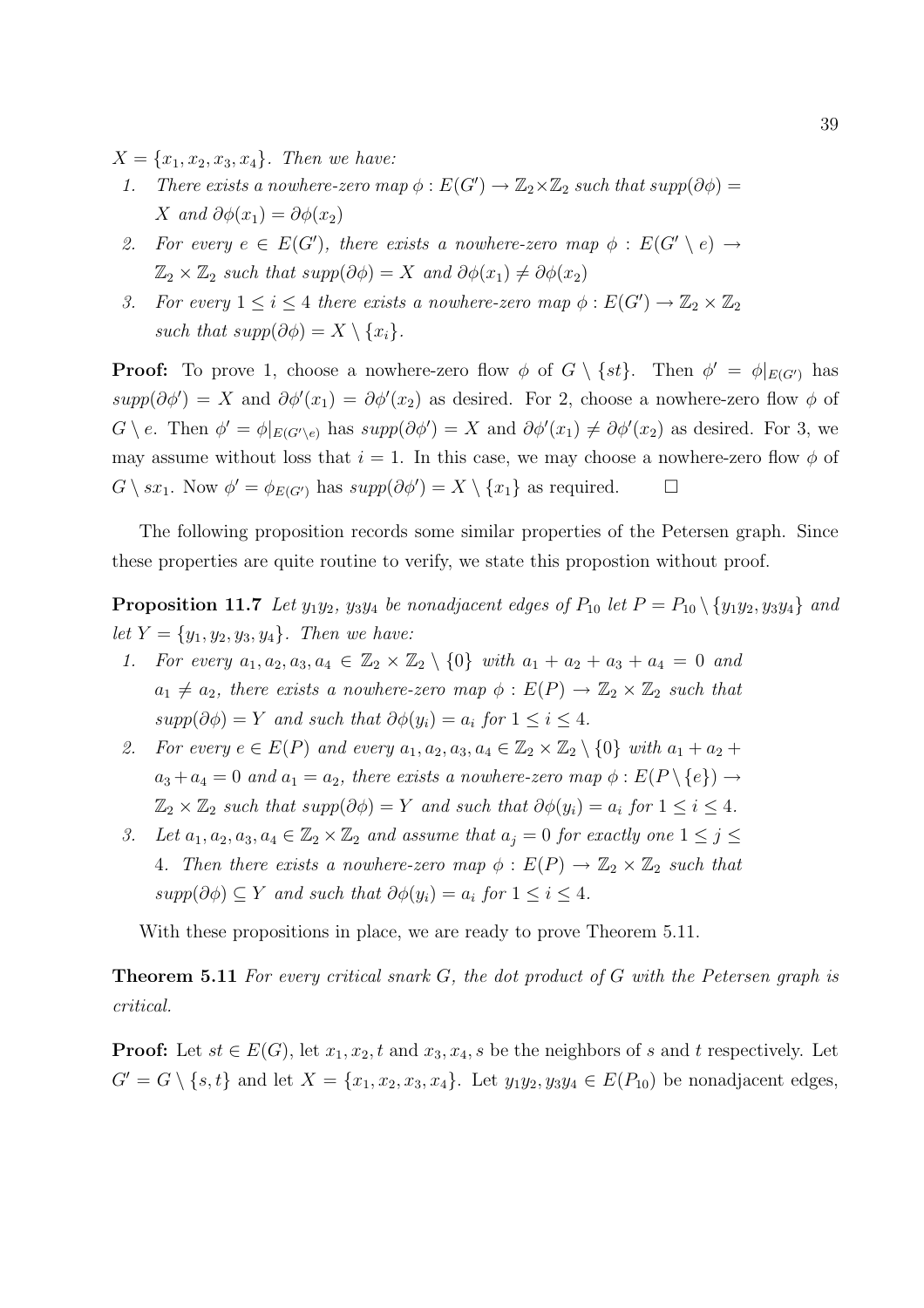let  $Y = \{y_1, y_2, y_3, y_4\}$  and let  $P = P_{10} \setminus \{y_1y_2, y_3y_4\}$ . Let F be the graph obtained from G' and P by adding edges with ends  $x_i, y_i$  for  $1 \leq i \leq 4$  and let  $f \in E(F)$ . It suffices to show that  $F \setminus f$  has a nowhere-zero  $\mathbb{Z}_2 \times \mathbb{Z}_2$ -flow. The following observation reduces this task to that of finding suitable nowhere-zero maps on  $G' \setminus f$  and  $P \setminus f$ .

Let  $\phi: E(G' \setminus f) \to \mathbb{Z}_2 \times \mathbb{Z}_2$ ,  $\psi: E(P \setminus f) \to \mathbb{Z}_2 \times \mathbb{Z}_2$  be maps. We say that  $(\phi, \psi)$  is *good* if  $\phi$  and  $\psi$  satisfy the following properties.

- (i)  $\phi, \psi$  are nowhere-zero.
- (ii)  $supp(\partial \phi) \subseteq X$  and  $supp(\partial \psi) \subseteq y$ .
- (iii)  $\partial \phi(x_i) = \partial \phi(y_i)$  for  $1 \leq i \leq 4$ .
- (iv)  $\partial \phi(x_i) = 0$  if and only if  $f = x_i y_i$ .

If  $(\phi, \psi)$  is good then the map  $\nu : E(F) \setminus f \to \mathbb{Z}_2 \times \mathbb{Z}_2$  given by the rule

$$
\nu(e) = \begin{cases} \phi(e) & \text{if } e \in E(G') \setminus f \\ \psi(e) & \text{if } e \in E(P) \setminus f \\ \partial \phi(x_i) & \text{if } e = x_i y_i \neq f \end{cases}
$$

is a nowhere-zero flow of  $F \setminus f$ . Thus, to complete the proof it suffices to find a good pair of maps  $(\phi, \psi)$ .

If  $f = x_i y_i$  for some  $1 \leq i \leq 4$ , then the existence of a good pair follows from part 3 of Proposition 11.6 and part 3 of Proposition 11.7. If  $f \in P$ , then the existence of a good pair follows from part 1 of Proposition 11.6 and part 2 of Proposition 11.7. If  $f \in G'$ , then the existence of a good pair follows from part 2 of Proposition 11.6 and part 1 of Proposition  $11.7. \Box$ 

## References

 $\lceil 1 \rceil$ 

- [2] F. Jaeger, Flows and generalized coloring theorems in graphs, J. Comb. Theory, Ser. B 26, 205-216 (1979).
- [3] F. Jaeger, On graphic-minimal spaces, Ann. Discrete Math. 8, 123-126 (1980).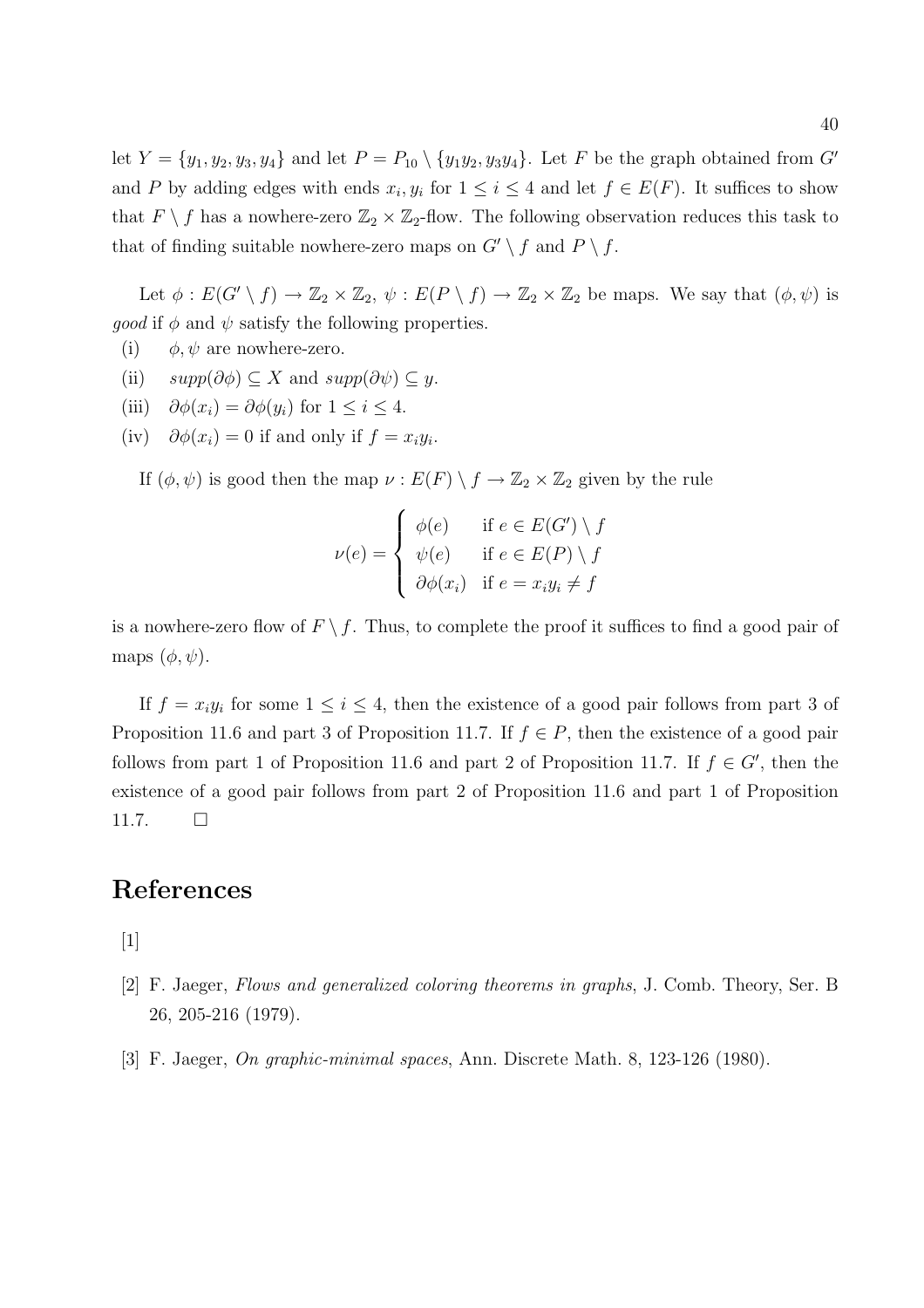- [4] F. Jaeger, Nowhere zero-flow Problems. Selected topics in Graph Theory 3 Academic Press, London 1988, 71–95.
- [5] F. Jaeger, On circular flows in graphs in Finite and Infinite Sets, volume 37 of Colloquia Mathematica Societatis Janos Bolyai, edited by A. Hajnal, L. Lovasz, and V.T. Sos. North-Holland (1981) 391-402.
- [6] N. Linial, R. Roy; M. Tarsi, Matroidal bijections between graphs J. Comb. Theory, Ser. B 45, No.1, 31-44 (1988).
- [7] L. Lovász, *Operations with structures*, Acta Math. Acad. Sci. Hung. 18 (1967), 321-329.
- [8] M. Mihail, P. Winkler, On the number of Eulerian orientations of a graph, Proc. of the 3rd ACM-SIAM Symp. on Discrete Algorithms (1992), pp. 138-145.
- [9] V. Müller, The edge reconstruction hypothesis is true for graphs with more than logn edges, J. Comb. Th. B, 22 (1977), 281-183.
- [10] J. Nešetřil: Aspects of Structural Combinatorics, Taiwanese J. Math. 3, 4 (1999), 381 -424.
- [11] J. Nešetřil, C. Tardif, Duality Theorems for Finite Structures (Characterizing Gaps and Good Characterizations), J. Comb. Th. B 80 (2000), 80-97.
- [12] J. Nešetřil, X. Zhu: Paths homomorphisms, Proc. Cambridge Phi. Soc. 120 (1996), 207-220.)
- [13] R. Rizzi, On packing T-joins, manuscript.
- [14] G. C. Rota, On the foundations of combinatorial theory. I. Z. Wahrscheinlichkeitstheorie und Verw. Gebiete 2 1964 340–368 (1964).
- [15] P. Seymour, *Nowhere-zero 6-flows*, J. Comb. Theory, Ser. B 30, 130-135 (1981).
- [16] W. T. Tutte, A contribution to the theory of chromatic polynomials, Can. J. Math. 6, 80-91 (1954).
- [17] W. T. Tutte, A class of Abelian groups, Can. J. Math. 8, 13-28 (1956).